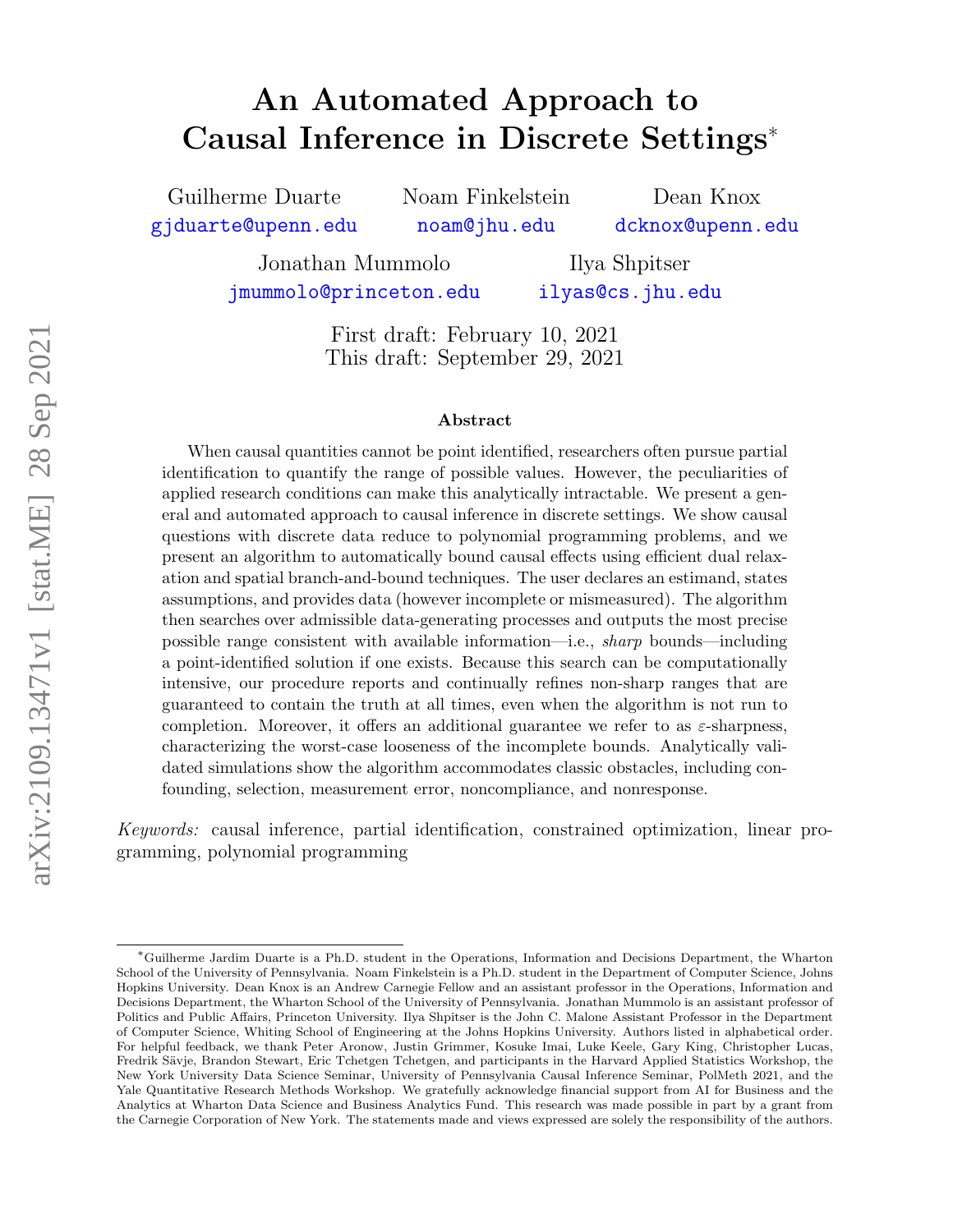# Contents

| $\mathbf{1}$ | Introduction<br>$\mathbf{1}$                                                                                                                                                                                  |                                                                                   |  |  |
|--------------|---------------------------------------------------------------------------------------------------------------------------------------------------------------------------------------------------------------|-----------------------------------------------------------------------------------|--|--|
| $\bf{2}$     | <b>Related Literature</b>                                                                                                                                                                                     |                                                                                   |  |  |
| 3            | Preliminaries<br>3.1<br>Canonical DAGs<br>3.2<br>3.3                                                                                                                                                          | $\overline{\mathbf{4}}$<br>$\overline{5}$<br>$\boldsymbol{6}$<br>$\boldsymbol{6}$ |  |  |
| 4            | Formulating the Polynomial Program                                                                                                                                                                            | 9                                                                                 |  |  |
| 5            | Simplifying the Polynomial Program<br>5.1<br>Exploiting the Nested Markov Parameterization<br>5.2<br>Eliminating Additional Constraints and Parameters<br>5.3                                                 | 12<br>12<br>12<br>14                                                              |  |  |
| 6            | Computing $\varepsilon$ -sharp Bounds in Polynomial Programs<br>15                                                                                                                                            |                                                                                   |  |  |
| 7            | <b>Statistical Inference</b>                                                                                                                                                                                  | 16                                                                                |  |  |
| 8            | <b>Simulated Examples</b><br>8.1<br>8.2<br>8.3                                                                                                                                                                | 18<br>18<br><b>20</b><br>21                                                       |  |  |
| 9            | Potential Critiques of the Approach                                                                                                                                                                           | 24                                                                                |  |  |
|              | 10 Future Work with Automated Bounding                                                                                                                                                                        | 25                                                                                |  |  |
|              | A Examples, Algorithms, and Detailed Discussion<br>A.1 Canonicalization of DAGs<br>A.2 Functional Models in the Context of Determinism<br>A.3 DAG Parameterization for Non-geared Graphs<br>A.4<br>A.5<br>A.6 | 30<br>30<br>30<br>31<br>32<br>35<br>36                                            |  |  |
| Β            | Proofs                                                                                                                                                                                                        | 39                                                                                |  |  |
| Ċ            | Uncertainty                                                                                                                                                                                                   | 41                                                                                |  |  |
| D            | <b>Details of Simulated Models</b><br>D.1<br>D.2<br>D.3<br>D.4<br>D.5                                                                                                                                         | 44<br>47<br>47<br>48<br>49<br>50                                                  |  |  |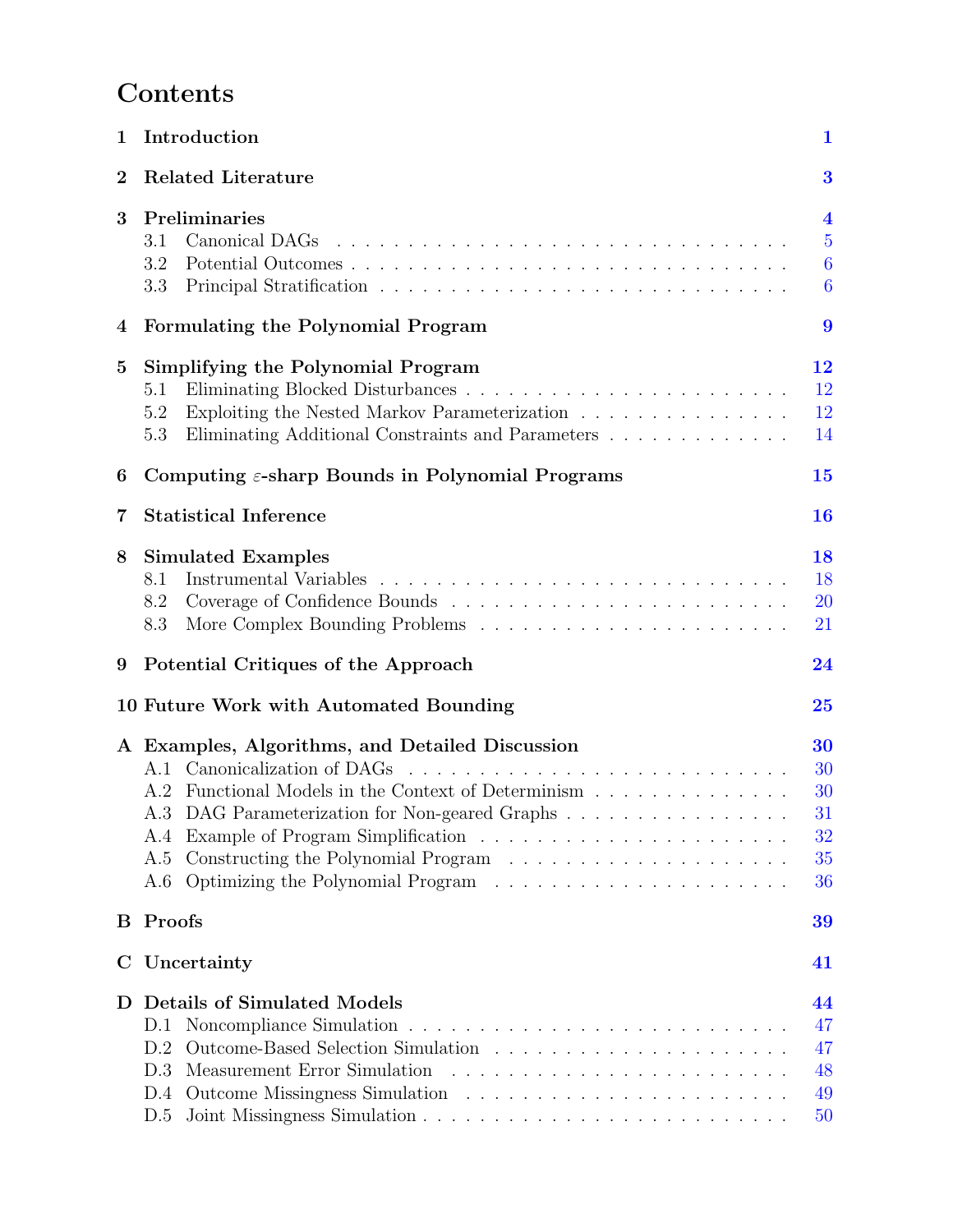The combination of some data and an aching desire for an answer does not ensure that a reasonable answer can be extracted from a given body of data.

[Tukey](#page-30-0) [\(1986,](#page-30-0) pp. 74–75)

# <span id="page-2-0"></span>1 Introduction

When causal quantities cannot be point identified, researchers often pursue partial identification to quantify the range of possible answers. These solutions are tailored to specific scenarios (e.g. [Lee,](#page-28-0) [2009;](#page-28-0) [Gabriel et al.,](#page-28-1) [2020;](#page-28-1) [Kennedy et al.,](#page-28-2) [2019;](#page-28-2) [Knox et al.,](#page-28-3) [2020;](#page-28-3) [Li and](#page-28-4) [Pearl,](#page-28-4) [2021;](#page-28-4) Sjölander et al., [2014\)](#page-29-0), but the idiosyncrasies of applied research can render prior results unusable if identifying assumptions fail or slightly differing causal structures are encountered. This case-by-case approach to deriving causal bounds presents a major obstacle to scientific progress. To increase the pace of discovery, researchers need a general approach that is robust to context-specific peculiarities.

In this paper, we present an automated approach to causal inference in discrete settings which can be applied to all graphical causal models, as well as all observed quantities and domain assumptions in standard use. With our algorithm, users declare an estimand, state assumptions, and provide available data—however incomplete or mismeasured. The algorithm then outputs sharp bounds, the most precise possible answer to the causal query given these inputs, including a point estimate if the solution is identified. This approach can accommodate scenarios involving any classic threat to inference, including but not limited to missing data, selection, measurement error, and noncompliance. Our algorithm also has the desirable property of alerting users when assumptions conflict with observed data, indicating a faulty causal theory. Finally, we develop techniques for drawing statistical inferences about estimated bounds. We demonstrate our method using a host of simulations, validating results wherever existing analytic solutions are available.

Our work advances a rich literature on partial identification in causal inference [\(Robins,](#page-29-1) [1989;](#page-29-1) [Manski,](#page-28-5) [1990;](#page-28-5) [Heckman and Vytlacil,](#page-28-6) [2001;](#page-28-6) [Zhang and Rubin,](#page-30-1) [2003;](#page-30-1) [Cai et al.,](#page-27-0) [2008;](#page-27-0) [Swanson et al.,](#page-29-2) [2018;](#page-29-2) [Gabriel et al.,](#page-28-1) [2020;](#page-28-1) [Molinari,](#page-29-3) [2020\)](#page-29-3), outlined in Section [2,](#page-4-0) which has sometimes cast the task as a constrained optimization problem that can be solved computationally. In pioneering work, [Balke and Pearl](#page-27-1) [\(1994,](#page-27-1) [1997\)](#page-27-2) provided a method for calculating sharp bounds when causal queries can be expressed as linear programming problems. However, a wide range of estimands and empirical obstacles result in causal queries that are not reducible to linear programs, and a complete computational solution has remained elusive.

When feasible, sharp-bounding approaches offer a principled and transparent approach to causal inference that makes maximum use of available information while acknowledging its limitations. Claims outside the bounds can be immediately rejected, and claims inside the bounds must be explicitly justified by additional assumptions or data that enable tightening. But several obstacles still preclude widespread use of these techniques.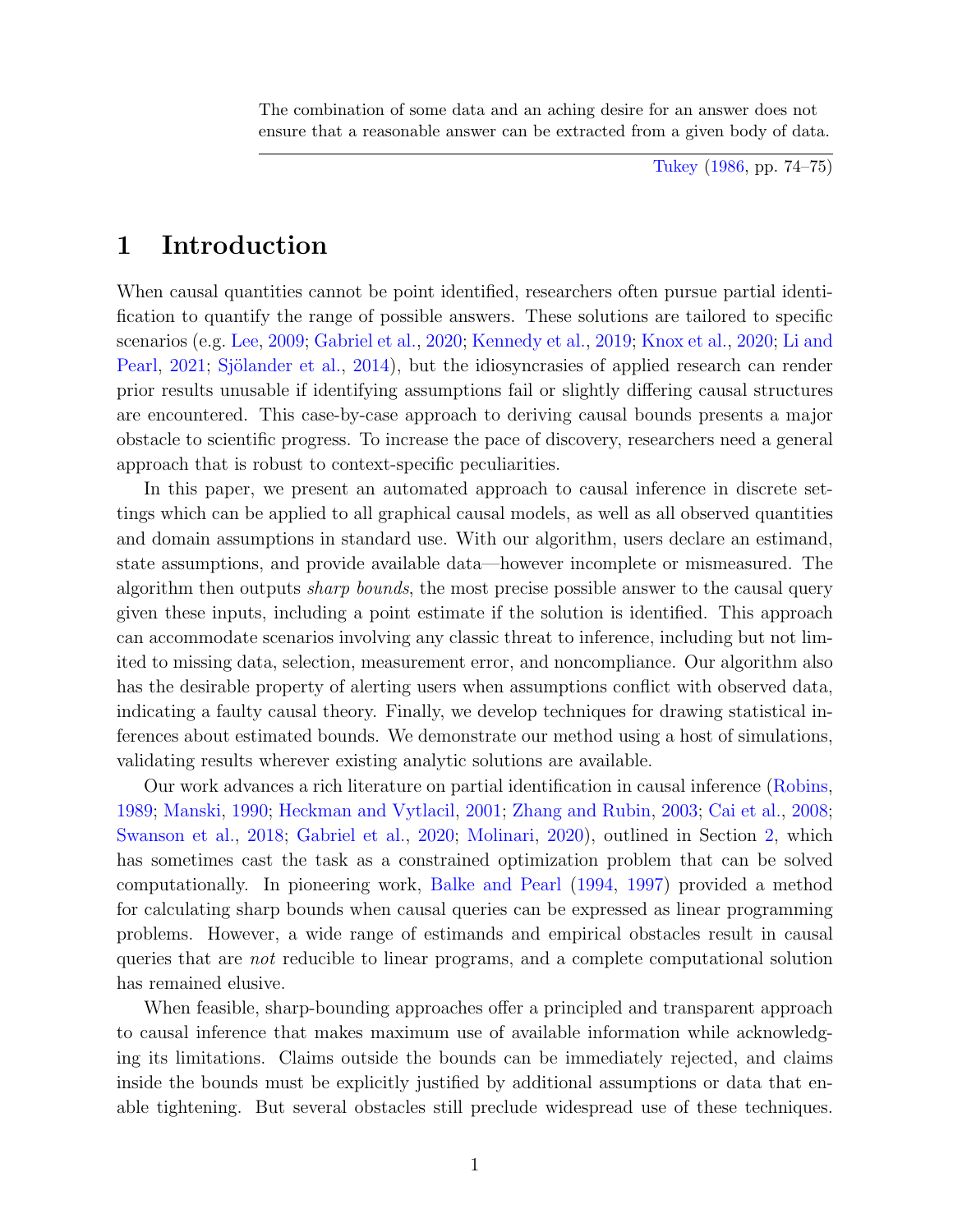For one, analytic derivation remains intractable for many problems. Within the subclass of linear problems, [Balke and Pearl'](#page-27-1)s [\(1994\)](#page-27-1) simplex method offers a highly efficient analytic solution, but one that fails to generalize to the many partially observed settings where nonlinearity arises. Analytic nonlinear solutions remain limited to specific results, painstakingly derived case by case (e.g. [Knox et al.,](#page-28-3) [2020;](#page-28-3) [Gabriel et al.,](#page-28-1) [2020;](#page-28-1) [Li and](#page-28-4) [Pearl,](#page-28-4) [2021\)](#page-28-4). Though general sharp bounds can in theory be obtained by various nonlinear optimization techniques [\(Geiger and Meek,](#page-28-7) [1999;](#page-28-7) [Zhang and Bareinboim,](#page-30-2) [2021\)](#page-30-2), such approaches are often computationally infeasible. This is because without exhaustively exploring a vast model space, analysts can obtain local optima that correspond to potentially invalid bounds—i.e., ranges that may fail to contain the truth.

To address these limitations, we first show in Sections [3](#page-5-0) and [4](#page-10-0) that essentially all common causal queries involving discrete variables can be reduced to polynomial programs—a well-studied class of optimization tasks that nest linear programming as a special case— building on prior results from [Geiger and Meek](#page-28-7)  $(1999)$  and [Wolfe et al.](#page-30-3)  $(2019)^{1}$  $(2019)^{1}$  $(2019)^{1}$  $(2019)^{1}$  While mature techniques have been developed for such tasks [\(Belotti et al.,](#page-27-3) [2009;](#page-27-3) [Vigerske and](#page-30-4) [Gleixner,](#page-30-4) [2018;](#page-30-4) [Gamrath et al.,](#page-28-8) [2020\)](#page-28-8), it is well known that solving polynomial programs to global optimality is in general NP-hard. The difficulty of the problem thus highlights the need for efficient algorithms and bounding techniques that remain valid even when analysts are faced with time constraints. In Sections [5](#page-13-0)[–6,](#page-16-0) we develop a procedure, based on dual relaxation and spatial branch-and-bound relaxation techniques, that provides valid bounds of arbitrary sharpness, for all causal structures, under virtually any information environments and domain assumptions. We show this procedure is guaranteed to achieve complete sharpness with sufficient computation time; in smaller problems, this can occur in a matter of seconds. However, in cases where the time needed to discover sharp bounds is prohibitive—which can occur even in moderately sized problems with severe information fragmentation—our algorithm is anytime [\(Dean and Boddy,](#page-27-4) [1988\)](#page-27-4), meaning it can be interrupted to obtain non-sharp bounds that are nonetheless guaranteed to be valid. Our technique also offers an additional guarantee we term " $\varepsilon$ -sharpness," indicating the worst-case looseness factor of the relaxed bounds relative to the unknown, completely sharp bounds. In Section [7,](#page-17-0) we provide two approaches for characterizing uncertainty in the estimated bounds, and we demonstrate our technique in a series of simulations in Section [8.](#page-19-0) Our simulations, validated against previously derived analytically results where possible, show the flexibility of our approach and the ease with which assumptions can be modularly imposed or relaxed. Moreover, we demonstrate how the algorithm can uncover counterintuitive results: in one case, we show a scenario that appears to be partially identified is in fact point identified, improving over widely used bounds [\(Manski,](#page-28-5) [1990\)](#page-28-5) and recovering a recent advance in the literature on nonrandom missingness [\(Miao et al.,](#page-29-4) [2015\)](#page-29-4).

<sup>1</sup>Specifically, our results apply to elementary arithmetic functionals or monotonic transformations thereof—a broad set that essentially includes all causal assumptions, observed quantities, and estimands in standard use. For example, the average treatment effect and the log odds ratio can be sharply bounded with our approach, but non-analytic functionals (which are rarely if ever encountered) cannot. Functionals that do not meet these conditions can be approximated to arbitrary precision, if they have convergent power series.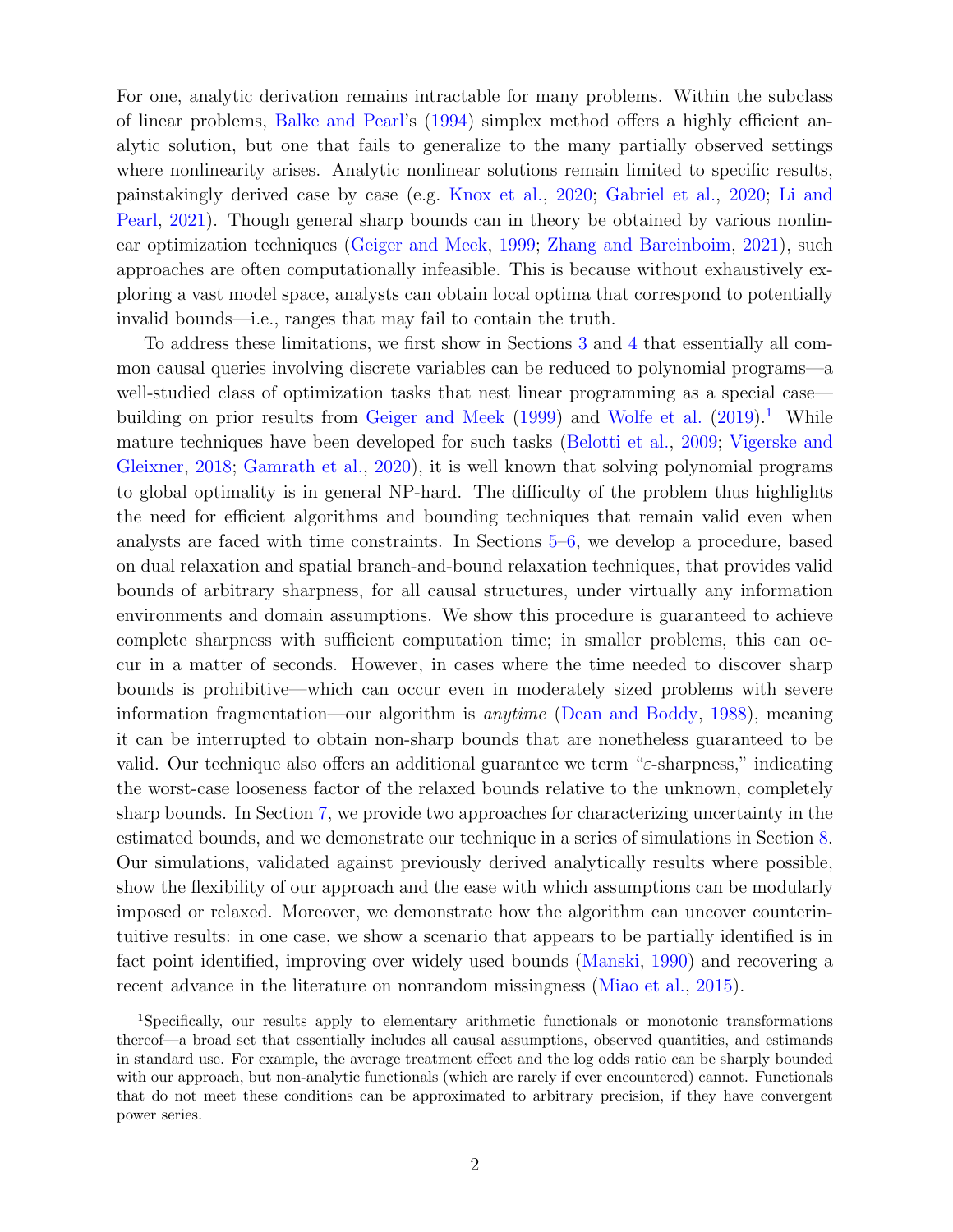Our approach offers a complete and computationally feasible approach to causal inference in discrete settings. Given a well-defined causal query, valid assumptions, and data, researchers now have a general and automated process to draw causal inferences that are guaranteed to be valid and, with sufficient computation time, provably optimal. As we discuss in Sections [9–](#page-25-0)[10,](#page-26-0) our approach's modular nature also allows analysts to conduct principled robustness tests and sensitivity analyses that can identify the most promising avenues for future research, promote research transparency, and accelerate scientific discovery.

# <span id="page-4-0"></span>2 Related Literature

Researchers have long sought to automate causal identification by recasting causal queries as constrained optimization problems that can be solved computationally. Our work is most closely related to [Balke and Pearl](#page-27-1) [\(1994,](#page-27-1) [1997\)](#page-27-2), which showed that certain bounding problems in discrete settings—generally corresponding to causal systems in which outcomes and manipulated variables are fully observed—could be formulated as the minimization and maximization of a linear objective function subject to linear equality and inequality constraints. In these cases, causal bounding problems can be reformulated as linear programming problems, which admit both symbolic solutions and highly efficient numerical solutions. Subsequent studies have proven that in particular settings, the bounds produced by this technique are sharp [\(Ramsahai,](#page-29-5) [2012;](#page-29-5) [Bonet,](#page-27-5) [2001;](#page-27-5) [Heckman and Vytlacil,](#page-28-6) [2001\)](#page-28-6), and [Sachs et al.](#page-29-6) [\(2020\)](#page-29-6) shows this approach produces sharp bounds for any such linear problem. These results were extended by [Geiger and Meek](#page-28-7) [\(1999\)](#page-28-7), which showed that a much broader class of discrete problems can be formulated in terms of polynomial relations—at least, when analysts have precise information about the kinds of disturbances or confounders that may exist, expressed in terms of latent variable cardinalities. These discrete problems include not only the bounds studied in this paper, but the related problem of determining what constraints on the main variables are implied by a causal graph. In addition to the well-known conditional independence constraints implied by d-separation, these can include generalized equality constraints (or Verma constraints; [Verma and Pearl,](#page-30-5) [1990;](#page-30-5) [Tian and Pearl,](#page-30-6) [2002\)](#page-30-6). Beyond these equalities, the main variables are also constrained by generalizations of the instrumental inequalities [\(Pearl,](#page-29-7) [1995;](#page-29-7) [Bonet,](#page-27-5) [2001\)](#page-27-5).

[Geiger and Meek](#page-28-7) [\(1999\)](#page-28-7) note that in theory, algorithms for quantifier elimination can provide symbolic solutions for these questions. However, the time complexity of quantifier elimination is doubly exponential, rendering it infeasible for all but the simplest cases. At the core of this issue is that symbolic methods provide a general solution, meaning that they must explore the space of all possible inputs. In contrast, numerical methods such as our approach can often eliminate portions of the space that are irrelevant, accelerating computation.

Even so, computation can be time-consuming; polynomial programming is in general NP-hard. In practice, many optimizers are able to rapidly find reasonably good values but cannot guarantee optimality without exhaustively searching the space of candidates.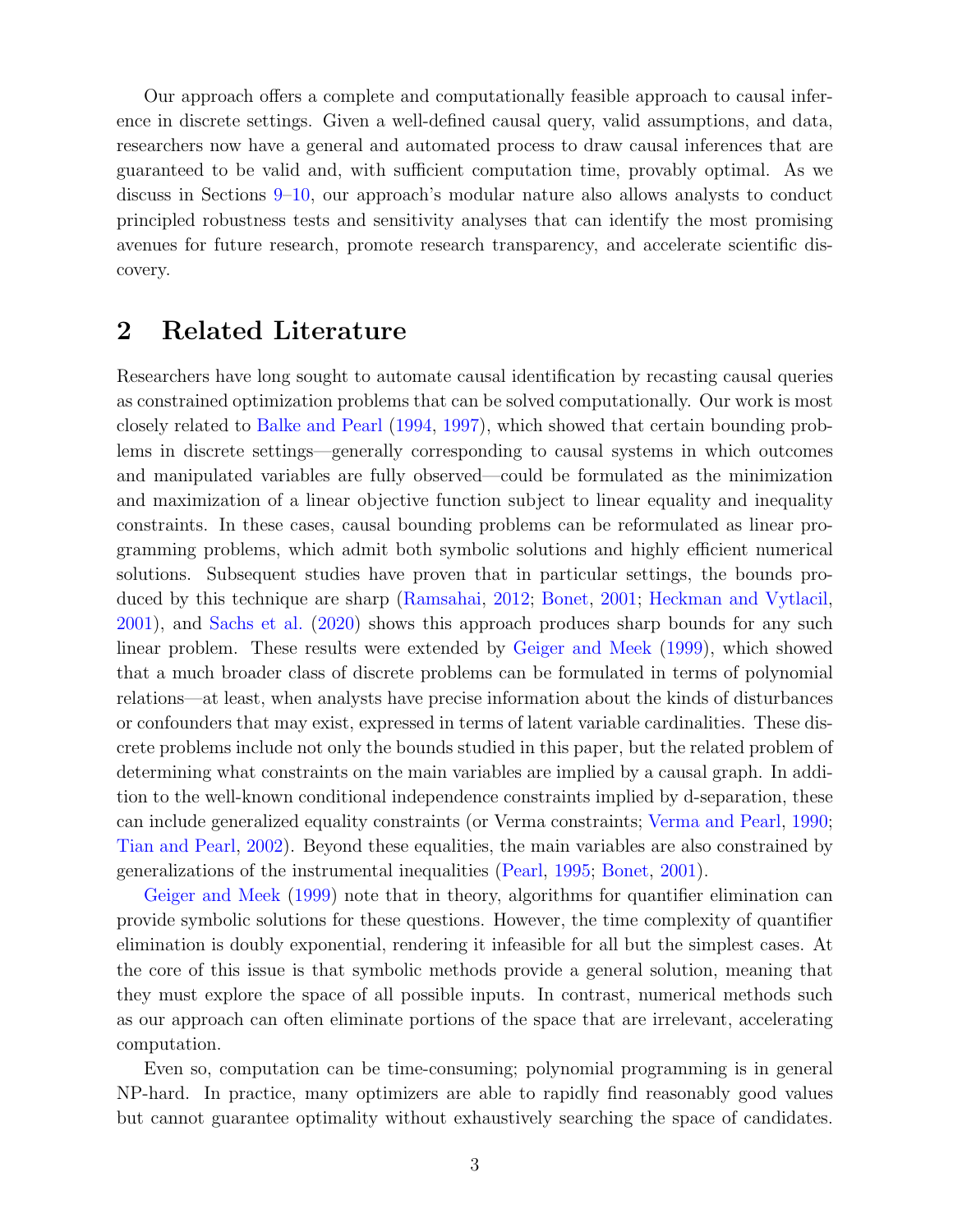This approach poses a challenge for obtaining causal bounds, which represent minimal and maximal values of the estimand under all models that are admissible, or consistent with observed data and modeling assumptions. If a local optimizer operates on the original problem (the primal), proceeding from the interior and widening bounds as more extreme models are discovered, then failing to reach global optimality will result in *invalid bounds* ranges narrower than the optimal sharp bounds which do not contain all possible solutions.

In this paper, we detail an approach that resolves this obstacle by allowing analysts to obtain valid bounds in limited time. At a high level, our approach is to reexpress causal inference problems in terms of principal strata [\(Frangakis and Rubin,](#page-28-9) [2002\)](#page-28-9). To do so, we first present new results on lossless reductions for latent variables of unknown cardinality. We then show that causal estimands, modeling assumptions, and observed information can all be expressed in terms of polynomial expressions, equalities, and inequalities with no loss of information. We show how these systems can be simplified for computational efficiency, then develop an iterative primal-dual algorithm that searches for admissible models from the interior of the bounds (the primal problem) while simultaneously refining a guaranteed-valid outer envelope for the sharp bounds (the dual problem). Even when exhaustive search is computationally infeasible, suboptimal primal and dual values can still be found and improved over time. We show suboptimal dual points allow analysts to report valid *loose bounds*—those that are wider than the unknown sharp bounds. Our method also utilizes the suboptimal primal points, allowing analysts to assess the worst-case looseness factor of the reported valid bounds, relative to the unknown sharp bounds.

# <span id="page-5-0"></span>3 Preliminaries

In this section, we define notation and discuss concepts necessary to derive our key results. We first review how arbitrary directed acyclic graphs (DAGs) can be "canonicalized" without loss of information, resulting in an equivalent form with properties amenable to analysis [\(Evans,](#page-27-6) [2018\)](#page-27-6). We then describe how graphs in this form give rise to potential outcomes and principal strata [\(Frangakis and Rubin,](#page-28-9) [2002\)](#page-28-9), two key building blocks in our analytic strategy.

Suppose that for each i.i.d. unit  $i \in \{1, \ldots, N\}$ , the main variables of interest are contained in  $V_i = \{V_{i,1}, \ldots, V_{i,J}\}\$ , indexed by j. We will suppose that the sample space of each main variable,  $\mathcal{S}(V_{i,j})$ , has finite cardinality. These variables may be either observed or unobserved—as we will show, it is often useful to reason about unobserved elements of  $V_i$  in the context of missing data and measurement error. We will also consider unobserved causal ancestors of  $V_i$ , collectively denoted  $U_i = \{U_{i,1}, \ldots, U_{i,K}\}\$  and indexed by k, that represent random disturbances or confounders. Without loss of generality, these disturbances which have unknown, possibly infinite cardinality—are assumed to subsume all phenomena that are causally relevant to  $V_i^2$  $V_i^2$ . As we show in Section [3.3,](#page-7-1) this assumption is without

<sup>&</sup>lt;sup>2</sup>We note that traditionally, variables in  $V_i$  are permitted to be affected by exogenous causal noise not represented in the graph. By incorporating all causally relevant factors into  $U_i$ , we take each variable in  $V_i$  to be a deterministic function of its parents in the graph, discussed in more detail below.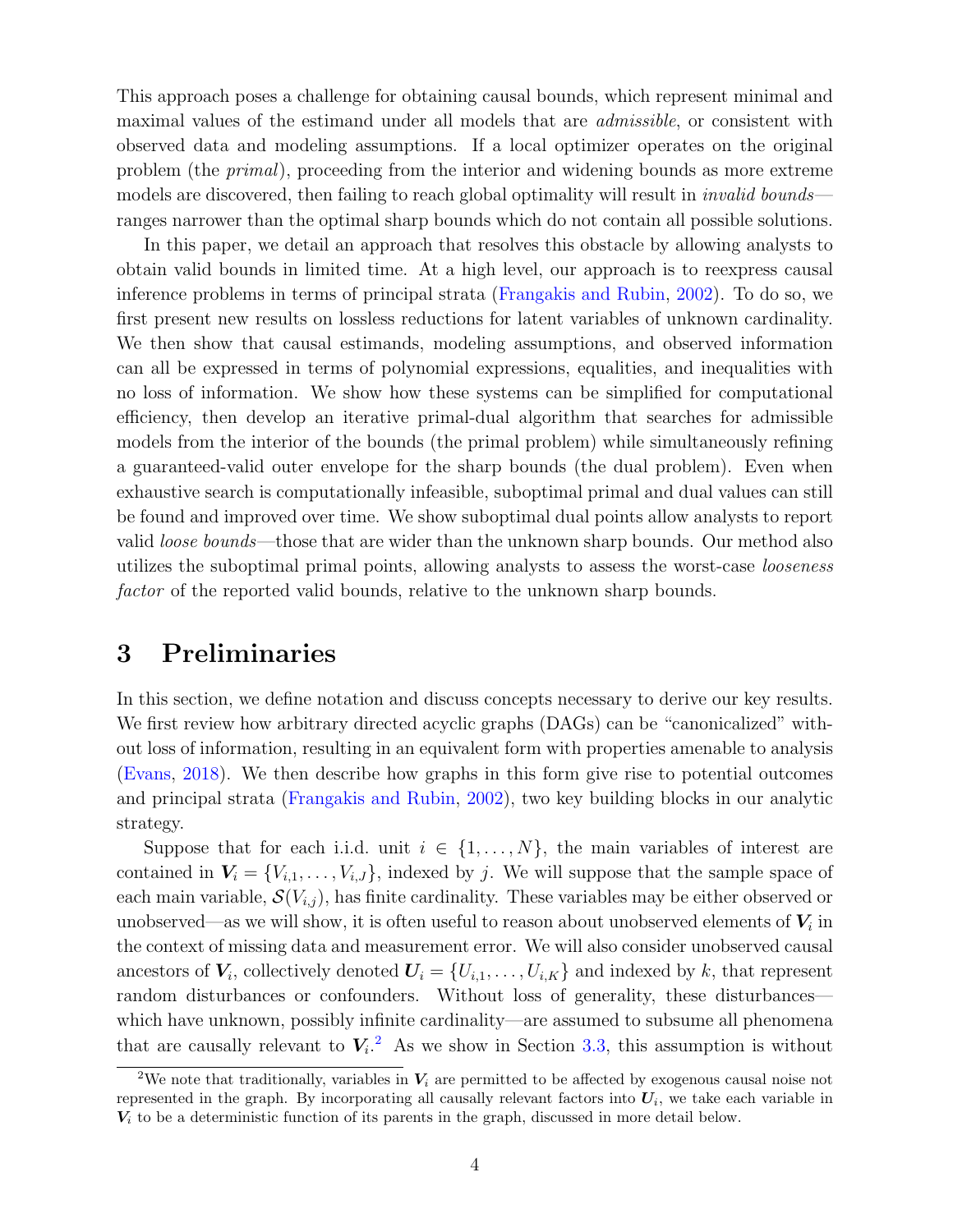consequence, because even a continuous and infinite dimensional  $U_i$  must still map down to the same finite canonical partitions that we describe there. In addition, we will make use of *counterfactual* random variables, which represent hypothetical versions of random variables in  $V_i$  that would have occurred had, contrary to fact, treatment variables been exogenously set to a specified value. (A more rigorous definition is given in Section [3.2.](#page-7-0)) By convention, bold letters denote collections of variables; uppercase and lowercase letters respectively denote random variables and their realizations. We will consider population distributions until discussing inference in Section [7.](#page-17-0)

#### <span id="page-6-0"></span>3.1 Canonical DAGs

We now discuss how DAGs can be canonicalized, or distilled to minimal form, to clarify which aspects of the structural model can be ignored, greatly simplifying the bounding task. Suppose that causal relationships between all variables in  $V_i$  and  $U_i$  are represented by a directed acyclic graph  $(DAG)$  G. The nonparametric structural equations model (NPSEM) of a DAG states that each main variable  $V_{i,j} \in V_i$  is a deterministic function of its parents in the graph G, denoted  $\boldsymbol{pa}(V_{i,j})$ . That is, all factors determining  $V_{i,j}$  are contained in  $\boldsymbol{pa}(V_{i,j})$ , a subset of  $\boldsymbol{U}_i$  and  $\boldsymbol{V}_i$ . We denote the function mapping from  $\boldsymbol{pa}(V_{i,j})$  to  $V_{i,j}$  as  $V_{i,j} = f_j(\boldsymbol{pa}(V_{i,j}))$ ; we use  $\mathcal{F} = \{f_1, \ldots, f_J\}$  to denote the collection of these structural equations, or the *structural causal model model* of  $V$  [\(Pearl,](#page-29-8) [2009;](#page-29-8) [Richardson and Robins,](#page-29-9) [2013\)](#page-29-9). Note that each main variable may be influenced by multiple disturbances, and a single disturbance may influence multiple main variables.

A DAG is said to be in canonical form if (i) all disturbances are exogeneous, i.e. no variable in  $U_i$  has any parents in  $\mathcal{G}$ ; and (ii) there exists no pair of disturbances,  $U_i$  and  $U_i'$ , such that  $U_i$  influences a subset of the variables influenced by  $U_i'$ . [Evans](#page-27-6) [\(2018\)](#page-27-6) showed that for any DAG  $\mathcal{G}'$  not in canonical form; there exists a canonical form DAG  $\mathcal{G}$  with an identical distribution over all factual and counterfactual versions of all variables in  $V_i$ . We can therefore without loss of generality limit our consideration to DAGs in canonical form. An example of a DAG not in canonical form is given in panel Figure [1\(](#page-7-2)a). Panel Figure [1\(](#page-7-2)b) illustrates the canonicalized version of this graph. For convenience, we will refer to the joint distribution over all factual and counterfactual versions of  $V_i$  as the full data law. Moreover, any DAG over  $U_i$ ,  $V_i$ , and unobserved ancillary variables  $W_i$  with unknown cardinality (e.g., confounders or mediators not of direct interest) also has an equivalent canonical DAG with respect to this full data law. A guide for canonicalizing arbitrary DAGs is given in Appendix [A.1.](#page-31-1)

In short, representing the causal graph in canonical form distills the data-generating process (DGP) to its simplest form, eliminating potentially complex networks of disturbances. Removing variables that are irrelevant to the causal goal further simplifies the structure. Without these simplifications, it would be exceedingly difficult, if not intractable, to convert causal problems into polynomial programs that can be readily optimized—the essence of the approach we develop below.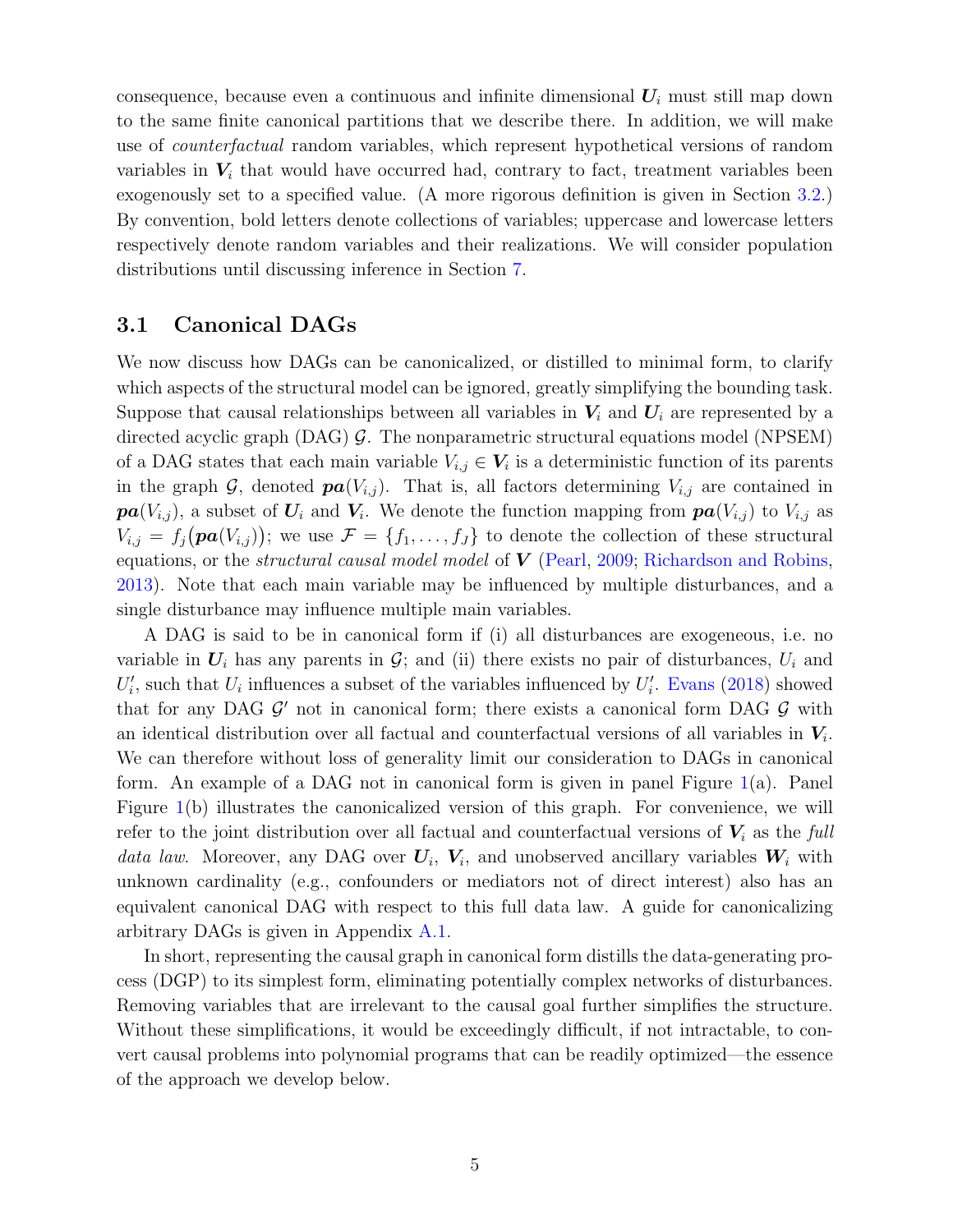<span id="page-7-2"></span>Figure 1: Canonicalization of a mediation model. Mediation DAG in non-canonical form (panel a) and canonical form (panel b) that are fully equivalent with respect to their full data law. Unit indices, i, are suppressed. Canonicalization proceeds as follows: (i) the dependent disturbance  $U_3$  is absorbed into its parent  $U_{23}$ ; (ii) the superfluous  $U_2$ is eliminated as it influences a subset of  $U_{23}$ 's children; and (iii) the irrelevant  $W_{13}$  is absorbed into the  $V_1 \rightarrow V_3$  path as it is neither observed nor of interest. A complete guide to canonicalization is given in Appendix [A.1.](#page-31-1)



### <span id="page-7-0"></span>3.2 Potential Outcomes

The notation of potential outcome functions allows us to compactly express the effects of manipulating a variable's parents or other ancestors. Let  $A \subset V$  be a subset of variables that will be intervened upon, fixing them to  $A = a$ . When  $A = \emptyset$ , so that no intervention occurs, then define  $V_{i,j}(\boldsymbol{a}) = V_{i,j}$ , the natural value. When  $\boldsymbol{A} \subseteq \boldsymbol{pa}(V_{i,j})$ , so that only immediate parents are manipulated, then unit  $i$ 's potential outcome function is given by its response function,  $V_{i,j}(\boldsymbol{a}) = f_j(\boldsymbol{A} = \boldsymbol{a}, \boldsymbol{pa}(V_{i,j}) \setminus \boldsymbol{A})$ . We will now define more general potential outcome functions by recursive substitution [\(Richardson and Robins,](#page-29-9) [2013;](#page-29-9) [Shpitser,](#page-29-10) [2018\)](#page-29-10). For arbitrary interventions on  $\mathbf{A} \subset \mathbf{V}$ , let  $V_{i,j}(\mathbf{a}) = V_{i,j}(\{a_\ell : \mathbf{A}_\ell \in \mathbf{V}\})$  $\textbf{\textit{pa}}(V_{i,j})\}\cup \{V_{i,j'}(\textbf{\textit{a}}): V_{i,j'}\in \textbf{\textit{pa}}(V_{i,j})\setminus \textbf{\textit{A}}\})$ ; here,  $\ell$  is a generic index that sweeps over main variables in the graph. This means that if a parent of  $V_{i,j}$  is directly manipulated, it is set to the corresponding value in  $a$ . Otherwise, the parent takes on its potential value after intervention on any causally prior variables, or its natural value otherwise. To obtain the parent's potential value, we follow the same definition recursively. When defining potential outcomes, intervention on  $V_{i,j}$  itself is ignored. To illustrate, consider the mediation graph of Figure [1\(](#page-7-2)b). Possible potential outcomes for  $V_{i,3}$  are (i)  $V_{i,3}(\emptyset) = V_{i,3}(V_{i,1}, V_{i,2})$ , the observed distribution; (ii)  $V_{i,3}(v_{i,1}) = V_{i,3}(v_{i,1}, V_{i,2}(v_{i,1}))$ , relating to total effects; and (iii)  $V_{i,3}(v_{i,1}, v_{i,2})$ , relating to controlled effects.

### <span id="page-7-1"></span>3.3 Principal Stratification

Analysts have little information about the disturbances  $U_i$ , which may take on an infinite number of values. This poses an analytic challenge, as it is difficult to reason about infinite spaces. Here, we review a result that makes the general partial identification problem tractable despite this issue: broadly, when  $V_i$  are discrete, the model that a DAG encodes can be represented by a finite number of parameters without loss of generality, as long as the reduced space is sufficiently large. We then introduce the functional parameterization used for this task, discuss its relationship to principal strata, and review how any marginal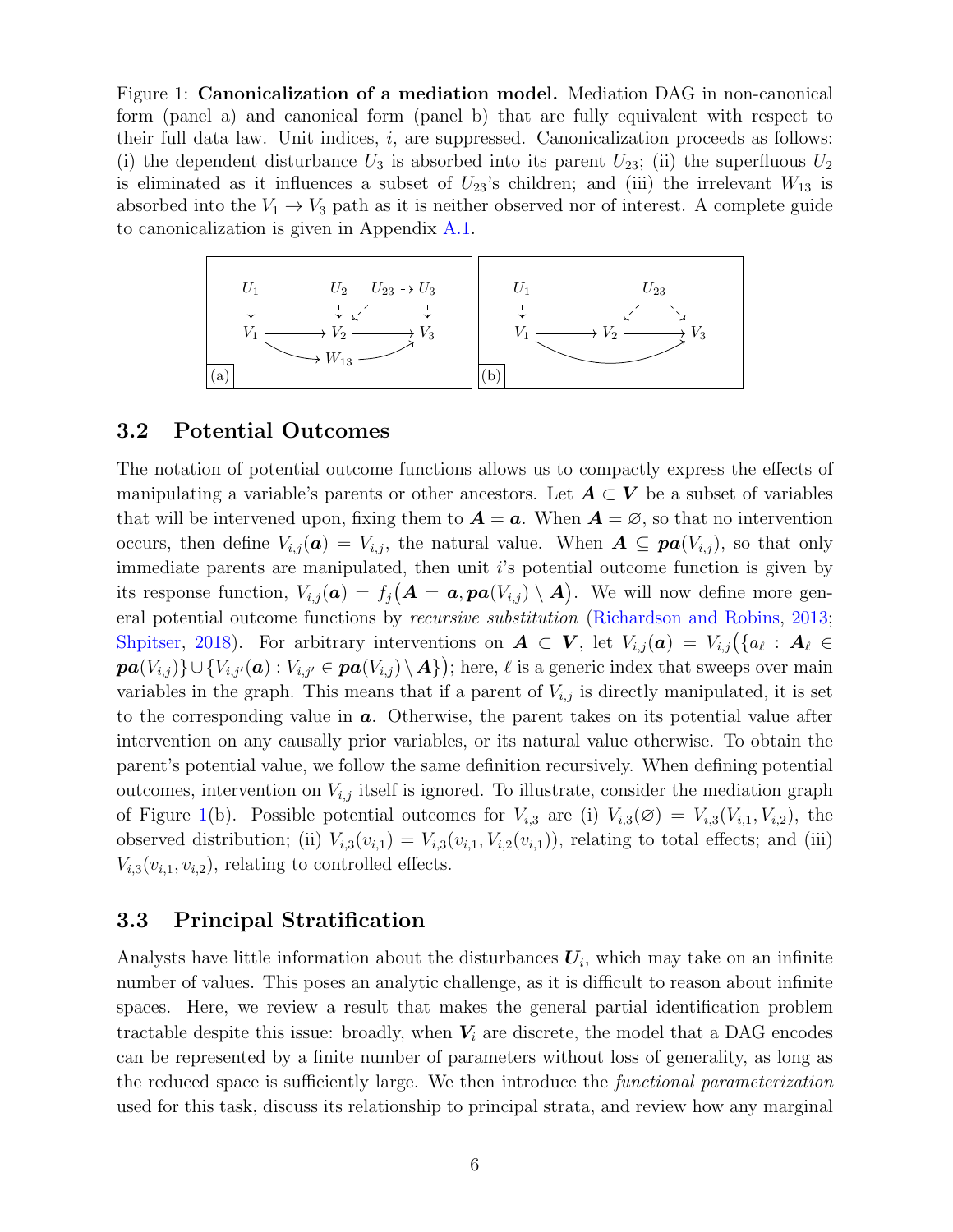of the full data law can be represented in terms of these parameters.

[Finkelstein et al.](#page-28-10) [\(2021\)](#page-28-10) show that there are finite state spaces for  $U_i$  that do not restrict the NPSEM of a DAG for  $Pr(V_i = v)$ , i.e. the model over the *factual* main variables. In the following proposition, we extend this result to show that there are finite state spaces for  $U_i$ that do not restrict the NPSEM of a DAG for the full data law—i.e., the full distribution over all factual and counterfactual versions of the main variables.

<span id="page-8-0"></span>**Proposition 1.** Suppose G is a canonical DAG over discrete main variables  $V_i$  and disturbances  $U_i$  with infinite cardinality. Then the model over the full data law implied by G is unchanged by assuming that the disturbances have finite cardinalities, provided those cardinalities are sufficiently large.

A proof can be found in Appendix [B,](#page-40-0) along with details on how to obtain a lower bound on non-restrictive cardinalities for the disturbances.

Further, [Evans](#page-27-6) [\(2018\)](#page-27-6) showed that for a large class of graphs called geared graphs, it is possible to develop a functional model that does not alter the causal model of a DAG. In the functional model of a graph, each main variable  $V_i$  is associated with a disturbance  $U_i$ that fully determines how  $V_i$  responds to the values of its remaining parents.<sup>[3](#page-0-0)</sup>

Proposition [1](#page-8-0) enables us to develop functional models for graphs that are not geared as well. [Finkelstein et al.](#page-28-10) [\(2021\)](#page-28-10) presents an algorithm for constructing a concise functional model for non-geared graphs, taking as input a disturbance cardinality that is non-restrictive of the model over factual random variables. By instead substituting the Proposition [1](#page-8-0) disturbance cardinality, which may be larger and restricts neither the factual nor the counterfactual random variables, we obtain a functional model that is likewise non-restrictive of the full data law. Intuitively, functional models are closely related to principal stratification [\(Greenland and Robins,](#page-28-11) [1986;](#page-28-11) [Frangakis and Rubin,](#page-28-9) [2002\)](#page-28-9). For example, consider the simple DAG,

<span id="page-8-1"></span>
$$
U_{i,1} \rightarrow V_{i,1} \rightarrow V_{i,2} \leftarrow U_{i,2} \tag{1}
$$

in which  $V_{i,1}$  and  $V_{i,2}$  are binary. This relationship is governed by the structural equations  $V_{i,1} = f_1(U_{i,1})$  and  $V_{i,2} = f_2(V_{i,1}, U_{i,2}),$  where the functions  $f_1 : \mathcal{S}(U_{i,1}) \to \mathcal{S}(V_{i,1})$  and  $f_2 : \mathcal{S}(V_{i,1}) \times \mathcal{S}(U_{i,2}) \to \mathcal{S}(V_{i,2})$  are deterministic and shared across all units. Thus, the only source of randomness is in the disturbances,  $U_i = \{U_{i,1}, U_{i,2}\}.$ 

Analysts generally do not have direct information about these disturbances. For example,  $U_{i,1}$  $U_{i,1}$  $U_{i,1}$  could potentially take on any value in  $(-\infty,\infty)$ . However, Proposition 1 states that this variation is irrelevant, because  $V_{i,1}$  can only take on two possible values: 0 and 1. The space of  $U_{i,1}$  can therefore be divided into two *canonical partitions* [\(Balke and Pearl,](#page-27-2) [1997\)](#page-27-2)—those that deterministically lead to  $V_{i,1} = 0$  and those that lead to  $V_{i,1} = 1$ —and thus there is no loss of generality in treating  $U_{i,1}$  as if it were binary.<sup>[4](#page-0-0)</sup>

<sup>&</sup>lt;sup>3</sup>Note that if any main variable  $V_i$  has multiple parents in  $U_i$ , there may be multiple valid functional parameterizations, depending on which disturbance is chosen to determine which main variable. If each main variable has only a single parent in  $U_i$ , there is only a single functional parameterization.

<sup>&</sup>lt;sup>4</sup>See Section 8.2 of [Pearl](#page-29-8) [\(2009\)](#page-29-8) for a related discussion.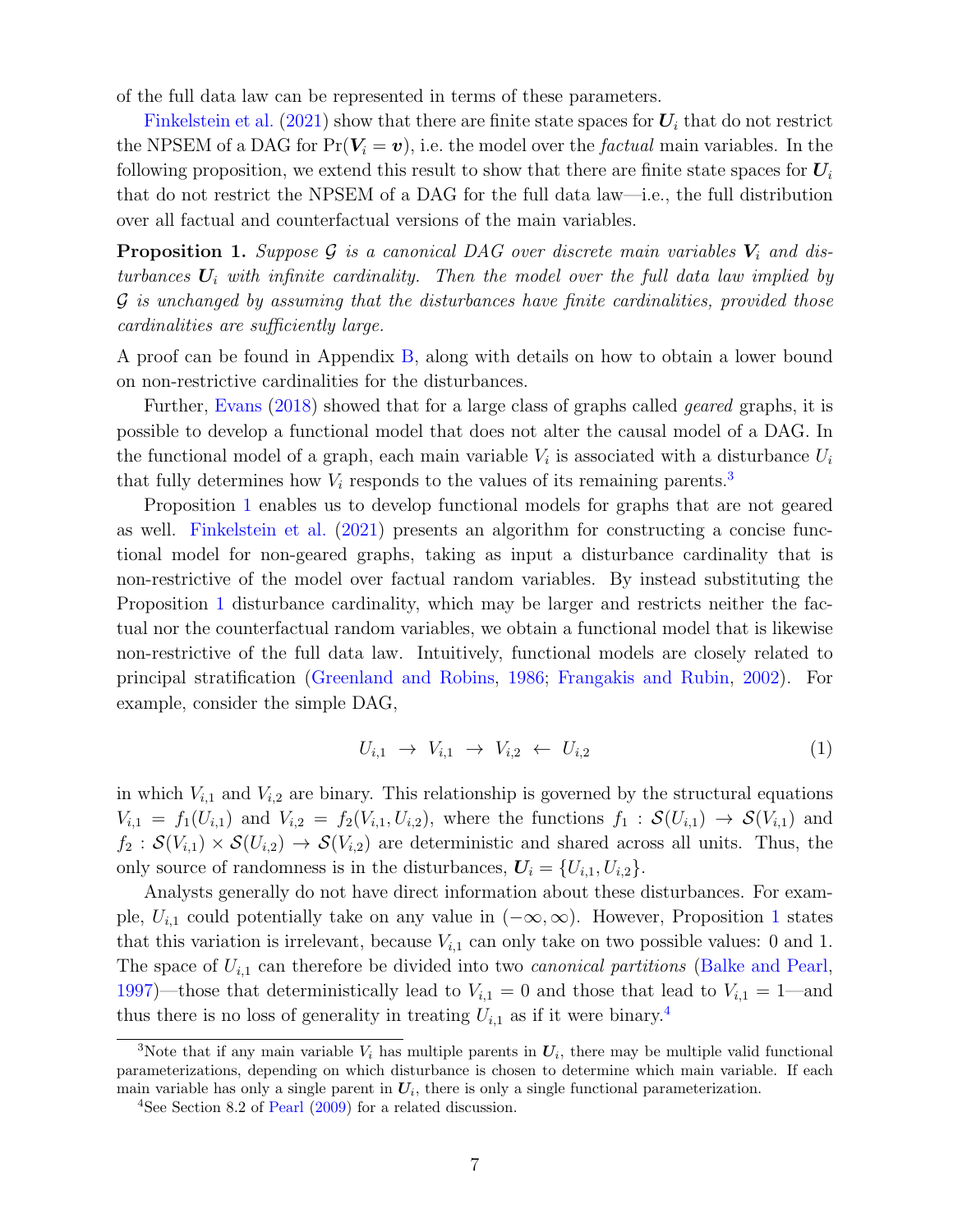The situation with  $V_{i,2}$  is similar but more involved. After the random  $U_{i,2}$  is realized, it induces the *partially applied* response function  $V_{i,2} = f_2(V_{i,1}, U_{i,2} = u_2) = f_2^{(U_{i,2} = u_2)}$  $2^{(U_{i,2}=u_2)}(V_{i,1}),$ which deterministically governs how  $V_{i,2}$  counterfactually responds to  $V_{i,1}$ . Regardless of how many values the disturbance can take on, this response function must fall into one of only four possible groups, or principal strata, each corresponding to a possible function of the form  $f_2^{(U_{i,2}=u_2)}$  $2^{(U_{i,2}=u_2)}$ :  $\mathcal{S}(V_{i,1}) \to \mathcal{S}(V_{i,2})$  [\(Angrist et al.,](#page-27-7) [1996\)](#page-27-7). These groups are (i)  $V_{i,2} = 1$  regardless of  $V_{i,1}$ , "always takers"; (ii)  $V_{i,2} = 0$  regardless of  $V_{i,1}$ , "never takers"; (iii)  $V_{i,2} = V_{i,1}$ , "compliers"; and (iv)  $V_{i,2} = 1 - V_{i,1}$ , "defiers". Thus, from the perspective of  $V_{i,2}$ , any finer-grained variation in  $\mathcal{S}(U_{i,2})$  beyond the canonical partitions is irrelevant. These partitions of  $\bf{U}$  are in one-to-one correspondence with principal strata, allowing causal quantities to be expressed in simple algebraic expressions; e.g., the average treatment effect (ATE) in [\(1\)](#page-8-1) is equal to the proportion of compliers minus the proportion of defiers.<sup>[5](#page-0-0)</sup> By writing down all information in terms of (possibly unknown) strata sizes, we can convert causal inference problems into tractable polynomial programming problems over these variables.

The functional parameterization of this graph has four free parameters: one for the binary  $U_{i,1}$  (or its reduced representation) and three for the quaternary  $U_{i,2}$ .<sup>[6](#page-0-0)</sup> Because the distributions of disturbances are independent in canonical DAGs by virtue of their exogeneity, only their marginal distributions need be parameterized. Each of  $U_{i,1}$  and  $U_{i,2}$ encode full information about how  $V_{i,1}$  and  $V_{i,2}$  respectively respond to their remaining parents. In other words, each setting of  $U_i$  provides full information not only about each variable  $V_i$ , but also about each of its potential outcomes. This means that we can represent "cross-world" distributions such as  $Pr(V_{i,2}(V_{i,1}=0)=0, V_{i,2}(V_{i,1}=1)=1)$ —the "complier" proportion—in terms of parameters of the marginal distributions of  $U_{i,2}$  alone. As we will see below, this fact will be useful in encoding cross-world type assumptions like monotonicity, as well as for bounding cross-world targets like the natural direct effect or the probability of causation. More generally, any marginal of the full data law may be expressed in terms of the functional parameters.

Finally, consider a more complex example, the mediation DAG of Figure [1\(](#page-7-2)b). The response functions for  $V_{i,1}$  and  $V_{i,2}$  remain unchanged. In contrast,  $V_{i,3}$  is caused by  $\textbf{pa}(V_{i,3}) = \{V_{i,1}, V_{i,2}\}\$  via the structural equation  $V_{i,3} = f_3(V_{i,1}, V_{i,2}, U_{i,23})$ . Substituting in a realization of the disturbance,  $U_{i,23} = u_{i,23}$ , will produce one of sixteen response functions of the form  $f_3^{(U_{i,23}=u_{23})}$  $S^{(U_i,23=u_{23})}_{3}$ :  $\mathcal{S}(V_{i,1})\times \mathcal{S}(V_{i,2})\to \mathcal{S}(V_{i,3})$ . More generally, the number of unique response functions grows with (i) the cardinality of the variable, (ii) the number of causal parents it has, and (iii) the parents' cardinalities. Specifically,  $V_{i,j}$  has  $|S(V_{i,j})|^{|S(\textit{pa}(V_{i,j}))|}$ possible response functions: given a particular input from  $V_{i,j}$ 's parents, the number of possible outputs for  $V_{i,j}$  is  $|\mathcal{S}(V_{i,j})|$ ; the number of possible inputs from  $V_{i,j}$ 's parents is

<sup>&</sup>lt;sup>5</sup>To see this, note that the ATE is given by  $\mathbb{E}[V_{i,2}(V_{i,1} = 1) - V_{i,2}(V_{i,1} = 0)] = \sum_{\text{strata}} \mathbb{E}[V_{i,2}(V_{i,1} = 1) - V_{i,2}(V_{i,1} = 0)]$  $V_{i,2}(V_{i,1}=0)$  | strata]·Pr(strata) = 0·Pr(always taker)+0·Pr(never taker)+1·Pr(complier)-1·Pr(defier).

<sup>&</sup>lt;sup>6</sup>These can be thought of as the probabilities of encountering a unit of the "control" type with  $V_{i,1} = 0$ (for  $U_{i,1}$ ) and of encountering units of the "always-taker," "never-taker," and "complier" types (for  $U_{i,2}$ ). These parameters determine the probabilities of the remaining types (the "treatment" type for  $U_{i,1}$  and the "defier" type for  $U_{i,2}$ ), as principal strata probabilities must sum to unity.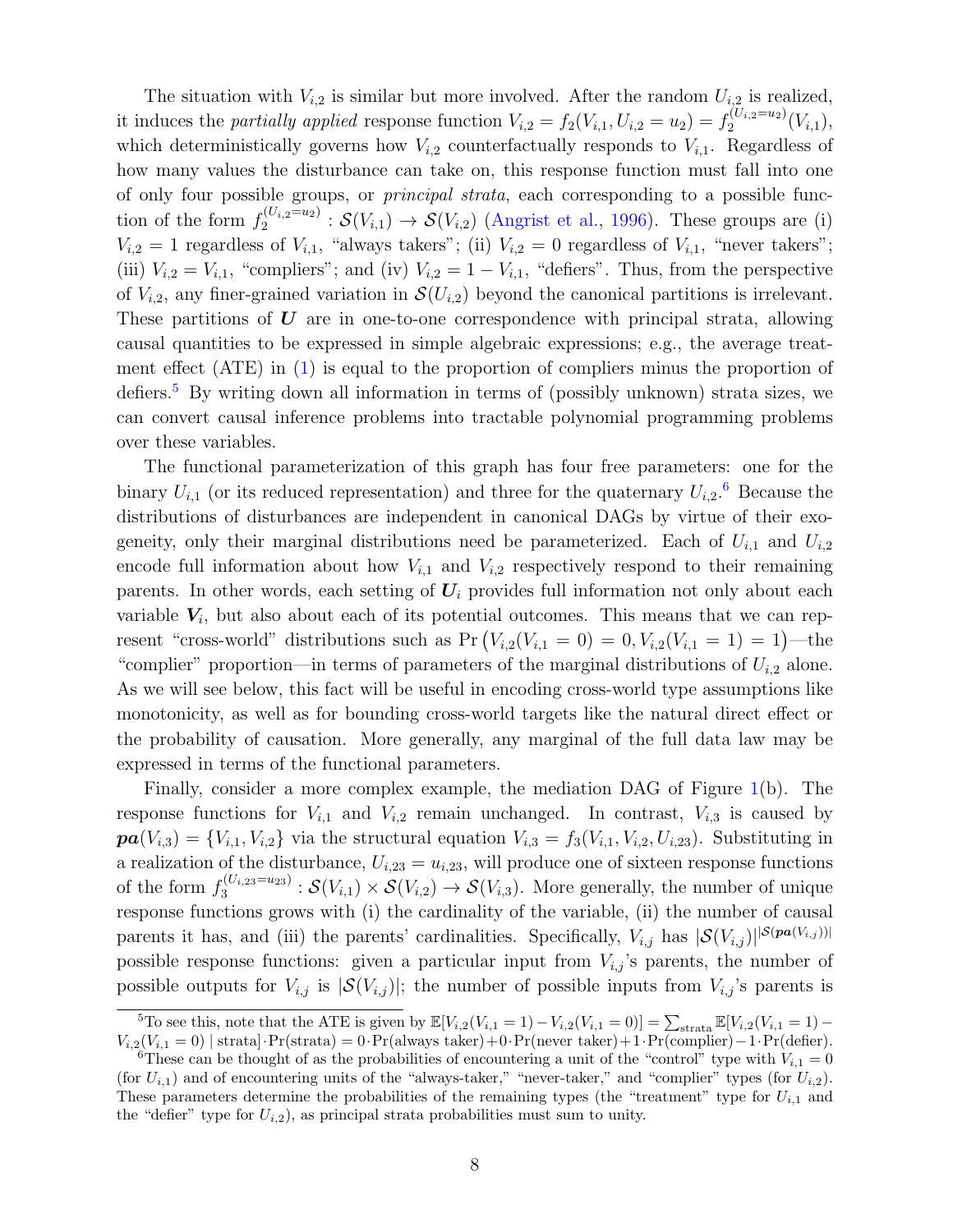$|\mathcal{S}(pa(V_{i,j}))| = \prod_{V_{i,j'} \in pa(V_{i,j})} |\mathcal{S}(V_{i,j'})|$ , the product of the parents' cardinalities.

In turn, this determines the minimal cardinality of  $U$  in a reduced but non-restrictive functional model—roughly speaking, the number of principal strata combinations that exist, if we think of  $U$  as principal strata. Here, "non-restrictive" means that the simplified model is fully expressive, or that it can represent any possible full data law. For example, to capture the joint response patterns that a unit may have on  $V_{i,2}$  and  $V_{i,3}$ , a reduced version of  $U_{i,23}$  will be capable of expressing any full data law if it has a cardinality of  $|\mathcal{S}(U_{23})| = 4 \times 16$ , because  $V_{i,2}$  has four possible response functions and  $V_{i,3}$  has sixteen.

# <span id="page-10-0"></span>4 Formulating the Polynomial Program

We now turn to the central problem of this paper: sharply bounding causal quantities with missing data. Our approach is to (i) rewrite the causal query into a polynomial expression, (ii) rewrite modeling assumptions and empirical information into polynomial constraints, and (iii) thereby transform the task into a constrained optimization problem that can be solved computationally. *Sharp bounds* are the narrowest range that contain all admissible values for a target quantity, i.e., all values that are consistent with information available to the analyst: structural causal knowledge in the form of a canonical DAG,  $\mathcal{G}$ ; as well as empirical evidence,  $\mathcal{E}$ , and modeling assumptions,  $\mathcal{A}$ , formalized below. We also suppose that the main variables take on values in a known, discrete set,  $S = S(V)$ . In this section, we will demonstrate (i) that  $\{\mathcal{G}, \mathcal{E}, \mathcal{A}, \mathcal{S}\}\$  restricts the admissible values of the target quantity, and (ii) this range of observationally indistinguishable values can be recovered by polynomial programming.

The causal graph and sample space,  $\mathcal G$  and  $\mathcal S$ , together imply a set of possible functional models, each fully characterizing the main variables. By Proposition [1,](#page-8-0) without loss of generality, we can consider a simple functional model in which (i) each counterfactual main variable is a deterministic function of exogeneous, discrete disturbances; (ii) there are a relatively small number of such disturbances; and (iii) disturbances take on a finite number of possible values, corresponding to principal strata of the main variables. When repeatedly sampling units (along with each unit's random disturbances,  $U_i$ ), the k-th disturbance thus follows the categorical distribution with parameters  $\mathcal{P}_{U_k} = \{ \Pr(U_{i,k} = u_{i,k}) : u_{i,k} \}$ . By the properties of canonical DAGs, these disturbances are independent. It follows that the parameters  $\mathcal{P}_{U}$  of the joint disturbance distribution  $Pr(U_i = u_i) = \prod_k Pr(U_{i,k} = u_{i,k})$  not only fully determine the distribution of each factual main variable—i.e. the potential outcome under no intervention,  $V_{i,j}(\emptyset)$ —they also determine the counterfactual distribution of  $V_{i,j}(\boldsymbol{a})$  under any intervention  $\boldsymbol{a}$ , and its joint distribution with other counterfactual variables  $V_{i,j'}(\boldsymbol{a}')$  under possibly different interventions  $\boldsymbol{a}'$ . This leads to the following proposition.

<span id="page-10-1"></span>**Proposition 2.** Suppose G is a canonical DAG and  $\mathcal{C} = \{V_{i,\ell}(\boldsymbol{a}_{\ell}) = v_{\ell}\}\$ is a set of counterfactual statements, indexed by  $\ell$ , that variable  $V_{i,\ell}$  will take on value  $v_{\ell}$  under manipulation  $a_{\ell}$ . Let  $\mathcal{U} \subset \mathcal{S}(U)$  indicate the subset of disturbance realizations that lead deterministically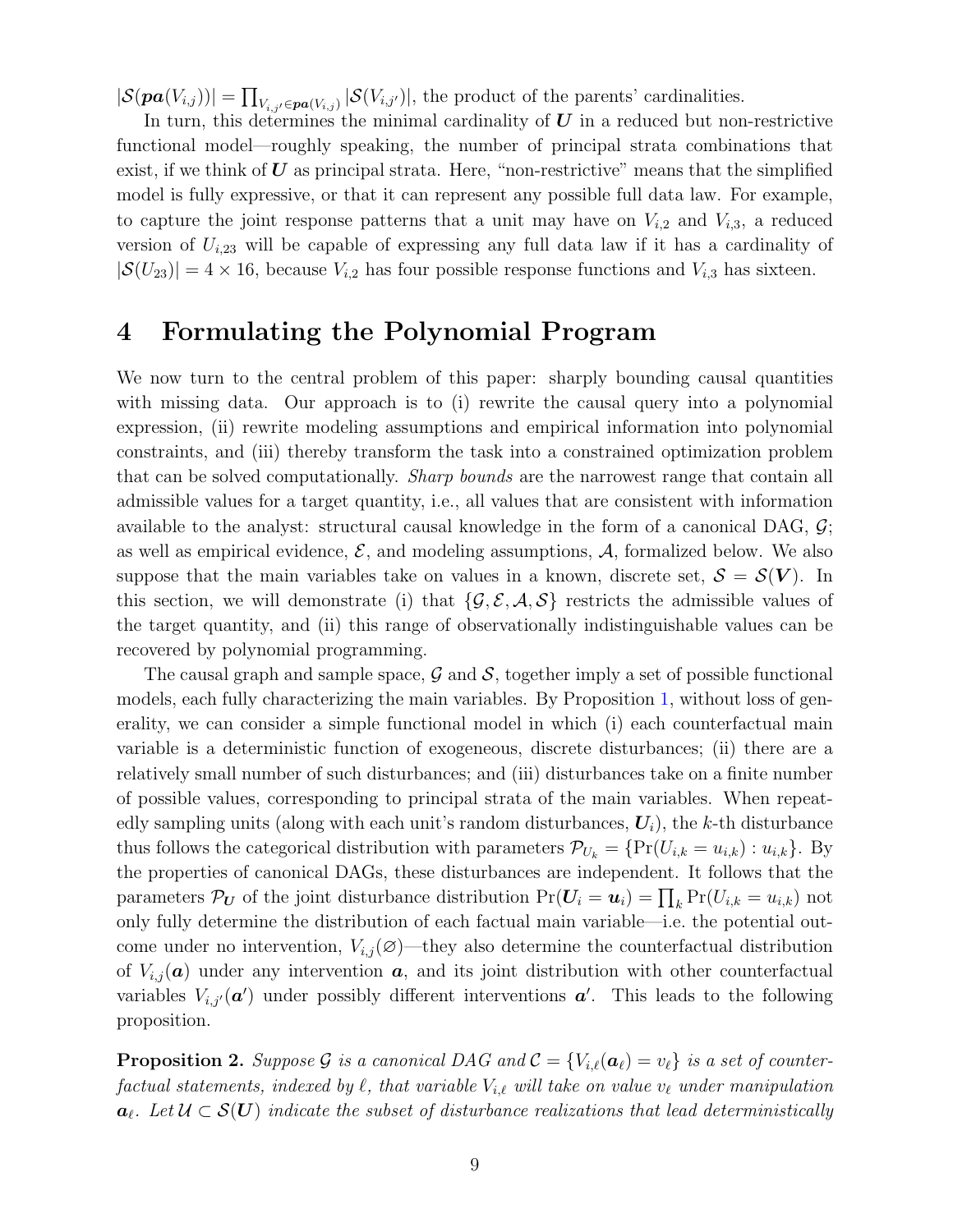to every statement in C being satisfied. Then under the structural equation model  $\mathcal{G},$ 

<span id="page-11-1"></span>
$$
\Pr\left(\bigwedge_{\ell} \mathcal{C}_{\ell}\right) = \sum_{\mathbf{u}\in\mathcal{U}} \prod_{u_k \in \mathbf{u}} \Pr(U_{i,k} = u_k),\tag{2}
$$

which is a polynomial equation in  $\mathcal{P}_{U_i}$ , the parameters of  $Pr(U = u)$ .

For example, in the mediation setting of Figure [1\(](#page-7-2)b), Proposition [2](#page-10-1) implies that the joint distribution of the factual variables— $V_{i,1}(\emptyset)$ ,  $V_{i,2}(\emptyset)$ , and  $V_{i,3}(\emptyset)$ —is given by

$$
\Pr\left(V_{i,1}(\varnothing) = v_1, V_{i,2}(\varnothing) = v_2, V_{i,3}(\varnothing) = v_3\right) = \sum_{\{u_1, u_2, u_3\} \in \mathcal{U}} \Pr(U_1 = u_1) \Pr(U_{23} = u_{23}), \quad (3)
$$

where  $\mathcal{U} = \left\{ \{u_1, u_{23}\} : f_1^{(U_1=u_1)} \right\}$  $C_1^{(U_1=u_1)}(\emptyset) = v_1, f_2^{(U_{23}=u_{23})}(v_1) = v_2, f_3^{(U_{23}=u_{23})}(v_1, v_2) = v_3$  is the set of all disturbances that are consistent with a particular  $V_i = \{v_1, v_2, v_3\}$ . Alternatively, analysts may be interested in the probability that a randomly drawn unit  $i$  has a positive controlled direct effect when fixing the mediator to  $V_{i,2} = 0$ . This is given by Pr  $(V_{i,3}(V_{i,1} =$  $(0, V_{i,2} = 0) = 0, V_{i,3}(V_{i,1} = 1, V_{i,2} = 0) = 1)$  and is similarly expressed in terms of the disturbances as  $\sum_{\{u_1, u_2\} \in \mathcal{U}'} \Pr(U_{i,1} = u_1) \Pr(U_{i,23} = u_{23})$ , summing over a different subset of the disturbance space,  $\mathcal{U}' = \left\{ \{u_1, u_{23}\} : f_3^{(U_{i,23}=u_{23})} \right\}$  $S_3^{(U_{i,23}=u_{23})}(V_{i,1}=1, V_{i,2}=0) = 1, f_3^{(U_{i,23}=u_{23})}(V_{i,1}=0, V_{i,2}=0) = 0$ .

We now expand this result to include a large class of functionals of marginal probabilities and logical statements about these functionals.

<span id="page-11-0"></span>**Corollary 1.** Suppose G is a canonical DAG. Let  $\mathcal{P}_V$  denote the full data law and  $g(\mathcal{P}_V)$ denote a functional of  $\mathcal{P}_V$  involving elementary arithmetic operations on constants and marginal probabilities of  $\mathcal{P}_V$ . Then  $g(\mathcal{P}_V)$  can be expressed as a polynomial fraction in the parameters of  $\mathcal{P}_U$ ,  $h(\mathcal{P}_U)$ , by replacing each marginal probability with its Proposition [2](#page-10-1) polynomialization.

We say functionals of the full data law that fulfill these properties are *polynomial*fractionalizable, or simply polynomializable if the result contains no fractions. The corollary has a number of implications, which we briefly discuss here. First, it demonstrates that a wide array of single-world and cross-world functionals can be expressed as polynomial fractions. These include traditional targets such as the ATE, as well as more complex targets such as the pure direct effect and the probability of causal sufficiency. It also suggests that any non-elementary functional of  $\mathcal{P}_V$  can be approximated to arbitrary precision by a polynomial fraction, provided the functional has a convergent power series.[7](#page-0-0)

Next, observe that when (i)  $q(\mathcal{P}_{V})$  is a polynomial-fractionalizable expression; (ii)  $\star \in \{<,\leq,=,>,\geq,\neq\}$  is a binary comparison operator; and (iii)  $\alpha$  is a constant, then

<sup>7</sup>We note that non-elementary functionals rarely arise in practice, with the exception of target quantities on logarithmic or exponential scales. In such cases, bounds on monotonic transformations of polynomials can be straightforwardly obtained by bounding the underlying polynomial, then applying the transformation. An example of a functional that our approach cannot handle is the non-analytic 1(ATE is rational).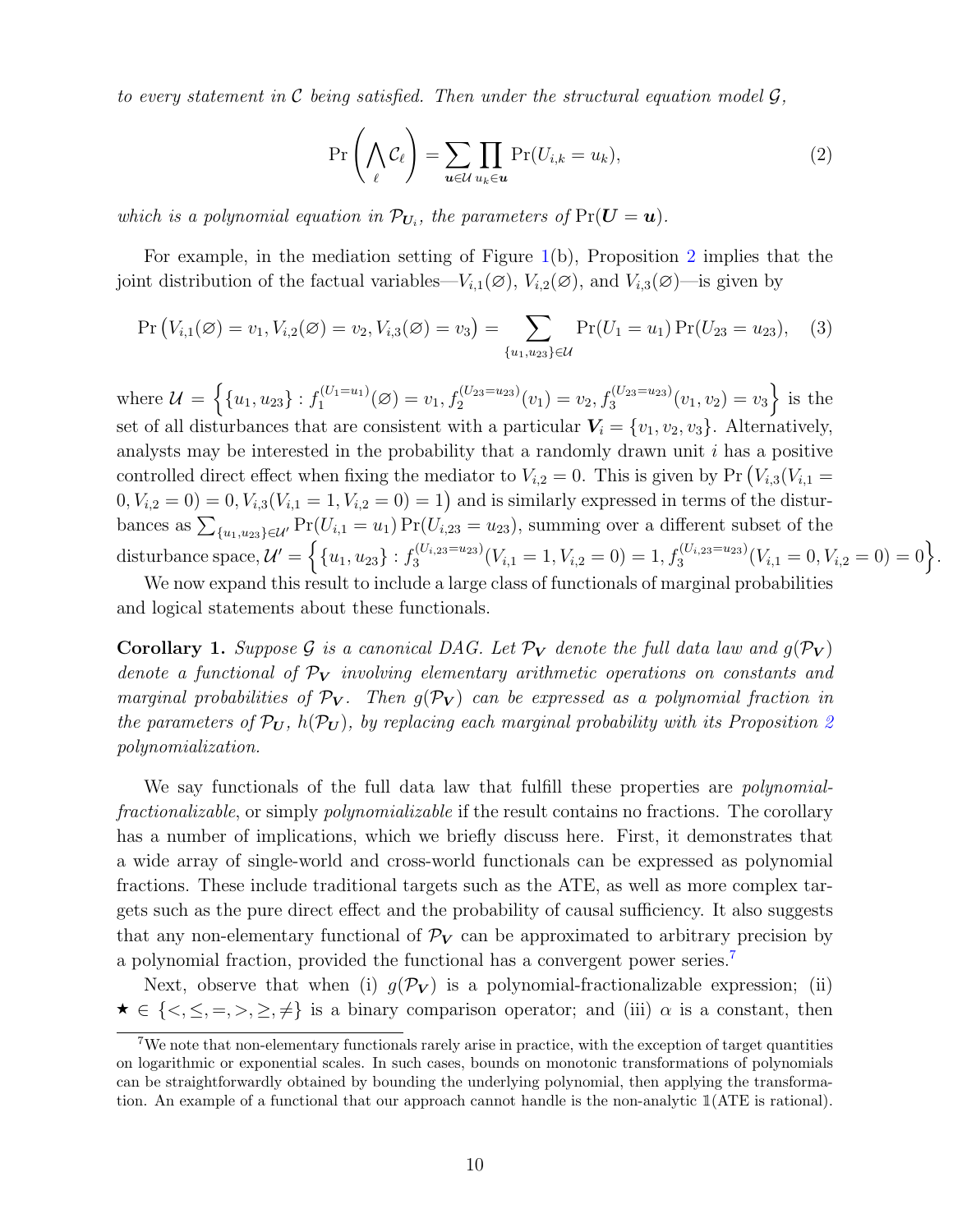statements of the form  $g(\mathcal{P}_V) \star \alpha$  can be equivalently expressed as non-fractional polynomial relations  $h(\mathcal{P}_U) \star 0$ . Finally, by the same token, any polynomial-fractional expression  $h(\mathcal{P}_U)$  in the parameters of  $\mathcal{P}_U$  can be reexpressed with (i) a non-fractional polynomial in an expanded parameter space and (ii) a polynomial equation in the same expanded space.<sup>[8](#page-0-0)</sup> We will make extensive use of these properties to convert causal queries to polynomial programs.

In Appendix [A,](#page-31-0) Algorithm [1](#page-37-1) provides a step-by-step procedure for obtaining sharp bounds. We begin by transforming a factual or counterfactual target of inference  $\mathcal T$  into polynomial form, possibly with the use of additional auxiliary variables to eliminate fractions. To accomplish this task, the procedure utilizes the possibly non-canonical DAG  $\mathcal G$ and the possible main-variable outcomes  $\mathcal{S}(V)$  to reexpress  $\mathcal T$  in terms of functional parameters that correspond to principal strata proportions. The result is the objective function of the polynomial program. The procedure then polynomializes the sets of constraints on polynomializable functionals resulting from empirical evidence and by modeling assumptions, respectively  $\mathcal E$  and  $\mathcal A$ . For example, in the binary mediation setting of Figure [1,](#page-7-2)  $\mathcal G$ may be the graph depicted in either panel (a) or (b). If only observational data is available, then  $\mathcal E$  consists of eight pieces of evidence, each represented as a statement corresponding to a cell of the factual distribution Pr  $(V_{i,1}(\varnothing) = v_1, V_{i,2}(\varnothing) = v_2, V_{i,3}(\varnothing) = v_3) = Pr(V_{i,1} = v_1, V_{i,2}(\varnothing) = v_2)$  $v_1, V_{i,2} = v_2, V_{i,3} = v_3$  for observable values in  $\{0, 1\}^3$ . Modeling assumptions include all other information, such as monotonicity or dose-response assumptions; these can be expressed in terms of principal strata. For example, the assumed unit-level monotonicity of the  $V_1 \rightarrow V_2$  relationship (e.g., the "no defiers" assumption of [Angrist et al.,](#page-27-7) [1996\)](#page-27-7) can be written as the statement that  $Pr(V_{i,2}(V_{i,1} = 0) = 1, V_{i,2}(V_{i,1} = 1) = 0) = 0$ . Assumed population-level monotonicity is typically written  $\mathbb{E}[V_{i,2}(V_{i,1} = 1) - V_{i,2}(V_{i,1} = 0)] \geq 0$ , but can equivalently be reformulated in terms of principal strata as  $Pr(V_{i,2}(V_{i,1} = 1))$  $1, V_{i,2}(V_{i,1} = 0) = 0$  – Pr  $(V_{i,2}(V_{i,1} = 0) = 1, V_{i,2}(V_{i,1} = 1) = 0) \ge 0$ . Finally, the statement that each disturbance k follows a categorical probability distribution is reexpressed as the polynomial relations  $Pr(U_k = u_k) \ge 0 : u_k$  and  $\sum_{u_k} Pr(U_k = u_k) = 1$ .

Algorithm [1](#page-37-1) produces an optimization problem with a polynomial objective subject to polynomial constraints. This polynomial programming problem is equivalent to the original causal bounding problem. This leads directly to the following theorem.

<span id="page-12-0"></span>Theorem 1. Minimization (maximization) of the polynomial program produced by Algo-rithm [1](#page-37-1) produces sharp lower (upper) bounds on  $\mathcal T$  under the sample space  $\mathcal S(\mathbf V)$ , structural equation model  $\mathcal G$ , additional modeling assumptions  $\mathcal A$ , and empirical evidence  $\mathcal E$ .

Once the causal problem is expressed in polynomial form, a variety of computational solvers can in principle be used to optimize (e.g. IPOPT; Wächter and Biegler,  $2006$ ). However, local solvers cannot guarantee valid bounds without exhaustively searching the

<sup>&</sup>lt;sup>8</sup>To see this, let s be a scalar auxiliary variable and set  $h(\mathcal{P}_U) = s$ , which can be manipulated to obtain a non-fractional polynomial equation, per (ii). The original expression can now be rewritten simply as s, which is a monomial and hence a polynomial, per (i). Thus, the original polynomial-fractional expression has been reexpressed in terms of (i) a non-fractional polynomial expression and (ii) a nonfractional polynomial equation.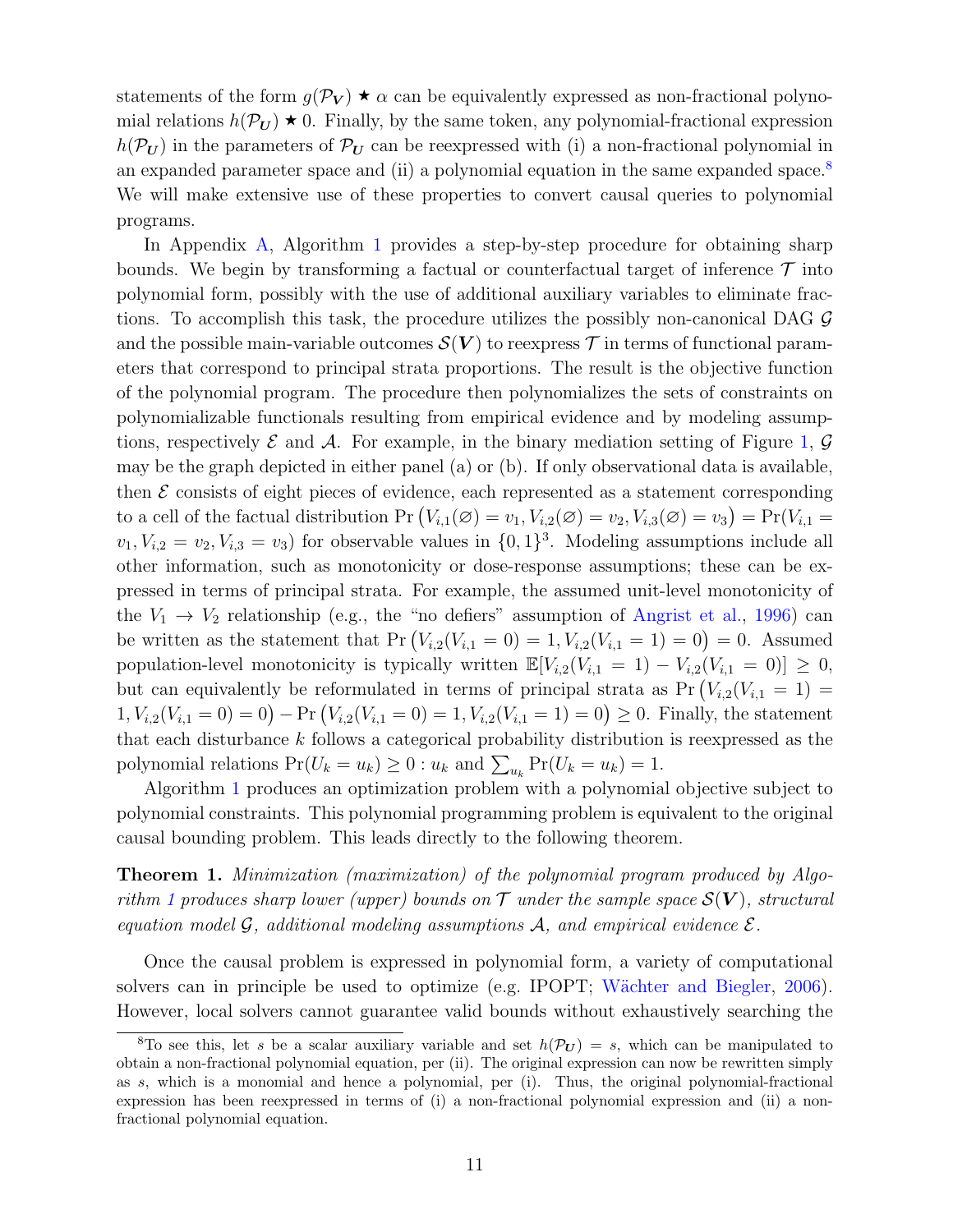space; when time is limited, these often fail to discover global extrema for the causal estimand, resulting in intervals that may fail to contain the quantity of interest. Moreover, such approaches often become computationally intractable as causal problems grow complex. In the next section, we show how the polynomial program can be simplified to speed computation.

# <span id="page-13-0"></span>5 Simplifying the Polynomial Program

Because solving polynomial programs is in general NP-hard, efficient computation requires us to fully exploit our knowledge of the problem structure. This knowledge allows analysts to reduce the complexity of the program in ways that algebraic presolvers may not necessarily detect. In this section, we discuss several ways to do this.

### <span id="page-13-1"></span>5.1 Eliminating Blocked Disturbances

We begin by using the following observation to limit the number of disturbance distribution parameters involved in the target and constraints.

<span id="page-13-3"></span>**Proposition 3.** Consider the polynomialization of a probability  $Pr(\theta \setminus \mathcal{C}_\ell)$ , where  $\mathcal{C} =$  ${V_{i,\ell}(\boldsymbol{a}_\ell) = v_\ell : \ell}.$  We say that for intervention  $\boldsymbol{a}_\ell$ , a disturbance  $U_{i,k}$  is blocked from the corresponding counterfactual  $V_{i,\ell}$  if there are no paths from  $U_{i,k}$  to  $V_{i,\ell}$  that do not go through the causally prior members of the intervention  $a_\ell$ . When  $U_{i,k}$  is blocked from  $V_{i,\ell}$ for every  $\ell$ , the corresponding parameters  $\mathcal{P}_{U_k}$  can be eliminated from the polynomialization.

In other words, Proposition [3](#page-13-3) states that each main variable  $V_{i,j}$  is only a function of its ancestors in  $U$  that affect it through a variable not under intervention. For each marginal probability of an event, the disturbances that do not affect any variable in the event are irrelevant. This allows us to amend the polynomialization of Proposition [2](#page-10-1) so that the outer sum ranges only over all possible settings of relevant disturbances, reducing the degree of each term in the polynomial. For example, in the mediation graph of Figure [1\(](#page-7-2)b), consider the total effect of the treatment  $V_{i,1}$  on the outcome  $V_{i,3}$ . Here, all probabilities are of the form  $V_{i,3}(v_{i,1} = a_1) = v_3$ . The disturbance  $U_{i,1}$  is therefore blocked from the outcome  $V_{i,3}$ , because the sole path from  $U_{i,1}$  to  $V_{i,3}$  goes through the intervention set  $V_{i,1}$ . This means that whenever  $Pr(U_1 = u_1)$  appears in the polynomial, it does so in a way that ensures  $\sum_{u_1} Pr(U_1 = u_1) = 1$  can be factored out and eliminated.

### <span id="page-13-2"></span>5.2 Exploiting the Nested Markov Parameterization

We now consider the common case when the empirical evidence  $\mathcal E$  includes single-world *marginal distributions*. This occurs when (i) a factual or counterfactual event  $\bigwedge_{\ell} \{V_{i,\ell}(\boldsymbol{a}) =$  $v_{\ell}$  involves the same intervention,  $a$ , for every variable of interest; and (ii) the probability

<sup>&</sup>lt;sup>9</sup>The total effect is given by Pr  $(V_{i,3}(V_{i,1} = 1) = 1) - Pr(V_{i,3}(V_{i,1} = 0) = 1)$ , which can equivalently be written Pr  $(V_{i,3}(V_{i,1} = 1, V_{i,2} = V_{i,2}(V_{i,1} = 1)) = 1) - Pr\left(V_{i,3}(V_{i,1} = 0, V_{i,2} = V_{i,2}(V_{i,1} = 0)) = 1\right)$ .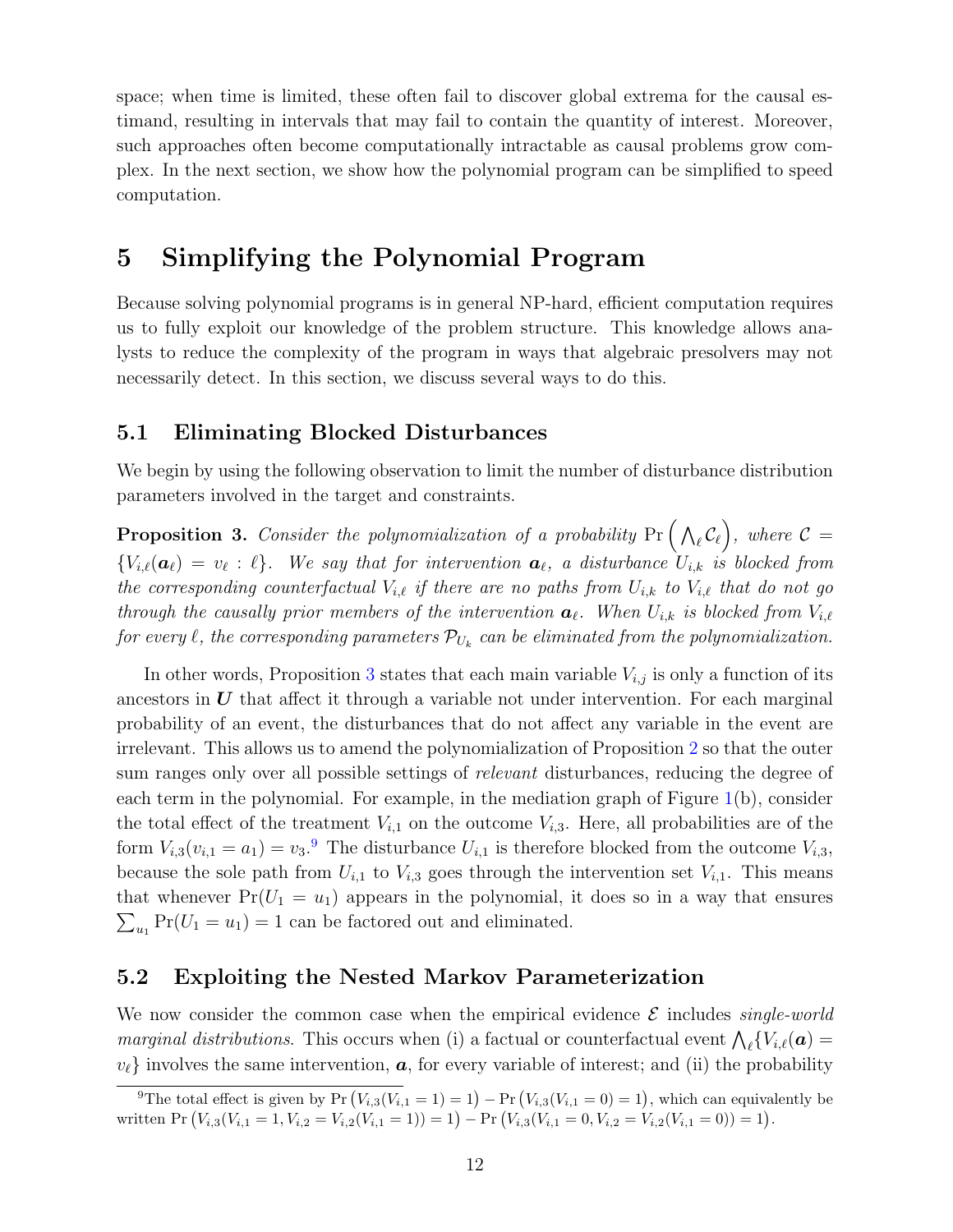$Pr\Big(\bigwedge_{\ell} \{V_{i,\ell}(\boldsymbol{a}) = v_{\ell}\}\Big)$  is observed for every event in that state space,  $\{v_{\ell} : \ell\} \in \prod_{\ell} \mathcal{S}(V_{i,\ell}).$ For example, in the binary mediation setting of Figure [1\(](#page-7-2)b), an observational study might obtain information about  $Pr(V_{i,1}(\emptyset) = v_1, V_{i,2}(\emptyset) = v_2, V_{i,3}(\emptyset) = v_3)$  for every combination of  $v_1$ ,  $v_2$ , and  $v_3$ . Similarly, an experiment that randomly manipulated  $V_{i,1}$  would obtain two such distributions: (i) by observing  $Pr(V_{i,2}(V_{i,1} = 0) = v_2, V_{i,3}(V_{i,1} = 0) = v_3)$ for all  $v_2$  and  $v_3$ ; and similarly, (ii) by observing  $Pr(V_{i,2}(V_{i,1} = 1) = v_2, V_{i,3}(V_{i,1} = 1) = v_3)$ for all  $v_2$  and  $v_3$ .

A naïve parameterization might use one parameter for the probability of each principal strata (e.g., four parameters for the proportion of "always takers," "never takers," "compliers," and "defiers"). It is immediately apparent that one naïve parameter is redundant, as its value is already implied by the fact that all distributions must marginalize to unity. Hidden-variable DAG models imply additional equality constraints, each of which can likewise be used to reduce the number of parameters needed to describe the model, thereby reducing the number of polynomial constraints in the program.

These additional equality constraints, which are implied by the structural equations model of  $\mathcal{G}$ , are well understood. In particular,  $\mathcal{G}$  imposes certain *conditional independence* and generalized equality constraints (or Verma constraints, [Verma and Pearl,](#page-30-5) [1990;](#page-30-5) [Tian and](#page-30-6) [Pearl,](#page-30-6) [2002\)](#page-30-6) on these distributions. Each equality constraint can be used to eliminate one parameter of the single-world distribution. The parameterization that takes full advantage of these structural equality constraints to reduce the number of parameters is called the nested Markov parameterization [\(Evans et al.,](#page-27-8) [2019\)](#page-27-8). This parameterization achieves the minimal number of parameters, equal to the dimension of the model of  $\mathcal{G}$ .

Each nested Markov parameter is exactly equal to an identified marginal probability of a single-world event,  $Pr\left(\bigwedge_{\ell'}\{V_{i,\ell'}(\boldsymbol{a}') = v_{\ell'}\}\right)$ . Because each of the nested Markov parameters is identified from the initial single-world distribution,  $Pr\left(\bigwedge_{\ell} \{V_{i,\ell}(\boldsymbol{a}) = v_{\ell}\}\right)$ , whether indirectly or directly, it can be calculated directly from the empirical evidence  $\mathcal{E}$ . By Proposition [2,](#page-10-1) this probability remains polynomializable in the parameters  $\mathcal{P}_{U}$ . This allows us to add one equality constraint to the program per nested Markov parameter, based on its polynomialization, rather than one equality constraint per outcome in the state space. For hidden variable DAGs that imply a large number of equality constraints, this can substantially reduce the number of constraints. [Evans et al.](#page-27-8) [\(2019\)](#page-27-8) offers a a complete guide to obtaining nested Markov formulations of arbitrary single-world distributions.

Each parameter in the nested Markov formulation is the probability of a single-world event that involves fewer main variables and more interventions, compared to any event used by the naïve parameterization. As a result, the corresponding polynomialization will have fewer terms, of lower degree, than the polynomialization of naïve parameters. An example is provided in Appendix [A.4.](#page-33-0) Using this technique, we modify Algorithm [1](#page-37-1) by partitioning the empirical evidence into all single-world marginal distributions  $\mathcal{E}_M$  and the remaining evidence  $\mathcal{E}_R$ . The constraints in  $\mathcal{E}_M$  can then be reduced into their nested Markov form before polynomialization. Because the nested Markov parameterization allows for fewer, simpler polynomial constraints in the program, it is important to use it whenever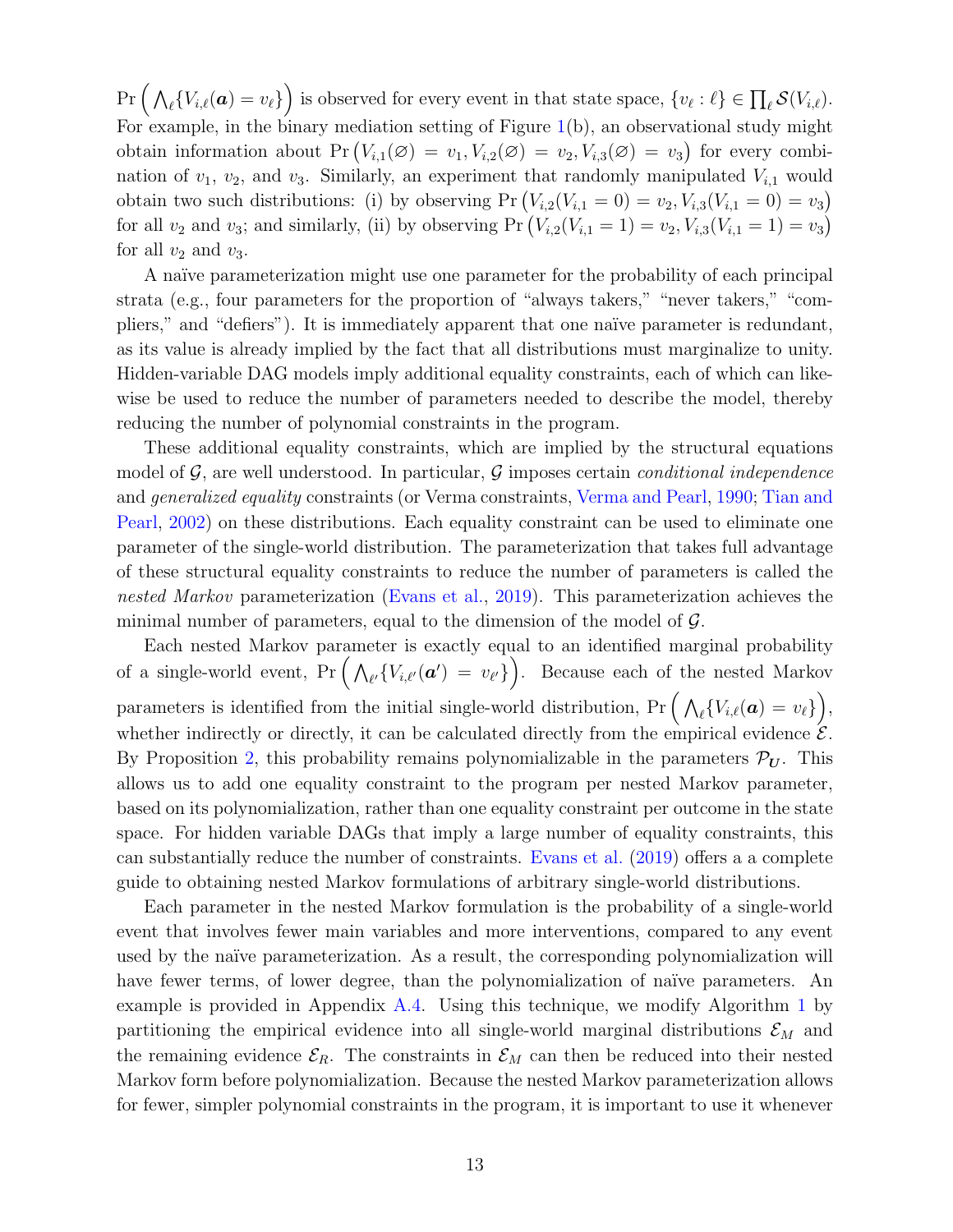the empirical evidence permits.

We note that when certain deterministic relationships exist between variables in  $V_i$ , as in the missing-data setting of Figure  $5(c-d)$  $5(c-d)$ ,<sup>[10](#page-0-0)</sup> these relationships may imply equality constraints not exploited by the nested Markov parameterization. In such cases, it may be possible to further reduce the number of constraints; we do not explore that option here.

### <span id="page-15-0"></span>5.3 Eliminating Additional Constraints and Parameters

Finally, we describe when constraints and parameters can be safely eliminated from a program. We say that parameters x and y co-occur in a polynomial system if they appear in the same constraint; they *interact* if there exists a sequence of parameters from  $x$  to  $y$ such that every adjacent pair co-occurs.<sup>[11](#page-0-0)</sup> If a constraint's parameters do not interact with the objective's parameters, that constraint may be dropped. If a parameter exists only in constraints that have been eliminated, then the parameter has also been eliminated, simplifying the system.

This may be used in conjunction with the structure of  $\mathcal G$  to help simplify the program, because different *districts*—components in  $\mathcal G$  connected by bidirected arcs [\(Tian and Pearl,](#page-30-6) [2002;](#page-30-6) [Richardson,](#page-29-11) [2003\)](#page-29-11)—do typically do not interact. That is, likelihoods on marginal distributions of  $\mathcal G$  have a representation that is decomposable by districts. For example, in Figure [1\(](#page-7-2)b),  $V_{i,1}$  lies in one district; in contrast,  $V_{i,2}$  and  $V_{i,3}$  lie in another district, because they are connected by  $U_{i,23}$ . Because each nested Markov parameter is the probability of a single-world event involving main variables within a single district, its polynomialization will at most involve disturbance parameters in that district. This leads to the following proposition.

<span id="page-15-1"></span>Proposition 4. The degree of each polynomial in the nested Markov constraints is bounded from above by the number of latent variables in the corresponding district. Moreover, if two disturbances  $U_{i,k}$  and  $U_{i,k'}$  appear in different districts, their parameters  $\mathcal{P}_{U_k}$  and  $\mathcal{P}_{U_{k'}}$  will not interact in any nested Markov constraint.

To illustrate, consider the common scenario where an analyst observes the full joint distribution over factual variables,  $Pr(V_{i,1}(\emptyset) = v_1, \ldots, V_{i,J}(\emptyset) = v_J)$ , and seeks to bound a functional relating a treatment  $\boldsymbol{a}$  to an outcome  $V_{i,j}(\boldsymbol{a})$  in the same district. As an example, in Figure [1\(](#page-7-2)b), the effect of the mediator  $V_{i,2}$  on the outcome  $V_{i,3}$  is wholly contained within a single district. We can therefore drop all constraints related to nested Markov parameters involving other districts, and thus all disturbance parameters in other districts.

<sup>&</sup>lt;sup>10</sup>In this graph, a latent variable Y has an observed version Y<sup>\*</sup> that deterministically inherits  $Y^* = Y$ when a reporting variable  $R = 1$ , but takes on the missing-value indicator  $Y^* = \texttt{NA}$  otherwise.

<sup>&</sup>lt;sup>11</sup>For example, consider the constraints  $x + y = a$ ,  $y + z = b$ . Here, x and y co-occur; x and z interact.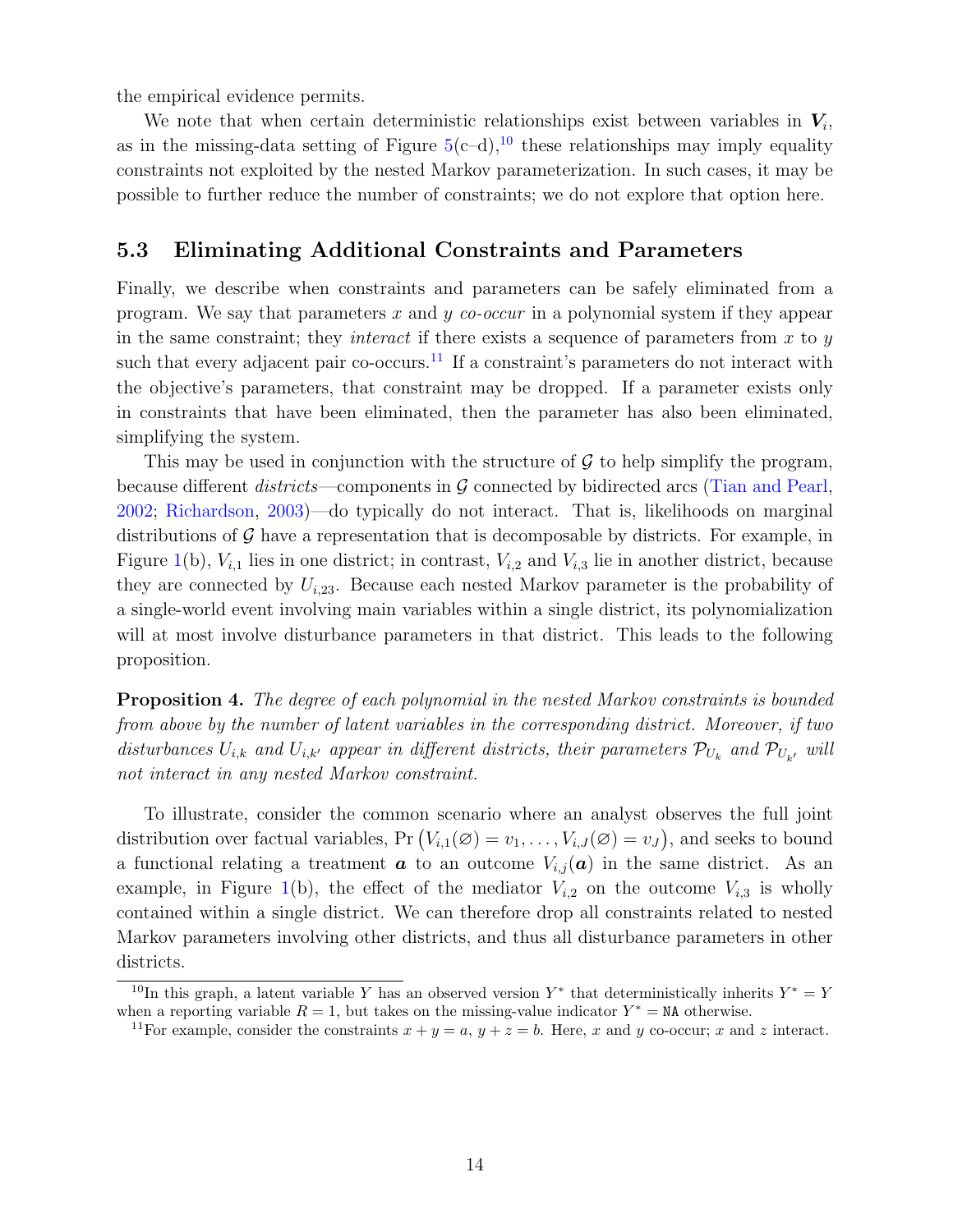### <span id="page-16-0"></span>6 Computing  $\varepsilon$ -sharp Bounds in Polynomial Programs

We now turn to the practical optimization of the polynomial program defined by Algorithm [1.](#page-37-1) Theorem [1](#page-12-0) states minimization and maximization of this original primal program is equivalent to the initial bounding problem. However, obtaining globally optimal solutions in polynomial programming can be computationally intensive. Worryingly, methods that iteratively improve suboptimal values for the primal problem may fail to produce valid bounds (i.e., bounds containing all possible values of the estimand, including global extrema) without searching the full parameter space,  $P$ . To address this challenge, we use dual methods that construct and iteratively refine an outer envelope around the primal function (i.e. the objective function, or causal quantity of interest). Specifically, we employ a variation of the spatial branch-and-bound method, combined with a piecewise linear envelope, implemented using a variety of optimization frameworks that include SCIP and Couenne [\(Vigerske and Gleixner,](#page-30-4) [2018;](#page-30-4) [Gamrath et al.,](#page-28-8) [2020;](#page-28-8) [Belotti et al.,](#page-27-3) [2009\)](#page-27-3). Throughout the optimization process, current suboptimal values for dual minimization and maximization problems are guaranteed to produce valid but loose *outer* bounds; current suboptimal values for the primal problem produce possibly invalid inner bounds; and the lower (upper) endpoint of the unknown sharp bounds is guaranteed to lie between the current suboptimal primal and dual minimization (maximization) values. Through simultaneous *primal-dual* optimization, we use these suboptimal inner bounds to precisely quantify worst-case looseness,  $\varepsilon$ , of the suboptimal but valid outer bounds. This allows researchers to assess how more computation may lead to tightened conclusions.

A step-by-step description of our optimization procedure, which we term  $\varepsilon$ -sharp bounding, is given in Algorithm [2](#page-39-0) of Appendix [A.](#page-31-0) At a high level, it proceeds as follows. Our procedure takes as inputs the polynomialized objective function  $\mathcal{T}(\boldsymbol{p})$  and constraint set  $\mathcal{C}(p)$ , obtained from Algorithm [1.](#page-37-1) It then evaluates a range of models, or points p in the model space P for which  $\mathcal{C}(p)$  is satisfied. It seeks to identify extreme values of  $\mathcal{T}(p)$  within this subspace. It also accepts two parameters:  $\epsilon^{\text{thresh}}$ , a stopping threshold for the looseness factor stopping, and  $\theta^{\text{thresh}}$ , a stopping threshold for width of the bounds. The algorithm returns two types of information: the bounds for the causal program, and the worst-case looseness factor  $\varepsilon$ .

Primal bounds are denoted P and  $\overline{P}$ , adopting the convention that underlines refer to objects used for minimization and overlines for maximization. These indicate the extreme values of the target estimand in any admissible model—that is, satisfying  $\mathcal{C}(\mathbf{p})$ —that has been located so far. These are initialized at  $+\infty$  and  $-\infty$ , respectively, indicating that no admissible models have been found yet. As optimization proceeds, the primal bounds improve as new, more extreme admissible models are found. We refer to  $[\underline{P}, \overline{P}]$  as the *inner* bounds: the unknown sharp bounds must at least contain these points, which correspond to models that are observationally indistinguishable from the true DGP.

Dual optimization begins by partitioning the parameter space into branches, proceeding separately for the lower and upper bound and respectively producing partitions  $\underline{\mathcal{B}}_b$  and  $\mathcal{B}_b$ . At initialization, these consist of a single branch spanning the entire parameter space; each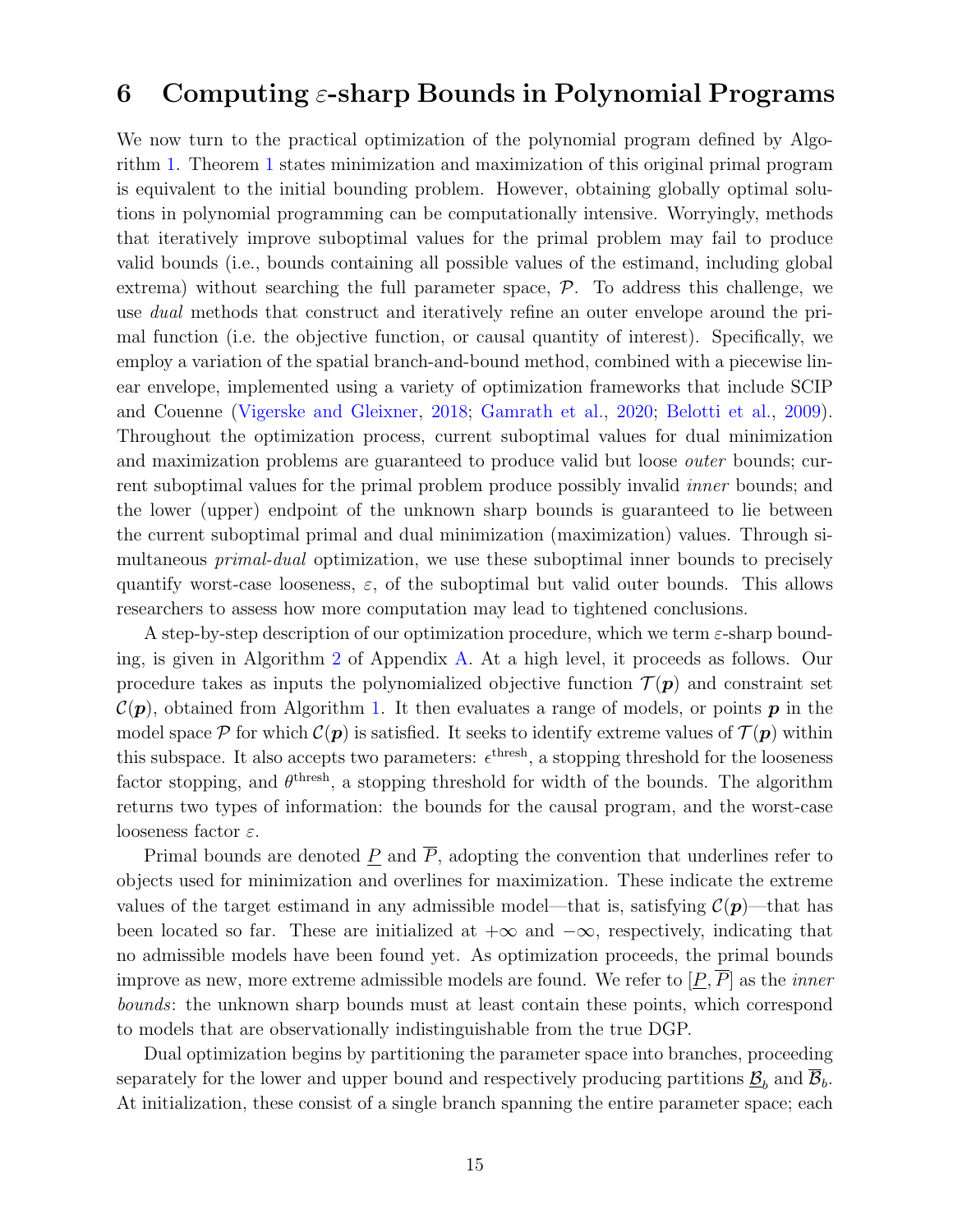branch is then recursively divided. The lower and upper parts of the dual envelope, or outer envelope, are denoted  $\mathcal D$  and  $\overline{\mathcal D}$ . These are piecewise linear functions, with pieces corresponding to the branching partitions, that are relaxations of the true objective function,  $\mathcal{T}(\boldsymbol{p})$ , from below and above. These relaxations are made to ensure they will always contain the entire objective function at all points in the parameter space. Within branch b, the value  $\min\{\underline{D}_b(\bm{p}) : \bm{p} \in \overline{\mathcal{B}}_b\}$  indicates the lowest value attained by the lower envelope; thus,  $\mathcal{I} = \min_b \{ \min \{ \underline{D}_b(\boldsymbol{p}) : \boldsymbol{p} \in \overline{\mathcal{B}}_b \} \}$  represents the lowest value attained by the lower envelope anywhere in the parameter space. Conversely,  $\overline{\mathcal{T}} = \max_b \{ \max \{ \overline{D}_b(\boldsymbol{p}) : \boldsymbol{p} \in \overline{\mathcal{B}}_b \} \}$ represents the highest value of the upper envelope. These extreme points on the dual envelope,  $[\mathcal{T}, \mathcal{T}]$ , define the dual (outer) bounds. These are the reported causal bounds; whatever the true sharp bounds, they must lie inside the dual bounds, even if the algorithm has not run to completion. We let  $\theta$  equal the bound width, or the difference between the upper and lower dual bounds, and we define the worst-case looseness factor  $\varepsilon$  as the slack (the difference in dual and primal bound widths) divided by the primal bound width.

The algorithm heuristically selects branches in the model space that appear promising, and refines primal and dual bounds in turn. It first searches within the branch for an admissible model; if found, and if the associated causal estimand is more extreme than those previously encountered, it is stored as a new primal bound. Whatever the true nonparametric sharp bounds, they must lie outside the primal bounds because the true bounds must contain the extreme models that define the primal bounds. Then, it divides the branch into sub-branches and refines the dual envelope by tightening the piecewise linear outer-approximation. The algorithm continuously prunes branches of  $\underline{\mathcal{B}}_b$  and  $\mathcal{B}_b$ that wholly violate constraints; it also continuously branches and refines the bounds while  $\theta$  and  $\varepsilon$  exceed specified thresholds.

## <span id="page-17-0"></span>7 Statistical Inference

We now turn to statistical inference for the bounds developed above. We say that the results of Algorithm [2](#page-39-0) when applied to  $\mathcal{E}$ , the population empirical constraints—i.e., margins of the full data law that are observed without sampling error—are *population bounds*. In practice, the empirical quantities used in these constraints are estimated from finite samples. Our goal in this section is to account for variation in  $\hat{\mathcal{E}}$ , the estimated constraints, that arises over repeated sampling. The results of Algorithm [2](#page-39-0) when substituting  $\hat{\mathcal{E}}$  for  $\mathcal{E}$  are referred to as the estimated bounds. In this section, we describe how to construct confidence bounds that (i) contain the estimated bounds and (ii) contain the population bounds at a rate of at least the confidence level  $\alpha$  over repeated samples.

Recall that each element of empirical evidence  $\mathcal E$  is a relation between (i) some population quantity that is an observable functional of the main variables' distribution,  $q(\mathcal{P}_V)$ , reexpressed in terms of the disturbance distribution  $\mathcal{P}_U$ ; and (ii) the population value of that observable quantity. In  $\hat{\mathcal{E}}$ , we plug in for (ii) the estimated value of the quantity in finite data. For example, in the mediation graph of Figure  $1(b)$  $1(b)$ , an analyst with access to a sample of observational data would have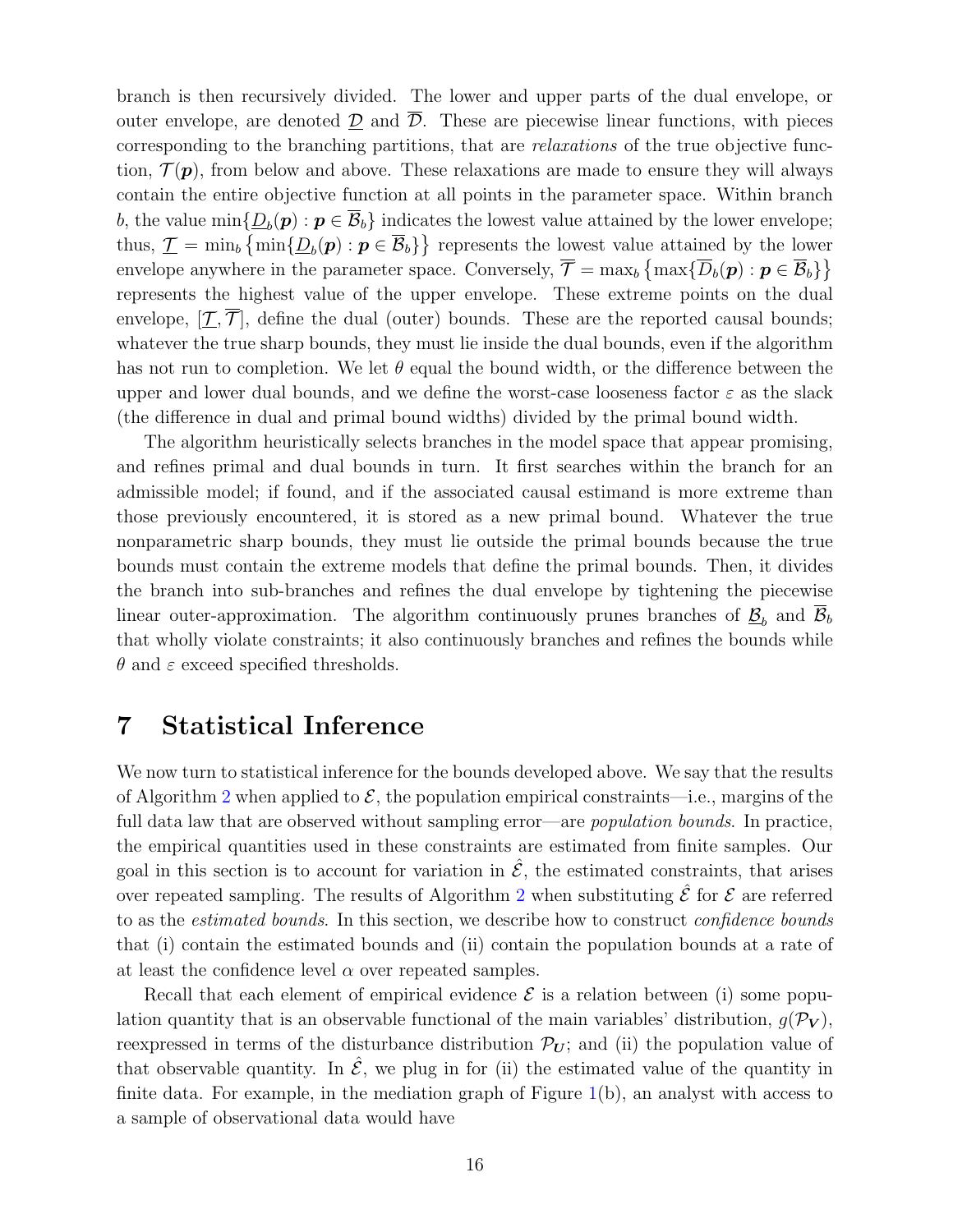$$
\hat{\mathcal{E}} = \left\{ \text{polynomialize} \left( \begin{array}{c} \Pr\left( V_{i,1}(\varnothing) = v_1, V_{i,2}(\varnothing) = v_2, V_{i,3}(\varnothing) = v_3 \right) \\ = \frac{1}{N} \sum_{i=1}^N \mathbb{1} \left\{ V_{i,1} = v_1, V_{i,2} = v_2, V_{i,3} = v_3 \right\} \end{array} \right) : v_1, v_2, v_3 \right\} \tag{4}
$$

We will refer to the vector of estimated quantities on the right-hand side of  $\hat{\mathcal{E}}$  elements—in the above example, quantities of the form  $\frac{1}{N} \sum_{i=1}^{N} \mathbb{1} (V_{i,1} = v_1, V_{i,2} = v_2, V_{i,3} = v_3)$ —as  $\hat{E}$ . We denote the corresponding population quantities as  $E$ , the right-hand side values in  $\mathcal{E}$ .

To construct confidence bounds we consider the sampling variability of these estimated quantities. We construct regions,  $CR_{\alpha}(\hat{E})$ , containing  $\hat{E}$  and guaranteed to contain the population quantities **E** with at least probability  $\alpha$  over repeated samples. These regions correspond to population distributions over observed parameters that cannot be rejected at level  $\alpha$ . In Algorithm [2,](#page-39-0) we then replace the  $\hat{\mathcal{E}}$  constraints with a set of loosened *confidence* constraints  $CR_{\alpha}(\hat{\mathcal{E}})$ . In other words, if the population bounds are obtained by optimizing subject to a equality constraint  $\{g_\ell(\mathcal{P}_V) = \boldsymbol{E}_\ell\} \in \mathcal{E}$ , and the estimated bounds are obtained with the plug-in version  $\left\{g_\ell(\mathcal{P}_{\mathbf{V}}) = \hat{\boldsymbol{E}}_\ell\right\} \in \hat{\mathcal{E}}$ , then the confidence bounds will incorporate the interval constraint  $\left\{ g_{\ell}(\mathcal{P}_{\boldsymbol{V}}) \in \operatorname{CR}_{\alpha}(\hat{\boldsymbol{E}}_{\ell}) \right\} \in \operatorname{CR}_{\alpha}(\hat{\mathcal{E}}).$ 

Because loosening  $\hat{\mathcal{E}}$  to  $\text{CR}_{\alpha}(\hat{\mathcal{E}})$  can only decrease (increase) the minimum (maximum) value obtained by the polynomial program, confidence bounds always contain the estimated bounds. Similarly, when the confidence region for estimated quantities fully contains their population analogues, then the confidence constraint  $CR_{\alpha}(\hat{\mathcal{E}})$  is looser than the population constraint  $\mathcal{E}$ , and resulting confidence bounds also contain the population bounds. However, when the confidence region does not fully contain population quantities due to sampling error, confidence bounds may still contain population bounds. This can occur if the noncovered quantity corresponds to a constraint that is irrelevant to the bounds. Therefore, if the confidence region on the observed quantities has coverage of exactly  $\alpha$ , confidence bounds will contain the population bounds in at least  $\alpha$  of repeated samples.

In discrete settings, the task of obtaining confidence bounds thus reduces to the problem of constructing regions  $\text{CR}_\alpha(\hat{\bm E})$  for the multinomial proportion, such that  $\text{Pr}\left(\bm E\in\text{CR}_\alpha(\hat{\bm E})\right)$  $\geq \alpha$ . We focus on two methods for doing so. Drawing on [Malloy et al.](#page-28-12) [\(2020\)](#page-28-12), we first consider a "Bernoulli-KL" approach that constructs separate confidence regions for each observable atomic event,  $Pr(V_i = v)$ , treating it as a "success" in a Bernoulli distribution. The approach rotates through all possible  $v$  and combines the event-specific regions using a result on the Kullback-Leibler divergence of sampling distributions to the underlying population distribution. The Bernoulli-KL method produces a confidence region for singleworld distributions that is guaranteed to have conservative coverage for the multinomial proportion in finite samples. The region can be represented as a system of linear inequality constraints, then incorporated into the polynomial program. Our second approach uses an asymptotically valid confidence region based on the multivariate Gaussian limiting dis-tribution of the Dirichlet (Bienaymé, [1838\)](#page-27-9), which can be represented as a single convex quadratic inequality constraint. Figure [2](#page-19-2) visualizes these regions for a simple two-node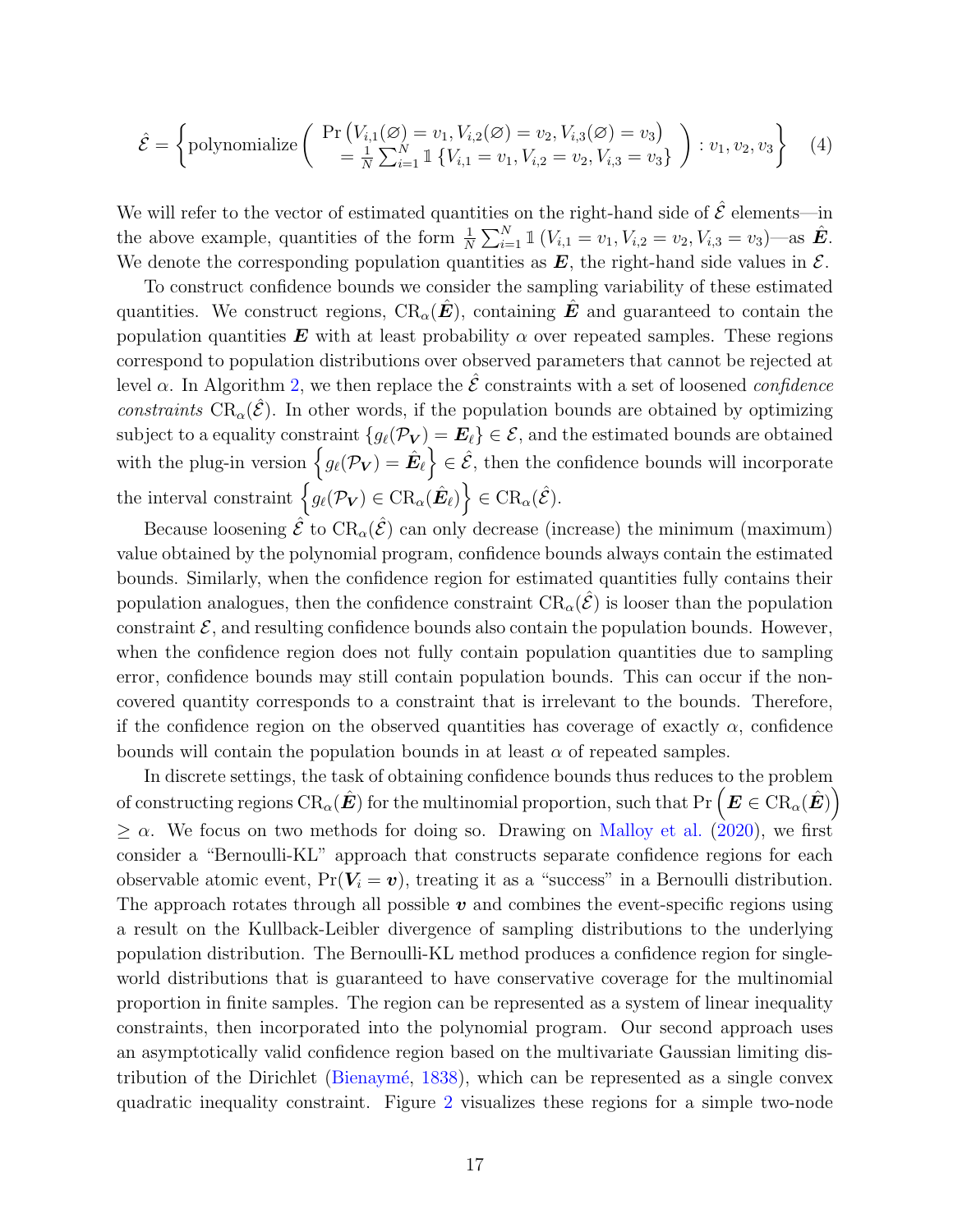<span id="page-19-2"></span>Figure 2: Polynomial confidence regions in a binary graph. Panel (a) presents a causal graph in which binary  $X$  causes binary  $Y$ , but both are confounded by an unobserved U.  $N = 1,000$  observations are drawn from this DGP, producing an empirical distribution with proportions  $\frac{1}{N} \sum_{i=1}^{N} \mathbb{1}(X_i = x, Y_i = y)$ . Panels (b-c) depict confidence regions for  $Pr(X_i = 0, Y_i = 0)$ ,  $Pr(X_i = 0, Y_i = 1)$ , and  $Pr(X_i = 1, Y_i = 0)$ ; the final category,  $Pr(X_i = 1, Y_i = 1)$  (not depicted), must sum to unity. Panel (b) shows the Bernoulli-KL confidence region, which is conservative in finite samples and can be polynomialized as a set of linear inequalities. Panel (c) shows the Gaussian confidence region, which is asymptotically valid and can be polynomialized as a single convex quadratic inequality.



graph. Simulations reported in Section [8.2](#page-21-0) evaluate coverage of the methods for various sample sizes. Appendix [C](#page-42-0) provides details on the implementation of these methods. We also provide a method for polynomializing arbitrary confidence regions, allowing analysts to exploit tighter finite-sample confidence regions.

# <span id="page-19-0"></span>8 Simulated Examples

We now demonstrate our algorithm's performance via simulations. Several examples correspond to known analytic solutions, offering further validation of our approach. Section [8.1](#page-19-1) illustrates how Algorithms [1–](#page-37-1)[2](#page-39-0) allow analysts to iteratively state possible assumptions, test their observable implications, and use them to narrow causal bounds under noncompliance. Section [8.2](#page-21-0) evaluates our proposals for statistical inference with estimated bounds. Section [8.3](#page-22-0) examines several challenges—selection, mismeasurement, and missingness—that pose more complex threats to statistical inference. For clarity of exposition, all simulations use binary variables; our method adapts automatically to categorical variables.

### <span id="page-19-1"></span>8.1 Instrumental Variables

Noncompliance, or deviation between assigned  $(Z_i)$  and realized  $(X_i)$  treatment status, is a common obstacle to causal inference in randomized trials. [Balke and Pearl](#page-27-2) [\(1997\)](#page-27-2) showed that the task of bounding the ATE on an outcome  $Y_i$  in the presence of noncompliance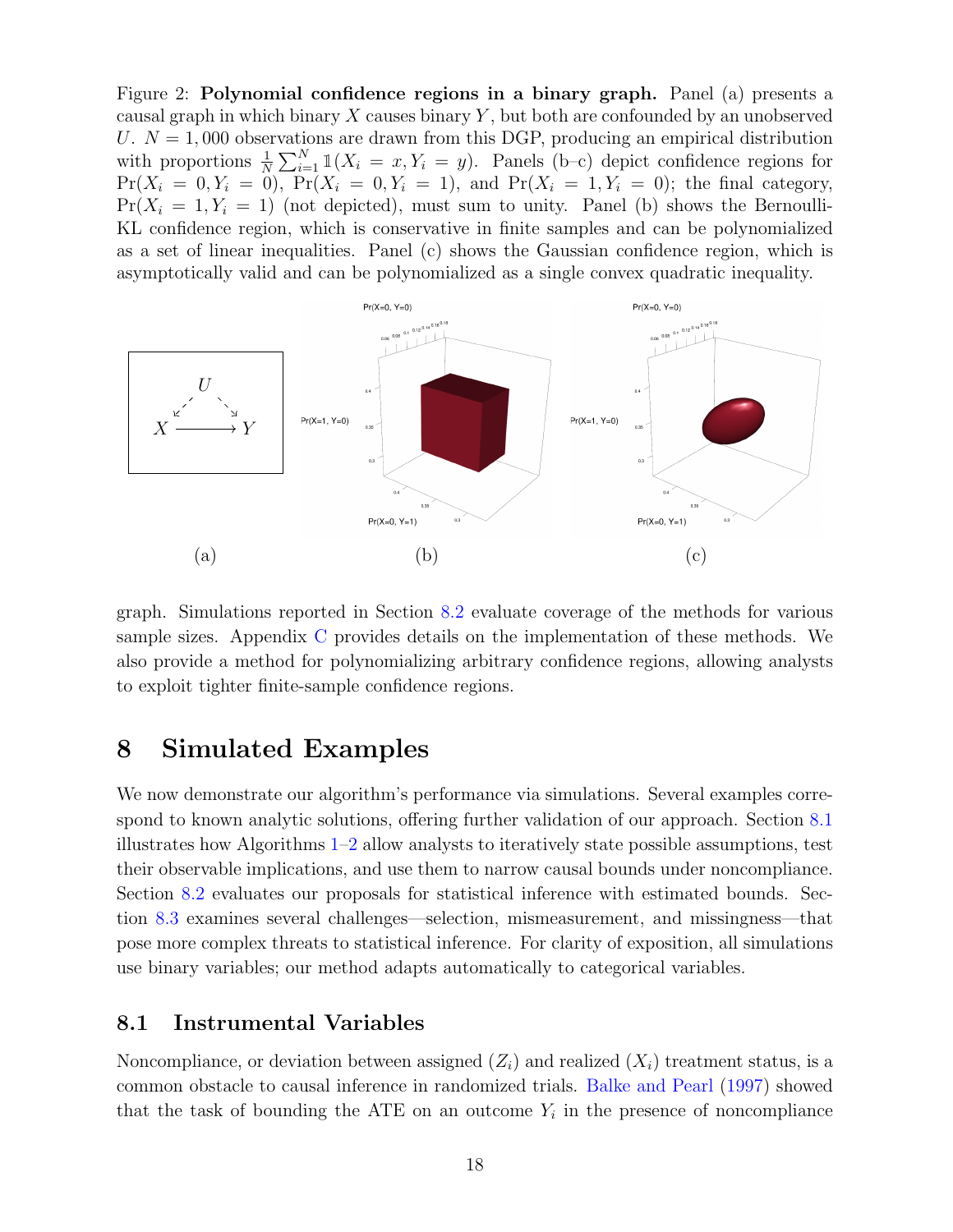can be formulated as a linear programming problem, admitting a computational solution to partial identification. However, this approach cannot be extended to bound the local average treatment effect (LATE) among "compliers" that accept the assigned treatment—a principal effect that has received considerable attention—because this estimand corresponds to a nonlinear objective function. [Angrist et al.](#page-27-7) [\(1996\)](#page-27-7) shows the LATE can be point identified, but only if a number of conditions hold. These conditions include (i) ignorability of  $Z_i$ ; (ii) a non-null effect of  $Z_i$  on  $X_i$ ; (iii) an exclusion restriction, or the absence of a direct effect of  $Z_i$  on  $Y_i$ ; and (iv) monotonicity, or the absence of "defiers" that behave inversely to instructions. In this section, we estimate both the ATE and LATE in settings where assumptions i–ii are satisfied, then probe the implications of assumptions iii–iv. Our results show that while extant methods offer solutions for specific scenarios and estimands, even minor deviations from ideal conditions can render them inapplicable or inaccurate. Below, we show how our algorithm easily accommodates these variations and complications.

<span id="page-20-0"></span>Figure 3: DGPs with noncompliance. The figure displays three possible causal models corresponding to scenarios in which an encouragement  $Z$  causes treatment  $X$ . Panel (b) corresponds to the true DAG in our simulated dataset, in which the monotonicity assumption is violated (indicated here by the absence of a + symbol) but other key identifying assumptions are satisfied. Panel (a) depicts a DAG assumed by an overcautious analyst that allows for violations of the exclusion restriction. Panel (c) depicts a model assumed by an overconfident analyst in which monotonicity of  $Z \to X$  is incorrectly invoked.



Figure [3](#page-20-0) displays three possible DGPs that analysts might assume in a scenario involving noncompliance. We simulate data from the true DGP, shown in panel (b), in which all assumptions in [Angrist et al.](#page-27-7) [\(1996\)](#page-27-7) are satisfied except monotonicity of  $Z \to X$ . In this simulation, the true values of the ATE and LATE are  $-0.25$  and  $-0.36$ , respectively. In practice, analysts may proceed with an abundance of caution and make the conservative causal assumptions depicted in panel (a)—a challenging scenario in which a direct effect of the instrument on the outcome cannot be excluded and monotonicity is not assumed. Assuming model (a) and applying our algorithm yields sharp bounds of [−0.63, 0.37] and  $[-1, 1]$  for the ATE and LATE, respectively. While these bounds are relatively wide—the ATE cannot be signed, and the bounds for LATE are entirely uninformative—the resulting intervals do contain the true estimand values, and they represent the most precise statement possible under assumptions the analyst is willing to defend.

If the analyst was willing to assume the exclusion restriction, per model (b)—perhaps due to domain expertise or an experimental design that ruled out direct effects—our al-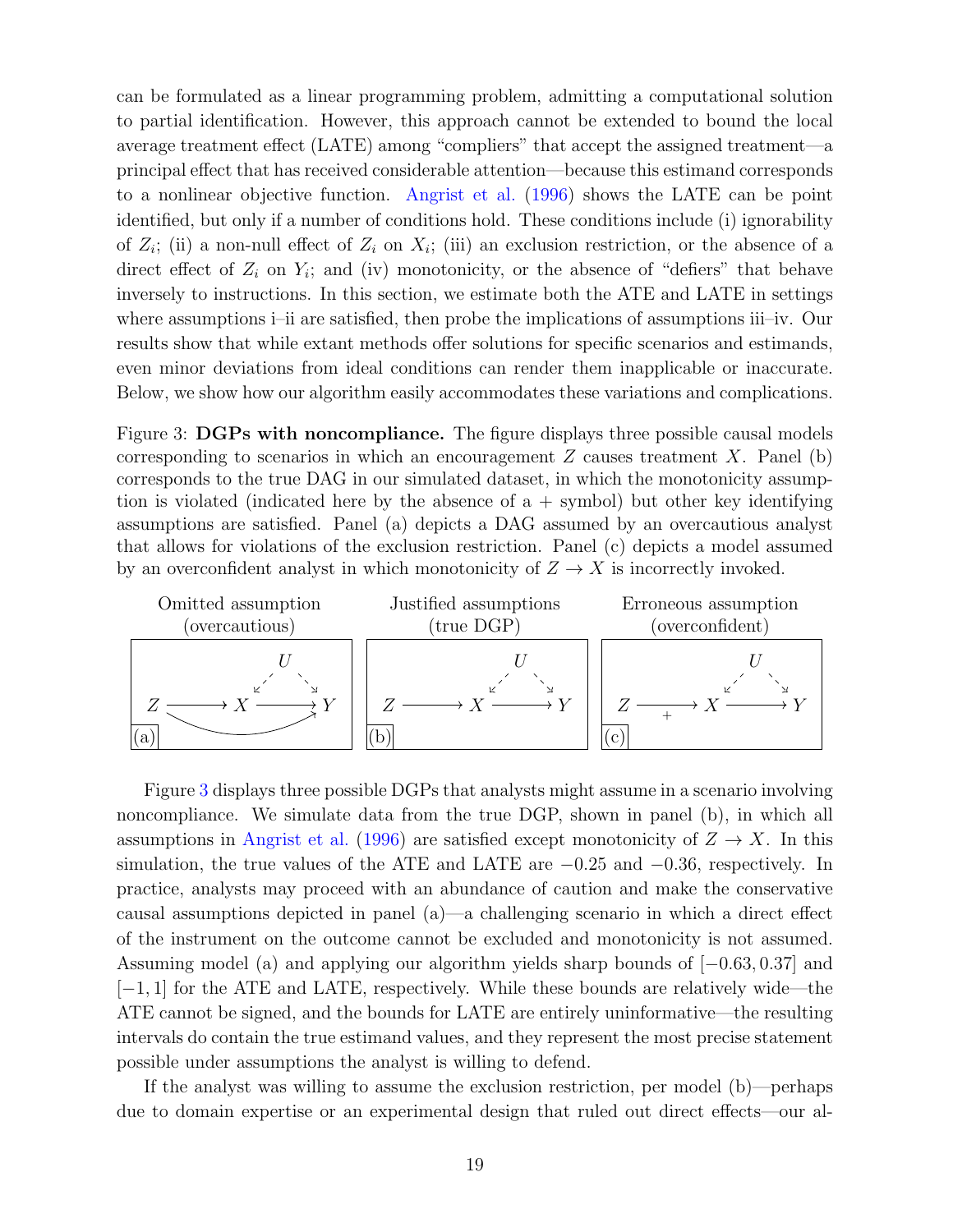gorithm would bound the ATE at  $[-0.55, -0.15]$ , revealing a negative effect and correctly containing the true value of −0.25. However, under these circumstances, the bounds on the LATE remain entirely uninformative at  $[-1, 1]$ . This reflects the fact that without strong assumptions, it is difficult to learn about cross-world quantities such as principal effects.

Finally, panel (c) shows a DGP imagined by an overconfident analyst, in which all four identifying assumptions in [Angrist et al.](#page-27-7) [\(1996\)](#page-27-7) are embraced. Unbeknownst to the analyst, the monotonicity assumption is in fact violated. Helpfully, when asked to estimate bounds, our Algorithm [2](#page-39-0) reports that the causal query is infeasible. Recall that the true DGP corresponds to model (b), in which defiers are present; because the algorithm fails to locate any DGPs in which the observed information is consistent with the absence of defiers, it provides a clear warning to users that the assumption cannot be defended. However, if the analyst na¨ıvely applied the traditional instrumental variables two-stage least squares estimator, they would not be alerted to this fact. Rather, they would obtain a point estimate of  $-0.74$ , roughly twice the true LATE. Put differently, the standard IV approach ignores observable implications of underlying assumptions. In contrast, our algorithm flags faulty theory by identifying infeasible scenarios, forestalling fruitless inquiry.

### <span id="page-21-0"></span>8.2 Coverage of Confidence Bounds

In applied settings, the bounds estimated by our algorithm will be subject to sampling error. We now evaluate the performance of confidence bounds that characterize this uncertainty, constructed according to Section [7,](#page-17-0) using the instrumental variable model of Figure [3\(](#page-20-0)b). Specifically, we draw samples of  $N = 1,000$ ,  $N = 10,000$ , or  $N = 100,000$  observations from this DGP. For each sample, we then compute estimates of eight quantities:  $Pr(Z_i = z, X_i = z)$  $x, Y_i = y$  for all  $x, y, z \in \{0, 1\}$ . These quantities form the basis of estimated bounds, by the plug-in principle. To quantify uncertainty, we compute 95% confidence regions on the same observed quantities, then convert them to polynomial constraints for inclusion in Algorithm [2.](#page-39-0) Optimizing subject to these confidence constraints produces confidence bounds, depicted in Figure [4.](#page-22-1) For each combination of sample size and uncertainty method, we draw 1,000 simulated datasets and run Algorithm [2](#page-39-0) once.

Table [1](#page-22-2) reports average values of estimated lower (upper) confidence bounds obtained by Algorithm [2](#page-39-0) over  $1,000$  simulated datasets, for varying N. At all sample sizes, estimated bounds are centered on population bounds. Figure [2](#page-19-2) shows confidence bounds obtained across methods and sample sizes. The Bernoulli-KL method produces wider confidence intervals at all N; at  $N = 1,000$ , it is generally unable to reject zero, whereas the asymptotic method does so occasionally. Differences in interval width persist but shrink rapidly as sample size grows and both methods collapse on population bounds. As discussed in Section [7,](#page-17-0) we find more conservative coverage for confidence bounds on the ATE (100% coverage of population bounds), compared to coverage of the underlying confidence regions on the observed quantities (95% joint coverage of observed population quantities for the asymptotic method).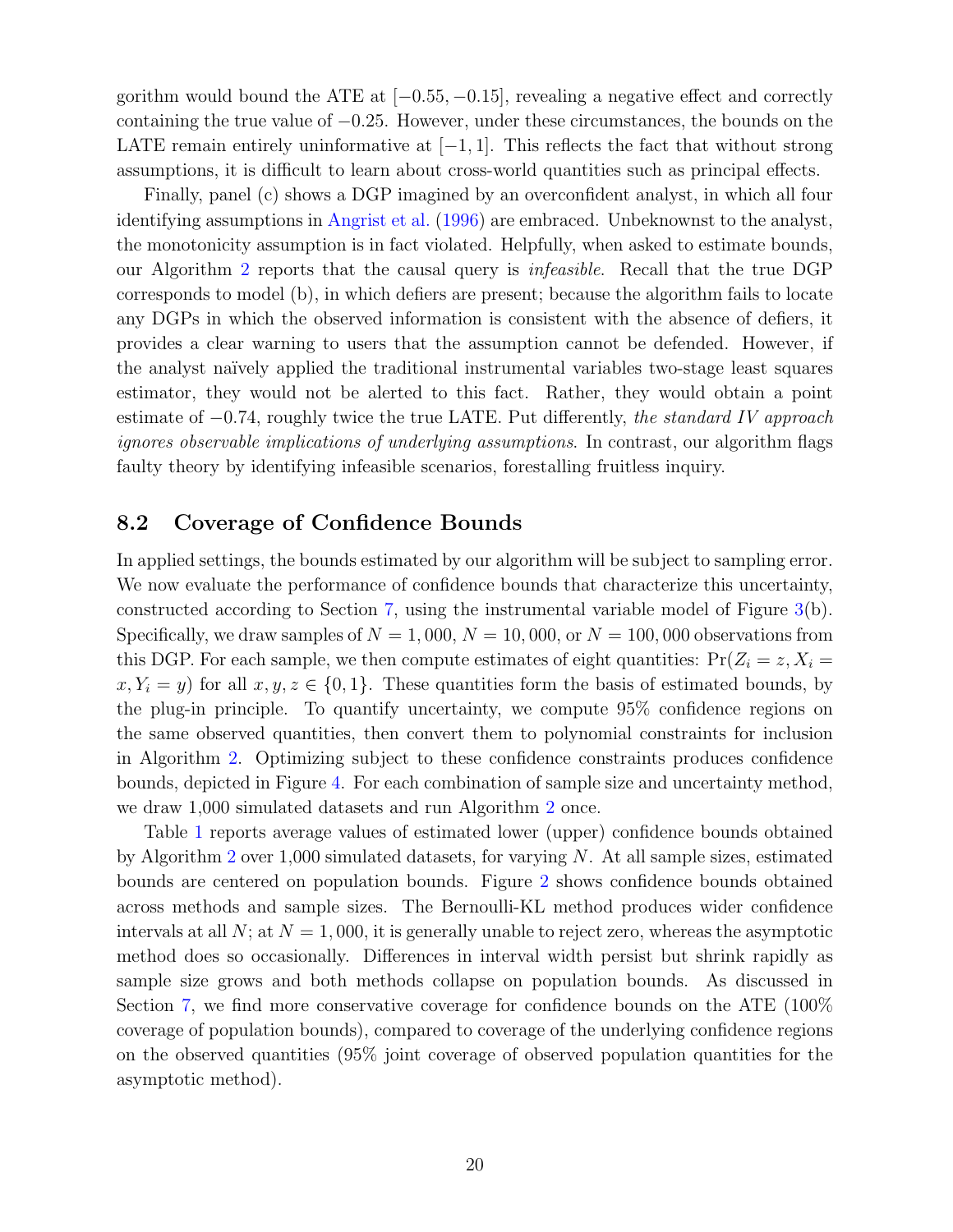<span id="page-22-2"></span>Table 1: Bias of estimated bounds. Average lower (upper) estimated bounds simulated datasets of varying size. Average estimated bounds correspond closely to population bounds.

| Quantity    | $N = 1,000$ | $N = 10,000$ | $N = 100,000$ Population |          |
|-------------|-------------|--------------|--------------------------|----------|
| Lower bound | $-0.549$    | $-0.551$     | $-0.551$                 | $-0.550$ |
| Upper bound | $-0.144$    | $-0.146$     | $-0.146$                 | $-0.146$ |

<span id="page-22-1"></span>Figure 4: Coverage of confidence bounds. Each of 1,000 simulations is depicted with a horizontal line. For each simulation, a horizontal error bar represents a 95% confidence bound obtained per Section [7.](#page-17-0) All confidence bounds fully contain the population bounds, indicating 100% coverage. The upper (lower) row of panels reflect confidence bounds obtained with the Bernoulli-KL (asymptotic) method. Columns of panels report confidence bounds obtained using samples of various sizes. Vertical dotted white lines show true population lower and upper bounds, which contain the true ATE of −0.25; vertical dashed black lines indicate zero.



### <span id="page-22-0"></span>8.3 More Complex Bounding Problems

We now examine four hypothetical DGPs, shown in Figure [5,](#page-24-0) featuring various threats to inference. Throughout, we target the ATE of  $X$  on  $Y$ . Panel (a) illustrates outcome-based selection: we observe unit i only if  $S_i = 1$ , where  $S_i$  may be affected by  $Y_i$ . Selection severity,  $Pr(S_i = 0)$ , is known, but no information about  $Pr(X_i = x, Y_i = y | S_i = 0)$  is available.  $X_i$  and  $Y_i$  are also confounded by unobserved  $U_i$ . Bounding in this setting is a nonlinear program, with an analytic solution recently derived in [Gabriel et al.](#page-28-1) [\(2020\)](#page-28-1). Panel (b) illustrates measurement error: an unobserved confounder  $U_i$  jointly causes  $Y_i$  and its proxy  $Y_i^*$ , but only treatment and the proxy outcome are observed. Bounding in this setting is a linear problem. A number of results for linear measurement error were recently presented in [Finkelstein et al.](#page-27-10) [\(2020\)](#page-27-10); here, we examine the monotonic errors case, where  $Y_i^*(Y_i = 1) \ge Y_i^*(Y_i = 0)$ . Panel (c) depicts missingness in outcomes, i.e. nonresponse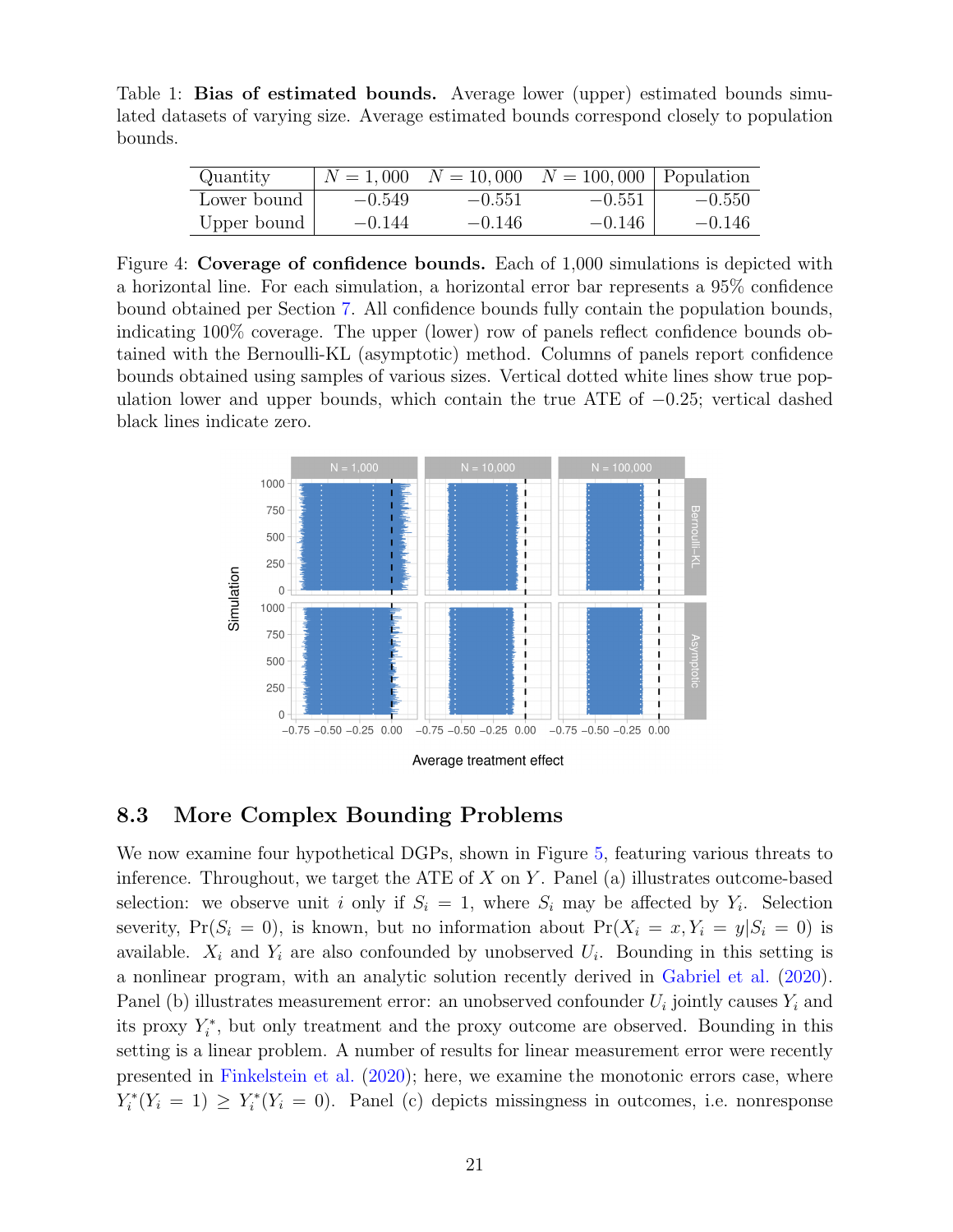or attrition. Here,  $X_i$  affects both the partially observed  $Y_i$  and response indicator  $R_i$ ; if  $R_i = 1$ , then  $Y_i^* = Y_i$ , but if  $R_i = 0$ , then  $Y_i^*$  takes on the missing value indicator NA. Nonresponse on  $Y_i$  is differentially affected by both  $X_i$  and the value of  $Y_i$  itself (i.e. "missingness not at random," MNAR); [Manski](#page-28-5) [\(1990\)](#page-28-5) provides analytic bounds. Finally, panel (d) depicts joint missingness in both treatment and outcome—sometimes a challenge in longitudinal studies with dropout—with MNAR on  $Y_i$ .

Figure  $6(a-c)$  $6(a-c)$  illustrates how Algorithm [2](#page-39-0) recovers sharp bounds. Each panel shows progress in time, converging on known analytic results depicted at the right of each plot. Primal bounds (blue) widen over time as more extreme, observationally equivalent models are found. Dual bounds (red) narrow as the outer envelope is tightened. When a region cannot possibly produce a more extreme value than a previously discovered primal point, it is eliminated from consideration. Optimization proceeds by simultaneously searching for more extreme primal points and narrowing the dual envelope. Analysts can terminate the process at any time, reporting guaranteed-valid dual bounds along with their worst-case suboptimality factor,  $\varepsilon$ —or await complete sharpness,  $\varepsilon = 0$ .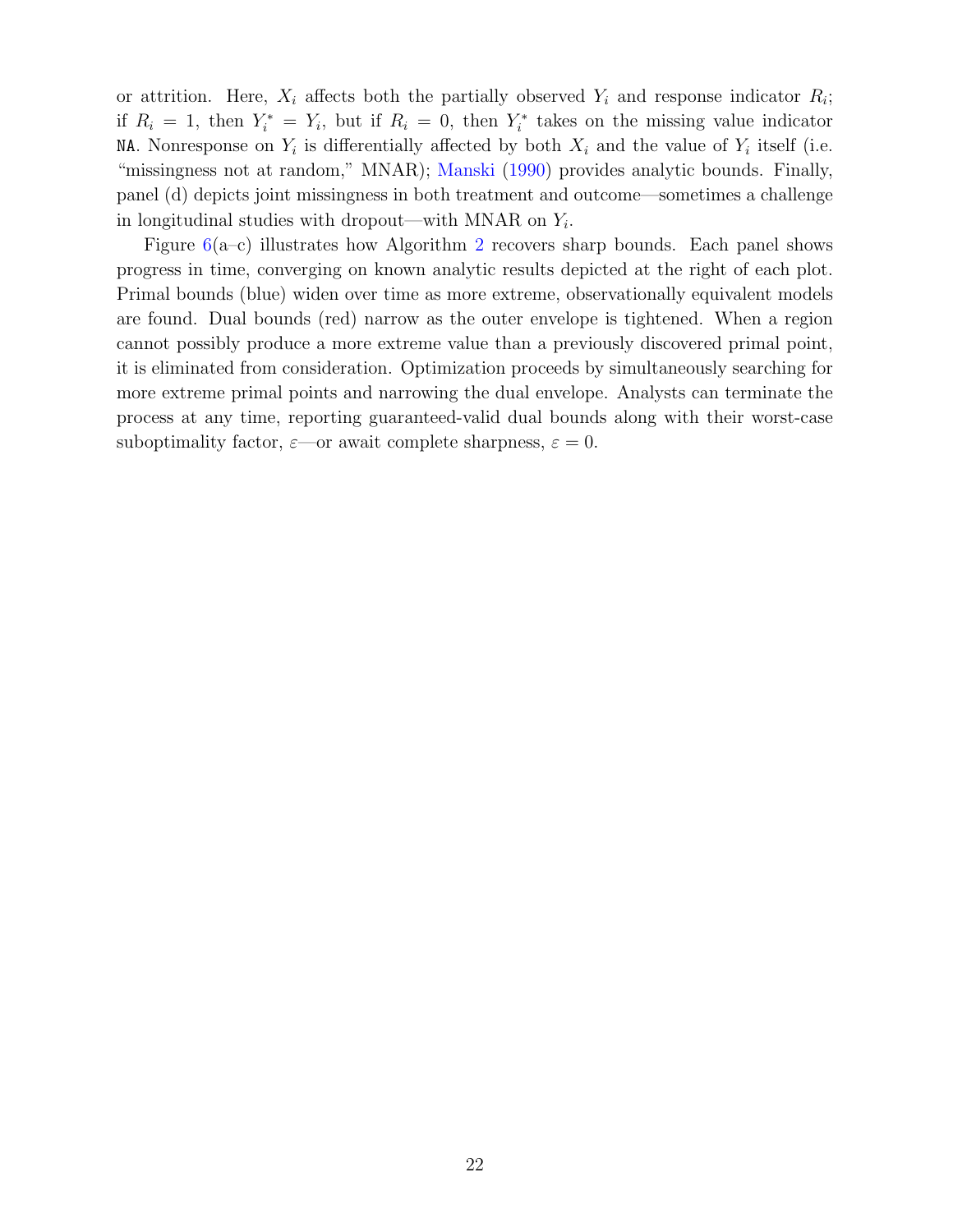<span id="page-24-0"></span>Figure 5: Various threats to inference. Panels depict (a) outcome-based selection, (b) measurement error, (c) nonresponse and (d) joint missingness. In each graph,  $X$  and  $Y$  are treatment and outcome, respectively. Dotted red regions represent observed information. In (a), the box around  $S$  indicates selection: other variables are only observed conditional on  $S = 1$ . In (b),  $Y^*$  represents a mismeasured version of the unobserved true Y. In (c),  $R_Y$  indicates reporting, so that  $Y^* = Y$  if  $R = 1$  and is missing otherwise. In (d), both treatment and outcome can be missing; and missingness on  $X$  can affect missingness on  $Y$ .



<span id="page-24-1"></span>Figure 6: Computation of ATE bounds. Progress of Algorithm [2](#page-39-0) in simulated Figure  $5(a-d)$  $5(a-d)$  DGPs. Black error bars are known analytic bounds, y-axes are ATE values, and x-axes are runtimes of Algorithm [2.](#page-39-0) Prior analytic bounds are sharp for settings  $(a-c)$ . In setting (d), Algorithm [2](#page-39-0) achieves point identification, but [Manski](#page-28-5) [\(1990\)](#page-28-5) bounds do not. Red regions are dual bounds, which always contain sharp bounds and the unknown true causal effect; these can only narrow over time, converging on optimality. Blue regions are primal bounds, which can only widen over time as more extreme models are found. Optimization stops when primal and dual bounds meet, indicating bounds are sharp.

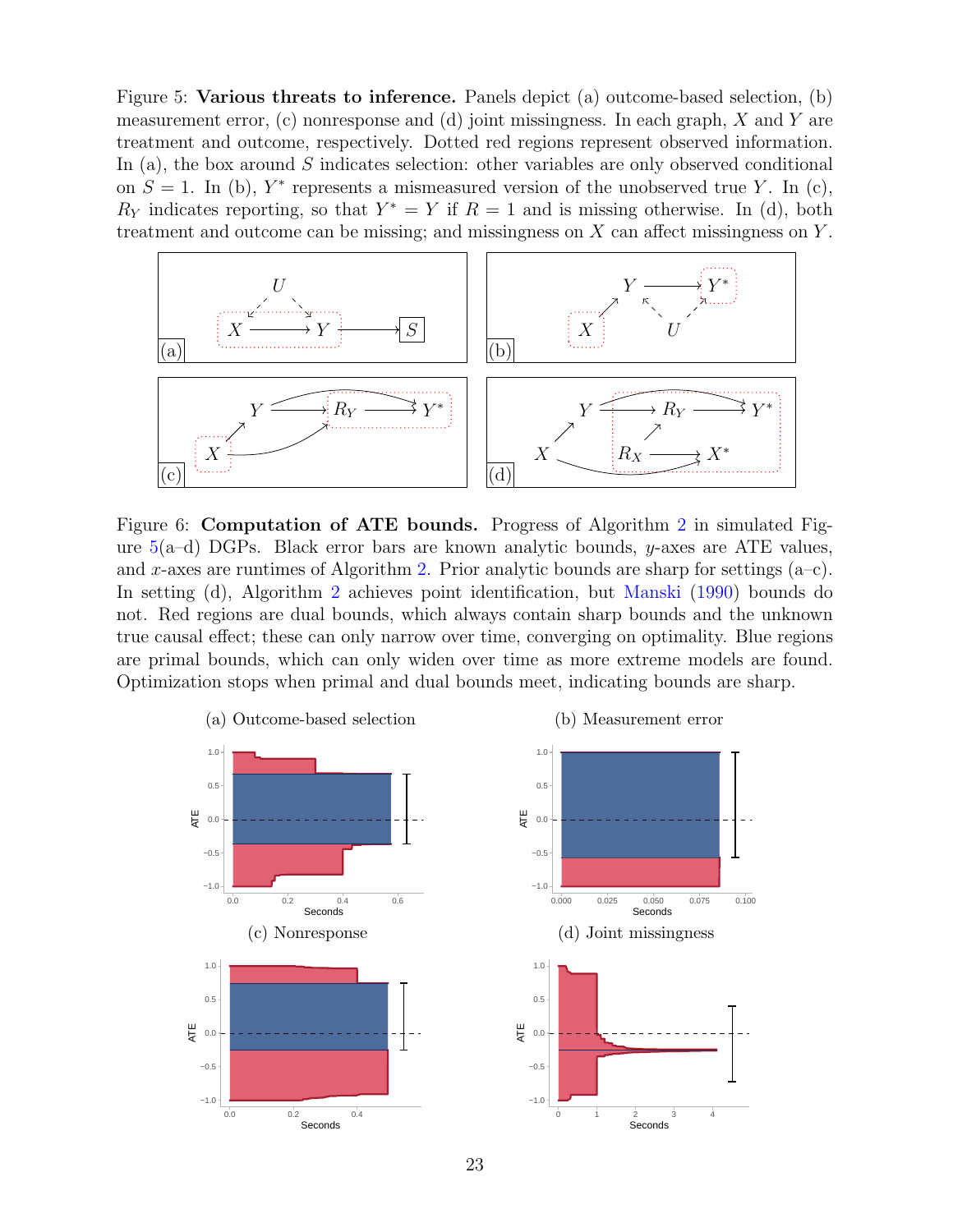In Figure  $6(a-c)$  $6(a-c)$ , the algorithm converges on known analytic results. Ultimately, in the selection simulation (a), Algorithm [2](#page-39-0) achieves bounds of [−0.37, 0.68], correctly recovering [Gabriel et al.'](#page-28-1)s [\(2020\)](#page-28-1) bounds; in (b), measurement error bounds are [−0.57, 1.00], matching [Finkelstein et al.](#page-27-10) [\(2020\)](#page-27-10); and in (c), outcome missingness bounds are [−0.25, 0.75], equaling [Manski](#page-28-5) [\(1990\)](#page-28-5) bounds. Somewhat counterintuitively, Figure [6\(](#page-24-1)d) shows dual bounds collapsing to a point, correctly point-identifying the ATE at −0.25 despite severe missingness. This surprising result turns out to be a special case of an approach using "shadow variables" recently developed by [Miao et al.](#page-29-4)  $(2015)^{12}$  $(2015)^{12}$  $(2015)^{12}$  $(2015)^{12}$  This example illustrates that the algorithm is general enough to recover results even when they are not widely known in a particular model; note that the commonly used approach of [Manski](#page-28-5) [\(1990\)](#page-28-5) produces far looser bounds of  $[-0.72, 0.40]$ , failing to exploit causal structure given in Figure [5\(](#page-24-0)d). This result suggests our approach enables an empirical investigation of complex models where general identification results are not yet available. Situations where bounds converge suggest models where point identification via an explicit functional may be possible, potentially enabling new identification theory.

# <span id="page-25-0"></span>9 Potential Critiques of the Approach

Below, we briefly discuss several potential critiques of our method.

#### "The user must know the true causal model."

Our algorithm requires users specify a causal graph and assumptions, but in many applications, the true DGP is unknown. This is precisely the obstacle that motivates our approach, which allows for valid inferences in the *absence* of complete information. Rather than assert a faulty "complete" model, the user need only input what they know or believe. The algorithm then outputs the most precise possible solution given that information; key assumptions can be relaxed further using easily incorporated sensitivity analyses, as needed. We note the difficulty of declaring a causal theory, even a partial one, is universal: any attempt to draw causal inferences from data—even in experimental settings—is premised (often implicitly) on underlying causal theory. Making assumptions explicit is not a tradeoff relative to other methods, but a boon for research transparency.

#### "The bounds may be too wide to be informative."

Yes.

When a point-identified solution exists, our algorithm will discover it. As Section [8.3](#page-22-0) shows, this can occur in surprising scenarios and may help reveal new identification theory. However, when point-identification is impossible, our approach produces sharp bounds. These bounds may be insufficient for an analyst to achieve a goal such as discerning the sign of a causal effect. This is simply a fact about the limitations of the research design as we prove, it is impossible to narrow the bounds further without additional information. Again, there is no tradeoff: incorrect point estimates based on faulty assumptions are also

<sup>&</sup>lt;sup>12</sup>Specifically, it can be shown the ATE is identified for the Figure  $5(d)$  $5(d)$  graph only among faithful distributions where  $X \to Y$  is non-null—i.e. almost everywhere in the model space.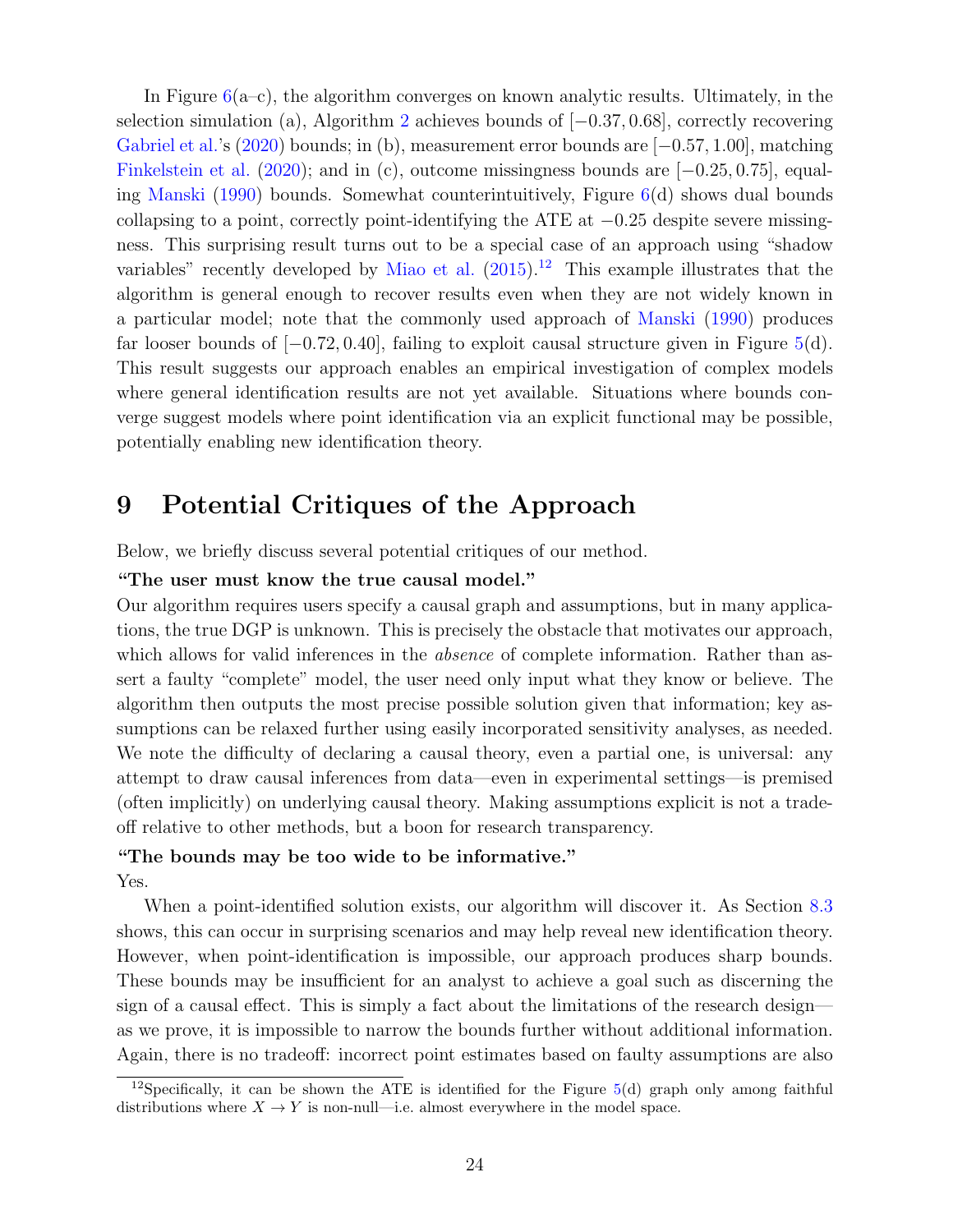uninformative. When sharp bounds incorporating all defensible assumptions are wide, it means progress will require collecting more data or justifying additional assumptions.

#### "What about continuous variables?"

Our approach applies to discrete data, but analysis of continuous variables can often still proceed with some adjustments. Discrete approximations often suffice in applied work. (Indeed, "all data as observed are discrete," [Rubin,](#page-29-12) [1981,](#page-29-12) p. 133). When continuous treatments (e.g. birth date, vehicle speed) often affect discrete outcomes (school admittance, police stops) only when exceeding a threshold, discretization is lossless. Moreover, when analyzing discrete treatments and continuous outcomes, much of our theory generalizes to estimands involving expectations of the outcome. Future work may study our method's applicability to bounded continuous variables with smooth effects.

#### "The bounds will take too long to compute."

Computation time for sharp bounds may sometimes be prohibitive, but our approach is likely still faster than manual derivation. Notably, the algorithm recovers several recently published analytic results in mere seconds [\(Gabriel et al.,](#page-28-1) [2020;](#page-28-1) [Miao et al.,](#page-29-4) [2015;](#page-29-4) [Knox](#page-28-3) [et al.,](#page-28-3) [2020\)](#page-28-3). Second, when computation time is long, our algorithm's "anytime" guarantee ensures premature termination will still produce valid bounds and report a worst-case looseness factor for the resulting non-sharp bounds.

# <span id="page-26-0"></span>10 Future Work with Automated Bounding

Causal inference is a central goal of science, and several established techniques can estimate causal quantities under ideal conditions. But in many applications, these conditions are simply not satisfied, and developing new analytic solutions is often intractable. For knowledge accumulation to proceed in the messy world of applied statistics, a general solution is needed. We present a tool to automatically produce sharp bounds on causal quantities in settings involving discrete data. Our approach involves a reduction of all such causal queries to polynomial programming problems, enables efficient search over observationally indistinguishable DGPs, and produces sharp bounds on arbitrary causal estimands. This approach is sufficiently general to accommodate a range of classic inferential obstacles.

Beyond providing a general tool for causal inference, our approach aligns closely with recent calls to improve research transparency by requiring the explicit declaration of estimands, identifying assumptions, and theory [\(Miguel et al.,](#page-29-13) [2014;](#page-29-13) [Lundberg et al.,](#page-28-13) [2021\)](#page-28-13). With a common understanding of goals and premises, scholars can have meaningful debates over the credibility of research. When aspects of a theory are contested, our approach allows for a fully modular exploration of how assumptions shape empirical conclusions. Scholars can learn whether a particular assumption is empirically consequential, and if so, craft a targeted line of inquiry to probe its validity. Our approach can also act as a safeguard for analysts, flagging assumptions as infeasible when they conflict with observed information. This means hopeless research projects can be abandoned before wasting effort or disseminating untruths.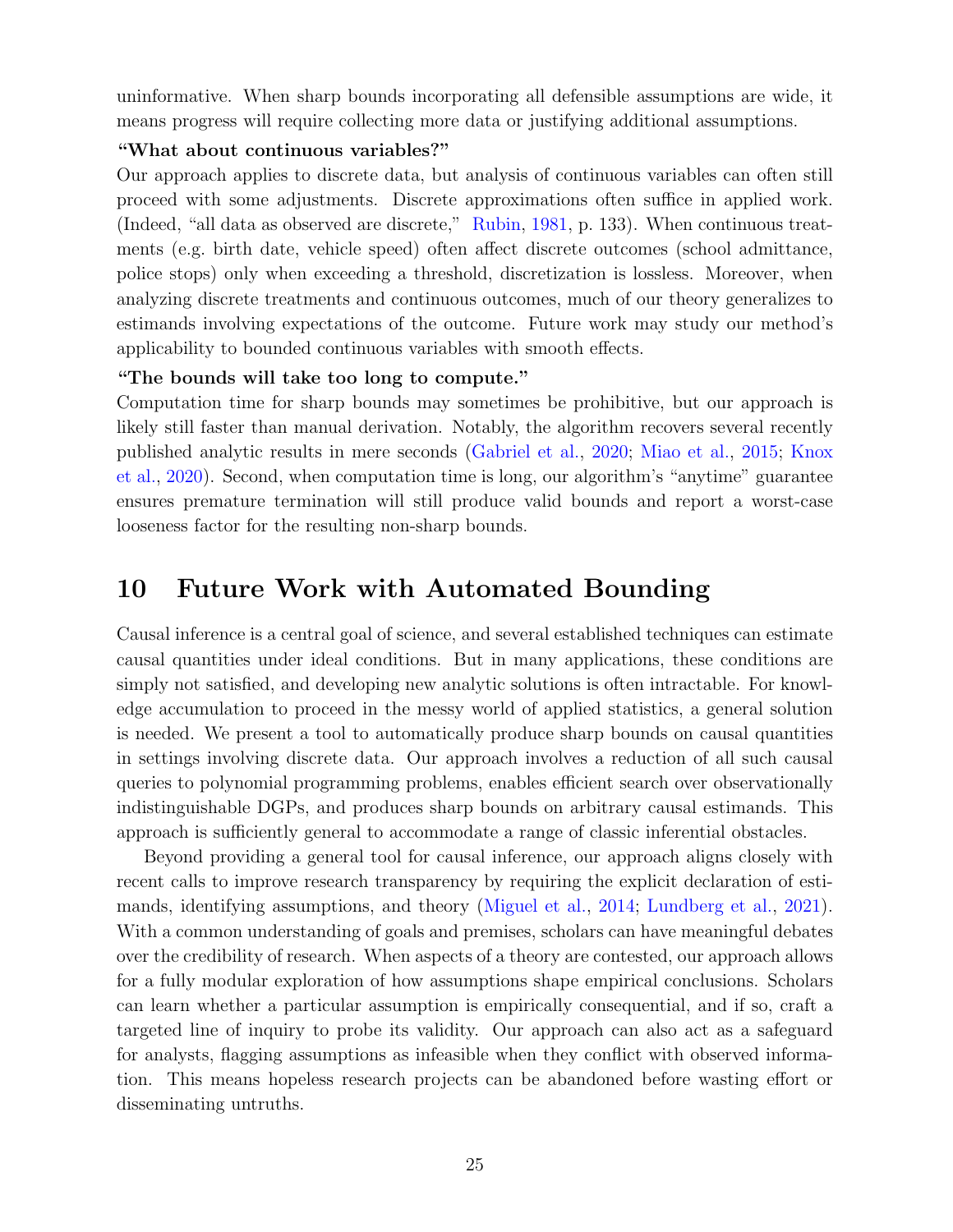Future work should seek to reduce computation time for sharp bounds, especially when incorporating point-identified subquantities or additional semi-parametric modeling approaches. Causal inference scholars may also use this method as an exploratory tool to aid in the discovery of new identification theory. These lines of inquiry now represent the major open questions in discrete causal inference.

# References

- <span id="page-27-7"></span>Angrist, J. D., G. W. Imbens, and D. B. Rubin (1996). Identification of causal effects using instrumental variables. Journal of the American Statistical Association 91 (434), 444–455.
- <span id="page-27-1"></span>Balke, A. and J. Pearl (1994). Counterfactual probabilities: Computational methods, bounds and applications. In Uncertainty Proceedings 1994, pp. 46–54. Elsevier.
- <span id="page-27-2"></span>Balke, A. and J. Pearl (1997). Bounds on treatment effects from studies with imperfect compliance. Journal of the American Statistical Association 92 (439), 1171–1176.
- <span id="page-27-3"></span>Belotti, P., J. Lee, L. Liberti, F. Margot, and A. Wächter (2009). Branching and bounds tightening techniques for non-convex MINLP. Optimization Methods and Software  $24/4$ -5), 597–634.
- <span id="page-27-9"></span>Bienaymé, I. J. (1838). *Mémoire sur la probabilité des résultats moyens des observations:* démonstration directe de la règle de Laplace. Imprimerie Royale.
- <span id="page-27-5"></span>Bonet, B. (2001). Instrumentality tests revisited. In J. S. Breese and D. Koller (Eds.), UAI '01: Proceedings of the 17th Conference in Uncertainty in Artificial Intelligence, pp. 48–55. Morgan Kaufmann.
- <span id="page-27-0"></span>Cai, Z., M. Kuroki, J. Pearl, and J. Tian (2008). Bounds on direct effects in the presence of confounded intermediate variables. *Biometrics*  $64(3)$ , 695–701.
- <span id="page-27-12"></span>Carathéodory, C. (1907, March). Uber den variabilitätsbereich der koeffizienten von potenzreihen, die gegebene werte nicht annehmen. Mathematische Annalen  $64(1)$ , 95–115.
- <span id="page-27-4"></span>Dean, T. L. and M. Boddy (1988). An analysis of time-dependent planning. pp. 49–54. American Association for Artificial Intelligence.
- <span id="page-27-6"></span>Evans, R. (2018). Margins of discrete bayesian networks. Annals of Statistics  $46(6A)$ , 2623–2656.
- <span id="page-27-11"></span>Evans, R. J. (2016). Graphs for margins of bayesian networks. Scandinavian Journal of *Statistics*  $43(3)$ , 625–648.
- <span id="page-27-8"></span>Evans, R. J., T. S. Richardson, et al. (2019). Smooth, identifiable supermodels of discrete dag models with latent variables. *Bernoulli* 25(2), 848–876.
- <span id="page-27-10"></span>Finkelstein, N., R. Adams, S. Saria, and I. Shpitser (2020). Partial identifiability in discrete data with measurement error.  $arXiv$  preprint  $arXiv:2012.12449$ .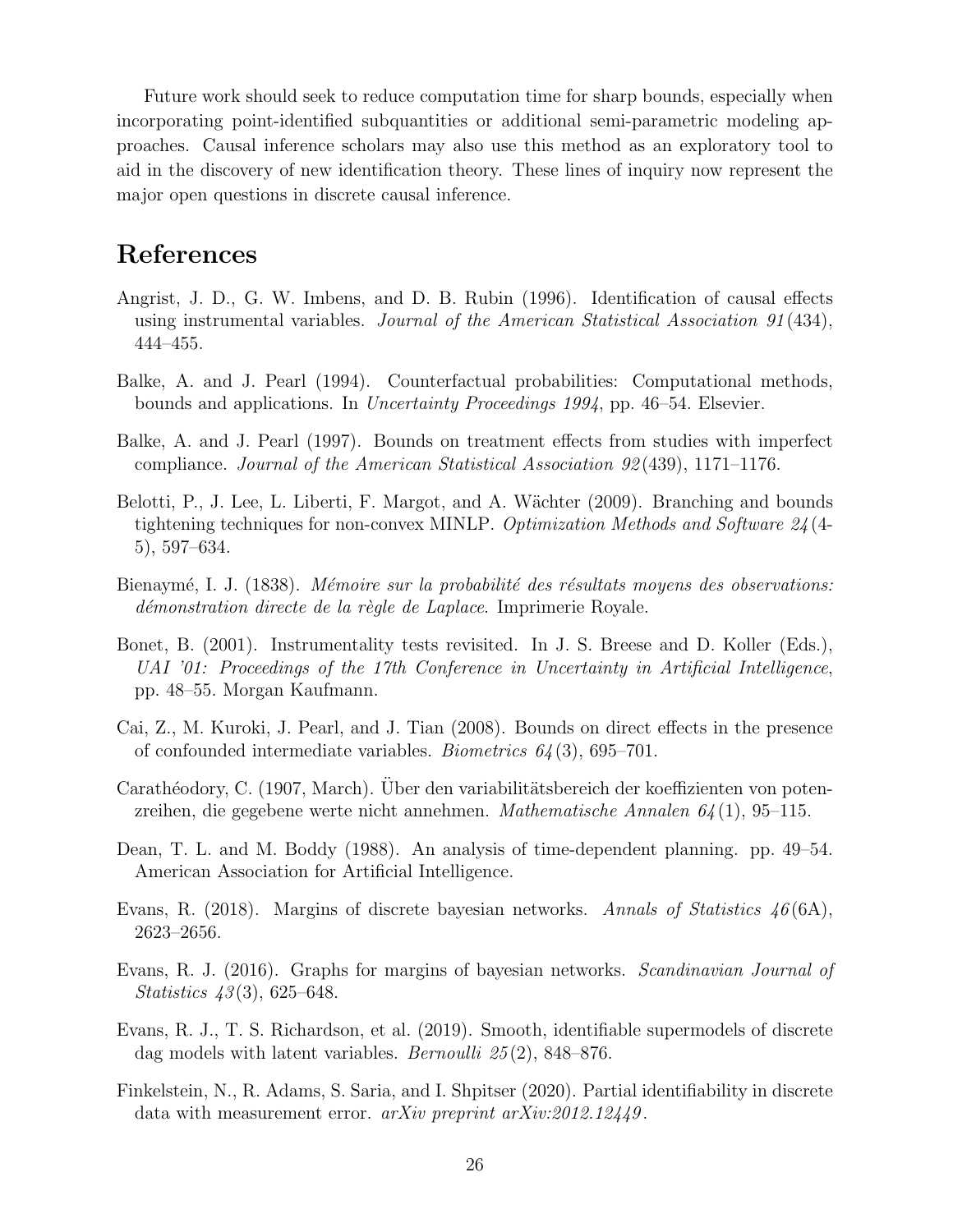- <span id="page-28-10"></span>Finkelstein, N., E. Wolfe, and I. Shpitser (2021). Non-restrictive cardinalities and functional models for discrete latent variable dags. Working Paper .
- <span id="page-28-9"></span>Frangakis, C. E. and D. B. Rubin (2002). Principal stratification in causal inference. *Biometrics*  $58(1)$ ,  $21-29$ .
- <span id="page-28-1"></span>Gabriel, E. E., M. C. Sachs, and A. Sjölander (2020). Causal bounds for outcome-dependent sampling in observational studies. Journal of the American Statistical Association. DOI: 10.1080/01621459.2020.1832502.
- <span id="page-28-8"></span>Gamrath, G., D. Anderson, K. Bestuzheva, W.-K. Chen, L. Eifler, M. Gasse, P. Gemander, A. Gleixner, L. Gottwald, K. Halbig, et al. (2020). The scip optimization suite 7.0.
- <span id="page-28-7"></span>Geiger, D. and C. Meek (1999, August). Quantifier elimination for statistical problems. In Proceedings of Fifteenth Conference on Uncertainty in Artificial Intelligence, Stockholm, Sweden (Proceedings of Fifteenth Conference on Uncertainty in Artificial Intelligence, Stockholm, Sweden ed.)., pp. 226–235.
- <span id="page-28-11"></span>Greenland, S. and J. Robins (1986). Identifiability, exchangeability, and epidemiological confounding. International Journal of Epidemiology 15, 413–419.
- <span id="page-28-6"></span>Heckman, J. and E. Vytlacil (2001). Instrumental variables, selection models, and tight bounds on the average treatment effect, pp. 1–15. Physica.
- <span id="page-28-2"></span>Kennedy, E. H., S. Harris, and L. J. Keele (2019). Survivor-complier effects in the presence of selection on treatment, with application to a study of prompt icu admission. Journal of the American Statistical Association 114 (525), 93–104.
- <span id="page-28-3"></span>Knox, D., W. Lowe, and J. Mummolo (2020). Administrative records mask racially biased policing. American Political Science Review 114, 619–637.
- <span id="page-28-14"></span>Kuchibhotla, A. K., S. Balakrishnan, and L. Wasserman (2021). The hulc: Confidence regions from convex hulls.
- <span id="page-28-0"></span>Lee, D. (2009). Training, wages, and sample selection: Estimating sharp bounds on treatment effects. The Review of Economic Studies  $76(3)$ , 1071–1102.
- <span id="page-28-4"></span>Li, A. and J. Pearl (2021). Bounds on causal effects and application to high dimensional data. arXiv preprint arXiv:2106.12121.
- <span id="page-28-13"></span>Lundberg, I., R. Johnson, and B. M. Stewart (2021). What is your estimand? defining the target quantity connects statistical evidence to theory. American Sociological Review 86(3), 532–565.
- <span id="page-28-12"></span>Malloy, M. L., A. Tripathy, and R. D. Nowak (2020). Optimal confidence regions for the multinomial parameter. arXiv preprint arXiv:2002.01044.
- <span id="page-28-5"></span>Manski, C. (1990). Nonparametric bounds on treatment effects. The American Economic Review  $80(2)$ , 319-323.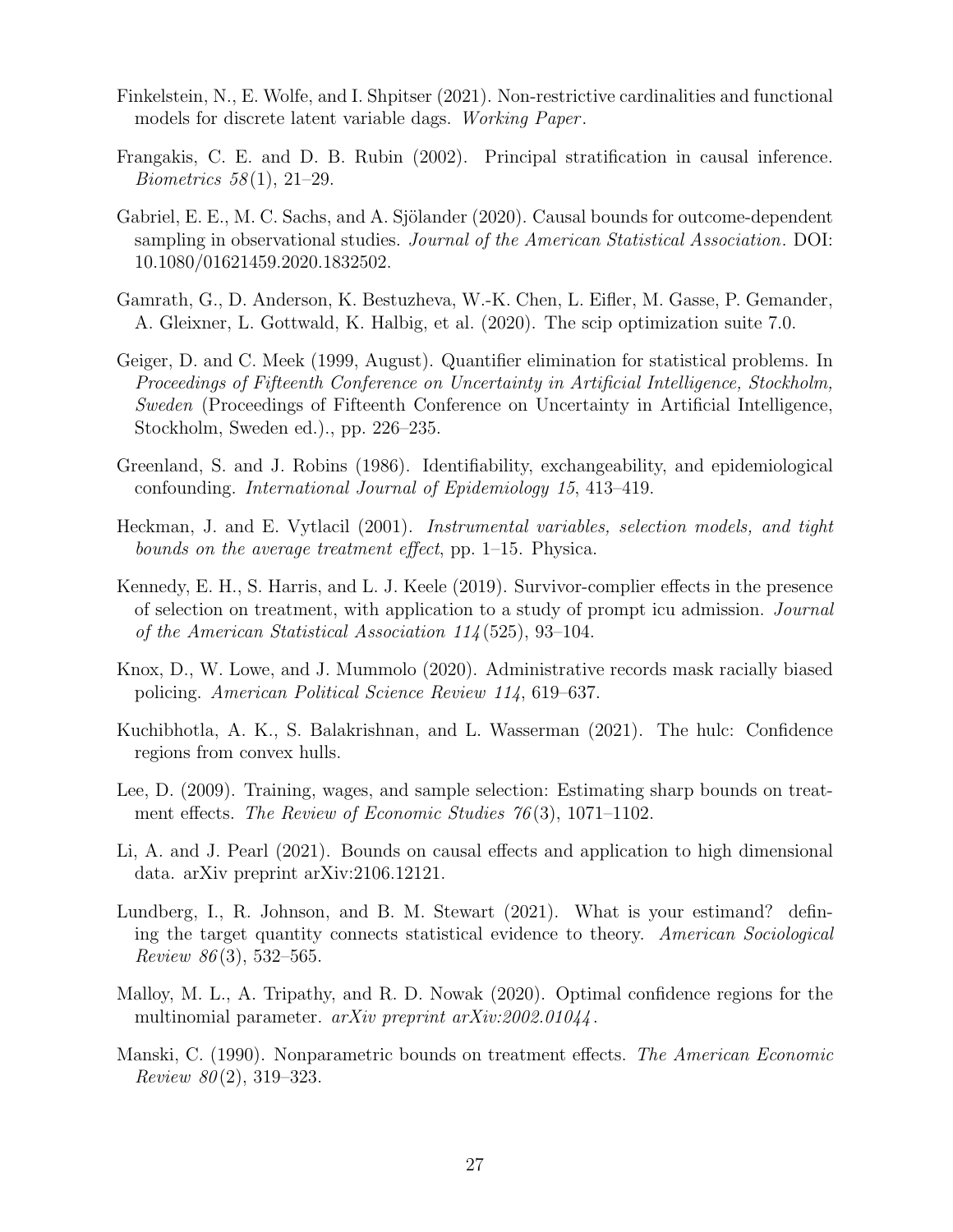- <span id="page-29-4"></span>Miao, W., L. Liu, E. T. Tchetgen, and Z. Geng (2015). Identification, doubly robust estimation, and semiparametric efficiency theory of nonignorable missing data with a shadow variable. *arXiv preprint arXiv:1509.02556*.
- <span id="page-29-13"></span>Miguel, E., C. Camerer, K. Casey, J. Cohen, K. Esterling, A. Gerber, R. Glennerster, D. Green, M. Humphreys, G. Imbens, and D. Laitin (2014). Promoting transparency in social science research. Science  $343(6166)$ , 30–31.
- <span id="page-29-3"></span>Molinari, F. (2020). Microeconometrics with partial identification. <arXiv:2004.11751>.
- <span id="page-29-15"></span>Ottmann, T., S. Schuierer, and S. Soundaralakshmi (1995). Enumerating extreme points in higher dimensions. In Annual Symposium on Theoretical Aspects of Computer Science, pp. 562–570. Springer.
- <span id="page-29-7"></span>Pearl, J. (1995). On the testability of causal modelswith latent and instrumental variables. Uncertainty in Artificial Intelligence II. San Francisco, CA: Morgan Kaufmann Publishers.
- <span id="page-29-8"></span>Pearl, J. (2009). Causality. New York: Cambridge University Press.
- <span id="page-29-5"></span>Ramsahai, R. R. (2012). Causal bounds and observable constraints for non-deterministic models. Journal of Machine Learning Research 13 (3), 829–848.
- <span id="page-29-11"></span>Richardson, T. (2003). Markov properties for acyclic directed mixed graphs. Scandinavian Journal of Statistics  $30(1)$ , 145–157.
- <span id="page-29-14"></span>Richardson, T. S., R. J. Evans, J. M. Robins, and I. Shpitser (2017). Nested Markov properties for acyclic directed mixed graphs. Working paper.
- <span id="page-29-9"></span>Richardson, T. S. and J. M. Robins (2013). Single world intervention graphs (swigs) : A unification of the counterfactual and graphical approaches to causality. Working Paper, Center for Stat. & Soc. Sci., U. Washington  $128(30)$ .
- <span id="page-29-1"></span>Robins, J. (1989). The analysis of randomized and non-randomized aids treatment trials using a new approach to causal inference in longitudinal studies. *Health service research* methodology: a focus on AIDS, 113—-159.
- <span id="page-29-12"></span>Rubin, D. B. (1981). The Bayesian Bootstrap. The Annals of Statistics  $9(1)$ , 130 – 134.
- <span id="page-29-6"></span>Sachs, M., E. Gabriel, and A. Sjölander (2020). Symbolic computation of tight causal bounds.
- <span id="page-29-10"></span>Shpitser, I. (2018). Identification in graphical causal models. In M. Maathuis, M. Drton, S. Lauritzen, and M. Wainwright (Eds.), *Handbook of Graphical Models*. CRC Press.
- <span id="page-29-0"></span>Sjölander, A., W. Lee, H. Källberg, and Y. Pawitan (2014). Bounds on causal interactions for binary outcomes. *Biometrics*  $70(3)$ , 500–505.
- <span id="page-29-2"></span>Swanson, S. A., M. A. Hernán, M. Miller, J. M. Robins, and T. S. Richardson (2018). Partial identification of the average treatment effect using instrumental variables: Review of methods for binary instruments, treatments, and outcomes. Journal of the American Statistical Association 113 (522), 933–947. DOI: 10.1080/01621459.2018.1434530.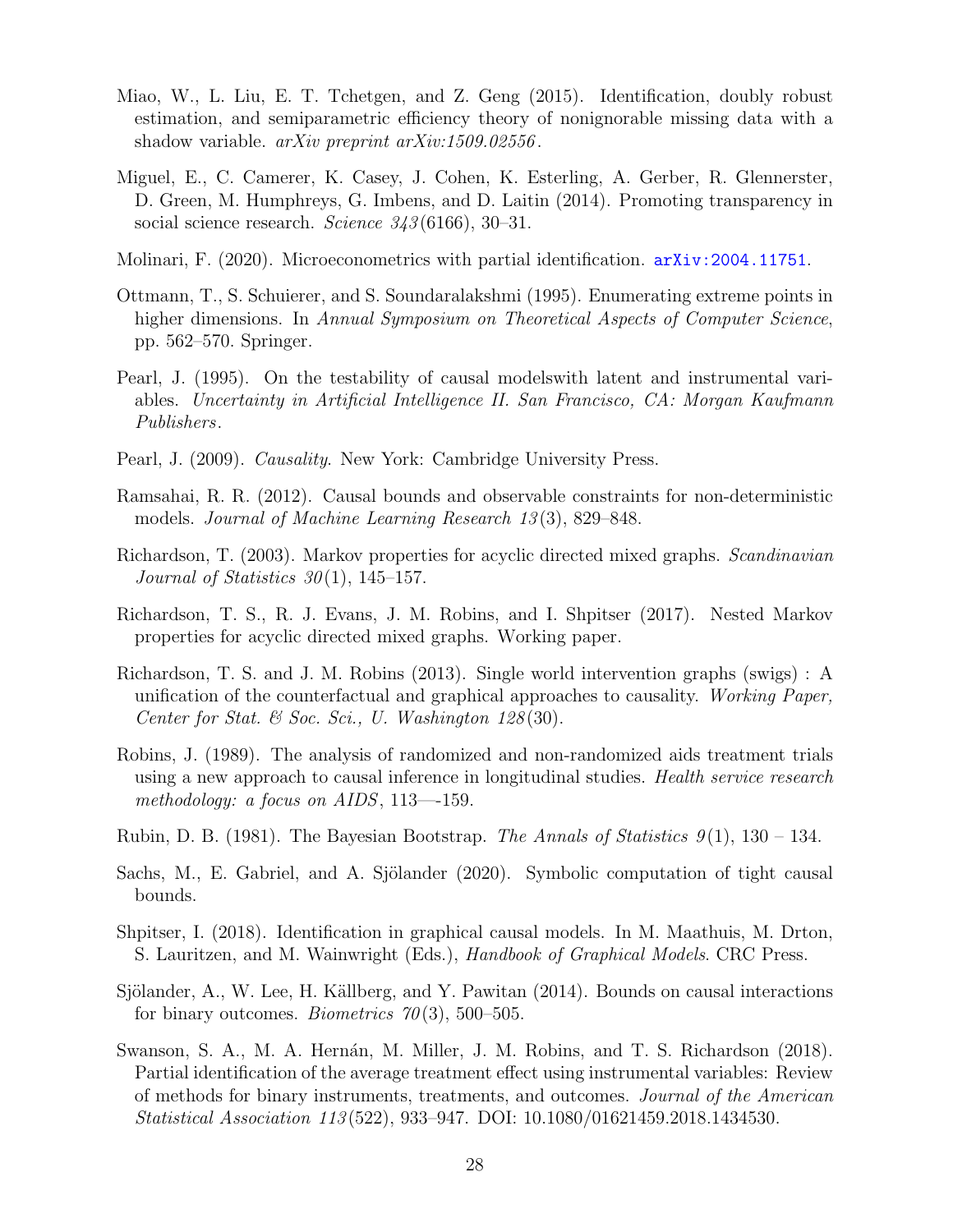- <span id="page-30-6"></span>Tian, J. and J. Pearl (2002). On the testable implications of causal models with hidden variables. In UAI '02: Proceedings of the 18th Conference in Uncertainty in Artificial Intelligence, pp. 519–527.
- <span id="page-30-0"></span>Tukey, J. (1986). Sunset salvo. *The American Statistician 40*(1), 72–76.
- <span id="page-30-5"></span>Verma, T. and J. Pearl (1990). Equivalence and synthesis of causal models. In P. P. Bonissone, M. Henrion, L. N. Kanal, and J. F. Lemmer (Eds.), Proc. of the Conf. on Uncertainty in Artificial Intelligence, pp. 255–268. Morgan Kaufmann.
- <span id="page-30-4"></span>Vigerske, S. and A. Gleixner (2018). Scip: Global optimization of mixed-integer nonlinear programs in a branch-and-cut framework. Optimization Methods and Software 33 (3), 563–593.
- <span id="page-30-7"></span>Wächter, A. and L. T. Biegler (2006). On the implementation of an interior-point filter line-search algorithm for large-scale nonlinear programming. Mathematical program $ming\ 106(1),\ 25-57.$
- <span id="page-30-3"></span>Wolfe, E., R. W. Spekkens, and T. Fritz (2019). The inflation technique for causal inference with latent variables. Journal of Causal Inference  $\mathcal{T}(2)$ .
- <span id="page-30-2"></span>Zhang, J. and E. Bareinboim (2021, Feb). Non-parametric methods for partial identification of causal effects. Technical Report R-72, Causal Artificial Intelligence Lab, Columbia University.
- <span id="page-30-1"></span>Zhang, J. L. and D. B. Rubin (2003). Estimation of causal effects via principal stratification when some outcomes are truncated by "death". Journal of Educational and Behavioral Statistics 28 (4), 353–368.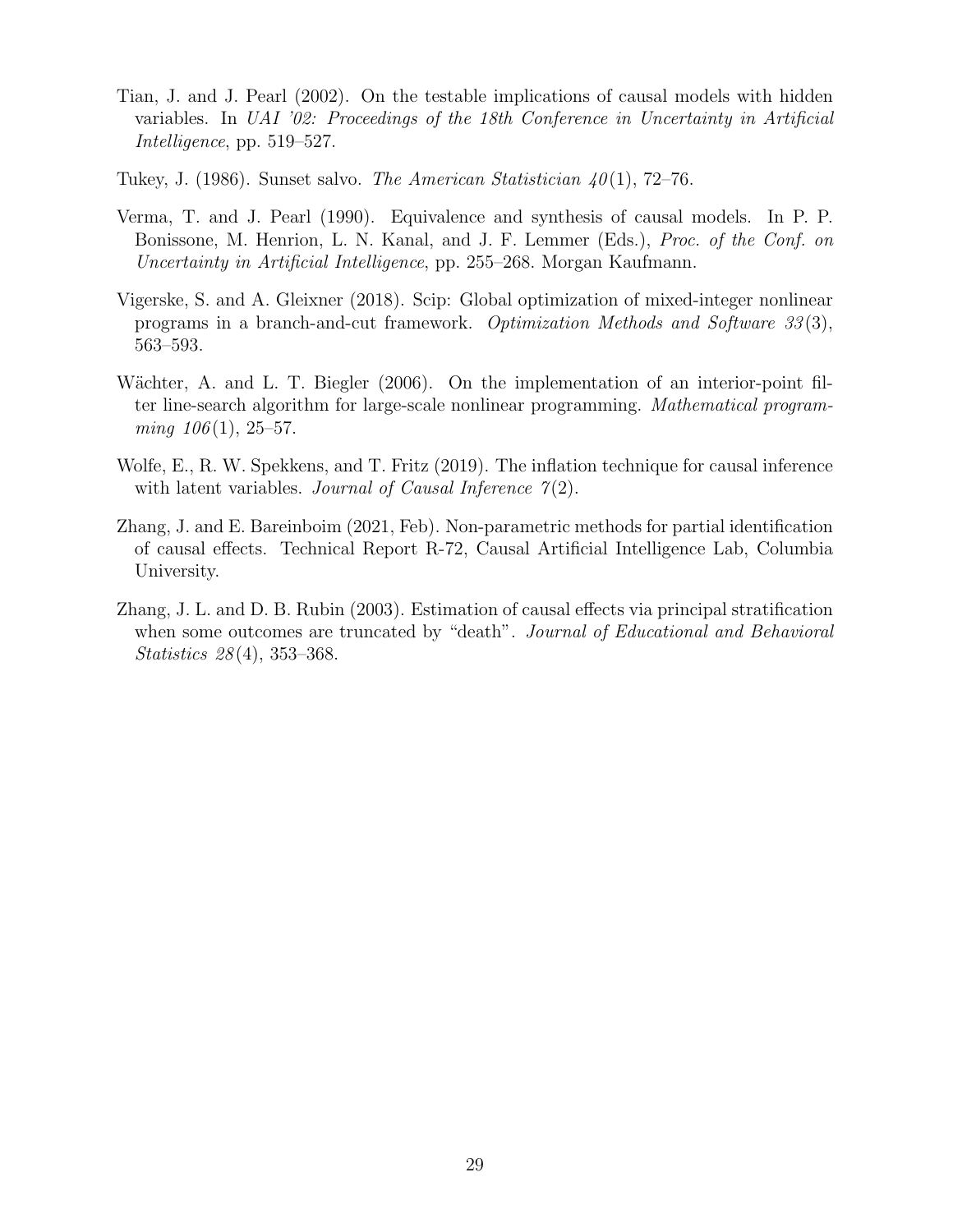## <span id="page-31-0"></span>A Examples, Algorithms, and Detailed Discussion

#### <span id="page-31-1"></span>A.1 Canonicalization of DAGs

In this appendix, we summarize the process for obtaining a canonical hidden variable DAG, presented as Definition 4.6 in [Evans](#page-27-11) [\(2016\)](#page-27-11). Theorem 4.13 in [Evans](#page-27-11) [\(2016\)](#page-27-11) shows that the marginal model of any hidden variable DAG is the same as that of its canonical hidden variable DAG, and Proposition 7.4 of the same work shows that the same holds for the model for post-intervention distributions, when interventions are restricted to the main variables.

Given a hidden variable DAG  $\mathcal{G}$ , the canonical form of the DAG is constructed by the following procedure:

- 1. Add an edge  $X_j \to X_{j'}$  for any pair of variables  $X_j, X_{j'}$  such that there is a path from  $X_j$  to  $X_{j'}$  along which all variables between  $X_j$  and  $X_{j'}$  are hidden.  $X_j$  and  $X_{j'}$ can each be hidden or observed.
- 2. Remove incoming edges to hidden variables.
- 3. Remove hidden variables whose children are a subset of the children of another hidden variable.

By construction, all latent variables in the canonical DAG will be exogenous.

### <span id="page-31-2"></span>A.2 Functional Models in the Context of Determinism

The general approach for obtaining functional models for discrete hidden variable DAGs [\(Evans,](#page-27-6) [2018;](#page-27-6) [Finkelstein et al.,](#page-28-10) [2021\)](#page-28-10) does not take account of the kind of determinism introduced into the model by missingness indicators, and as such may yield a functional model that is *over-parameterized*. Due to the complexity of polynomial programming, it is beneficial to avoid excess parameters where possible. We now briefly explore this issue.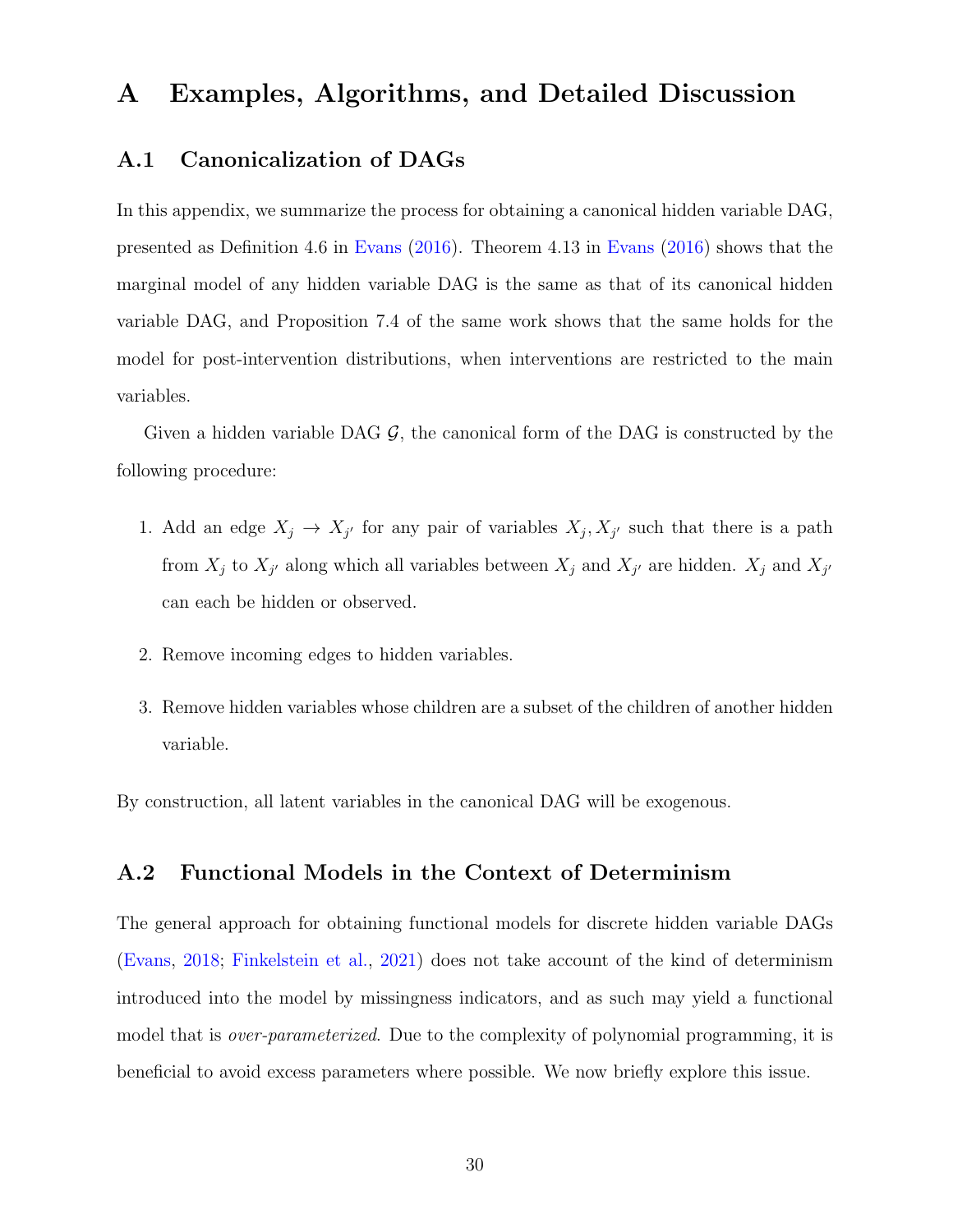#### Figure 7: A graph with determinism.



<span id="page-32-1"></span>Consider the scenario depicted in Figure [7.](#page-32-1) In this graph,  $A^*$  is a proxy for the unobserved variable A, which is observed with missingness as indicated by  $R_A$ . When  $R_A = 0$ , then A<sup>∗</sup> is deterministically equal to a special value indicating missingness (usually denoted with the special value such as "?" or "NA"). In addition,  $A^*$  is affected by B. This scenario might arise if A is measured with missingness and measurement error, and the nature of the error is affected by  $B$ . Of note,  $A^*$  is not a fully deterministic function of  $A$  and  $R_A$ , and cannot simply be removed from the functional parameterization, as in traditional missingness without measurement error. However, we can use the fact that it is a partially deterministic function of  $R_A$  to reduce the number of parameters needed in the functional model for this graph.

In general, the functional model for this graph would allocate one value of  $\epsilon_{A^*}$ —the exogenous noise that determines  $A^*$  in terms of its parents—for every combination of possible responses of  $A^*$  to its parents. Suppose  $A^*$  takes values in  $\{0, 1, ?\}$ , and  $A$ ,  $R_A$  and B take values in  $\{0, 1\}$ . This would correspond to  $3^8 = 6561$  possible values of  $\epsilon_{A^*}$ . However, any such value that maps  $R_A = 0$  to  $A^* \in \{0,1\}$  or  $R_A = 1$  to  $A^* = ?$  is ruled out by the deterministic relationship. As a result,  $\epsilon_{A^*}$  need only specify the response of  $A^*$ in  $\{0, 1\}$  to A and B when  $R_A = 1$ . This yields only  $2^4 = 16$  possible values for  $\epsilon_{A^*}$ . This example demonstrates that incorporating known deterministic relationships can yield a non-restrictive functional parameterization with fewer parameters.

### <span id="page-32-0"></span>A.3 DAG Parameterization for Non-geared Graphs

Most graphs we encounter in practice are *geared* [\(Evans,](#page-27-6) [2018\)](#page-27-6), which means they have no non-trivial bi-directed cycles [Finkelstein et al.](#page-28-10) [\(2021\)](#page-28-10). When graphs are not geared, and the target estimand as well as all empirical evidence involves only single world probabilities,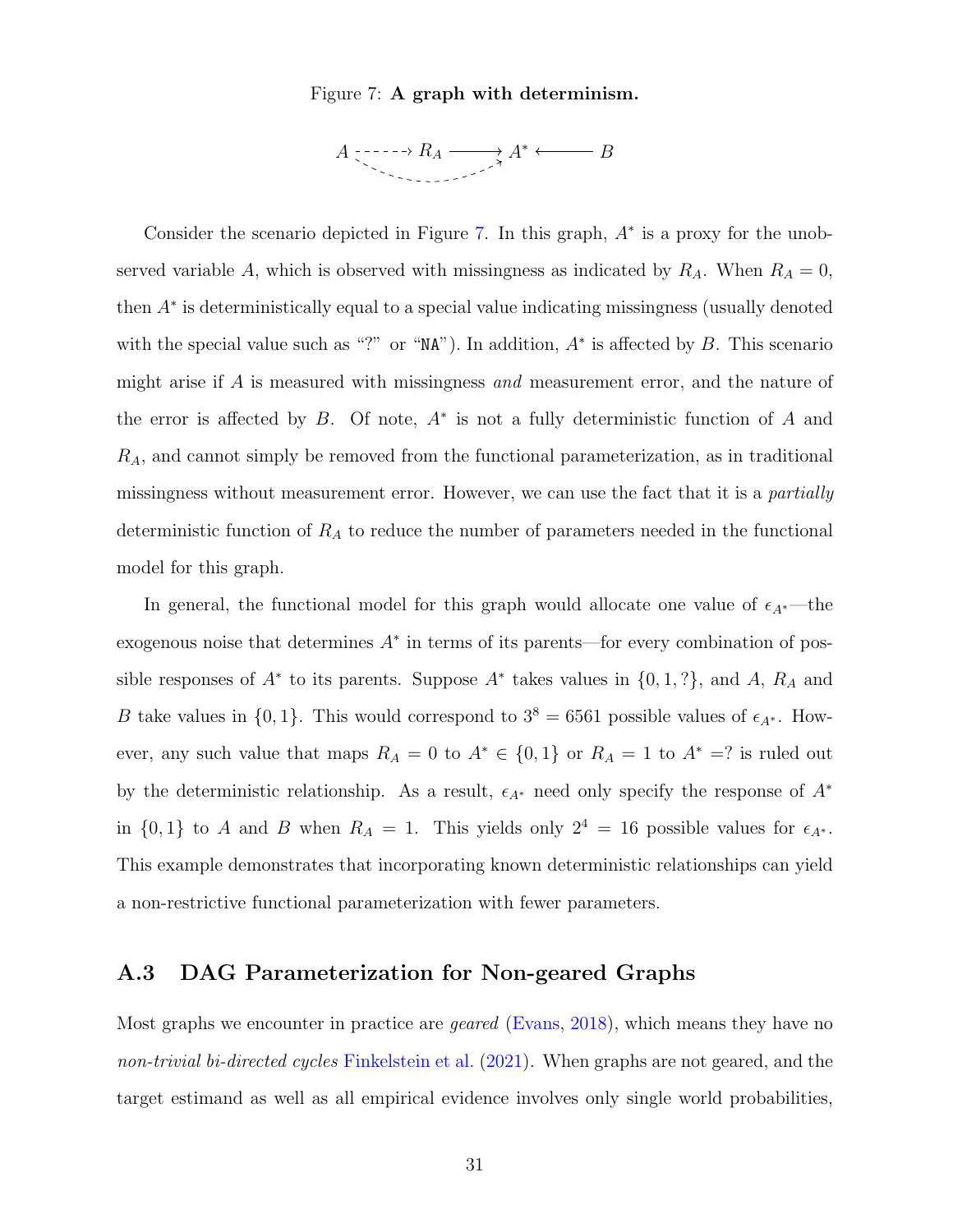it is possible to improve the complexity of the system. Under these circumstances, it is preferable to obtain non-restrictive bounds on the cardinalities of latent variables according to [Finkelstein et al.](#page-28-10) [\(2021\)](#page-28-10). All single world probabilities can be expressed in terms of the usual DAG parameters according to the g-formula, and therefore all functionals of such probabilities described in Corollary [1](#page-11-0) can be polynomialized as well. If the target or any of the empirical evidence involve cross-world probabilities, we must revert to the functional model approach.

#### <span id="page-33-0"></span>A.4 Example of Program Simplification

<span id="page-33-1"></span>Figure 8: A graph with conditional independence and Verma constraints.



Consider the graph presented in Figure [8.](#page-33-1) We will use this graph to illustrate a number of points raised in the main body of the paper. Suppose we are interested in the ATE of E on C. First, we will explicitly construct the functional model of this graph, then use it to generate a simple polynomial program that bounds a causal target. Next, we will employ several of the strategies described in Section [5](#page-13-0) to simplify the program, demonstrating the importance of these strategies in obtaining tractable program formulations. Finally, we will observe that a broader class of partial identification problems than previously recognized can be formulated as linear programs.

Suppose all observed variables in the graph above are binary. In constructing a functional model, we first note that  $U_2$  is responsible for determining the values of  $A, C$  and  $E$ in response to their parents. A has no parents,  $E$  has one parent, and  $C$  has two parents. Therefore  $U_2$  takes values in a state space of size  $2^1 \times 2^2 \times 2^4 = 128$ . Next, we suppose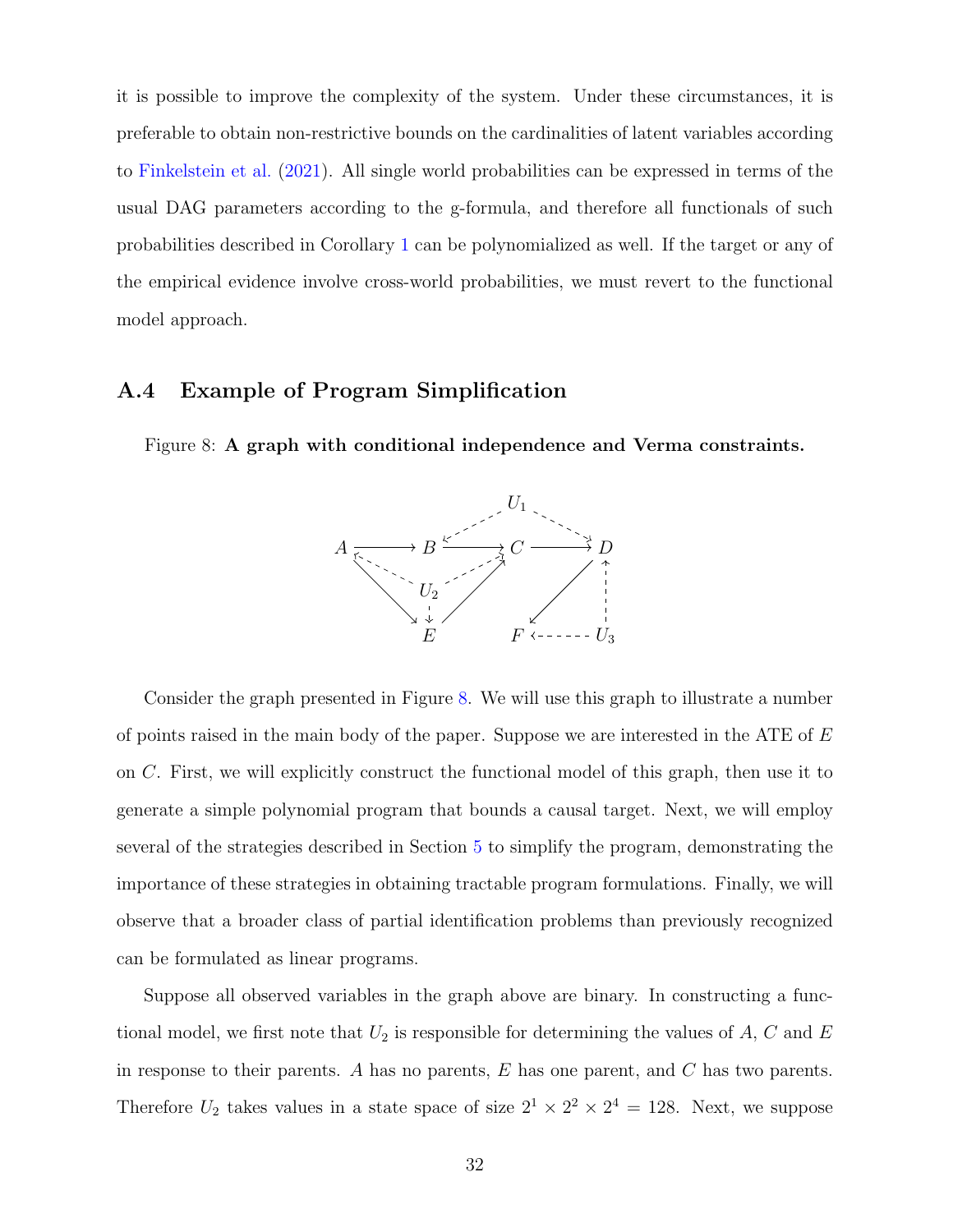$U_1$  is responsible for determining the value of B in response to A, and therefore has size  $2^2 = 4$ .  $U_3$  is left to determine the value of F in response to D, and of D in response to  $U_1$ and C. It therefore takes values in space of size  $2^8 \times 2^2 = 1024$ .<sup>[13](#page-0-0)</sup>

To construct the polynomial program, we begin with the non-negativity and linear marginalization constraints on the parameters of the distributions of the disturbances (for simplicity, we abstain from eliminating one parameter per distribution using the sum-tounity constraint):

$$
\Pr(U_i = u) \ge 0 \qquad \forall i, \forall u \in \Omega_{U_i}
$$

$$
\sum_{u \in \Omega_{U_i}} \Pr(U_i = u) = 1 \qquad \forall i.
$$

We then add constraints encoding the empirical evidence  $\mathcal{E}$ . For simplicity, we assume that we observe the full joint distribution  $Pr(A = a, B = b, C = c, D = d, E = e, F = f)$ , which is a vector of size  $2^6 = 64$ , corresponding to 64 equality constraints in the program. There are 3 disturbance variables in this graph, including  $\epsilon_E$ , leading to polynomials in these equality constraints with terms of degree 3. Given the cardinalities of the disturbances, there are  $2^4 \times 2^7 \times 2^{10} = 2,097,152$  possible combinations of disturbance assignments. By a simple exchangeability argument, the same number of possible combinations lead to each outcome in the state space. As there are  $2<sup>6</sup>$  outcomes, each of the 64 polynomial equality constraints for  $\mathcal E$  will have  $\frac{2^{21}}{26}$  $\frac{2^{21}}{2^6}$  =  $2^{15}$  terms, again each of degree 3. This is a very large program.

$$
\Pr(A = a, B = b, C = c, D = d, E = e, F = f) = \sum_{u \in \Omega_U} \prod_i \Pr(U_i = u) \mathbb{1}(u \implies a, b, c, d, e, f)
$$
\n(1)

We now consider the strategies described in Section [5.](#page-13-0) First, observe that there are

<sup>&</sup>lt;sup>13</sup>It is also possible to construct a functional model by first taking  $U_3$  to be responsible for determining F in response to  $D$ , and then  $U_1$  to be responsible for determining  $B$  in response to  $A$  and  $D$  in response to  $C$ and  $U_3$ . By a simple symmetry argument, the two functional models yield the same number of parameters.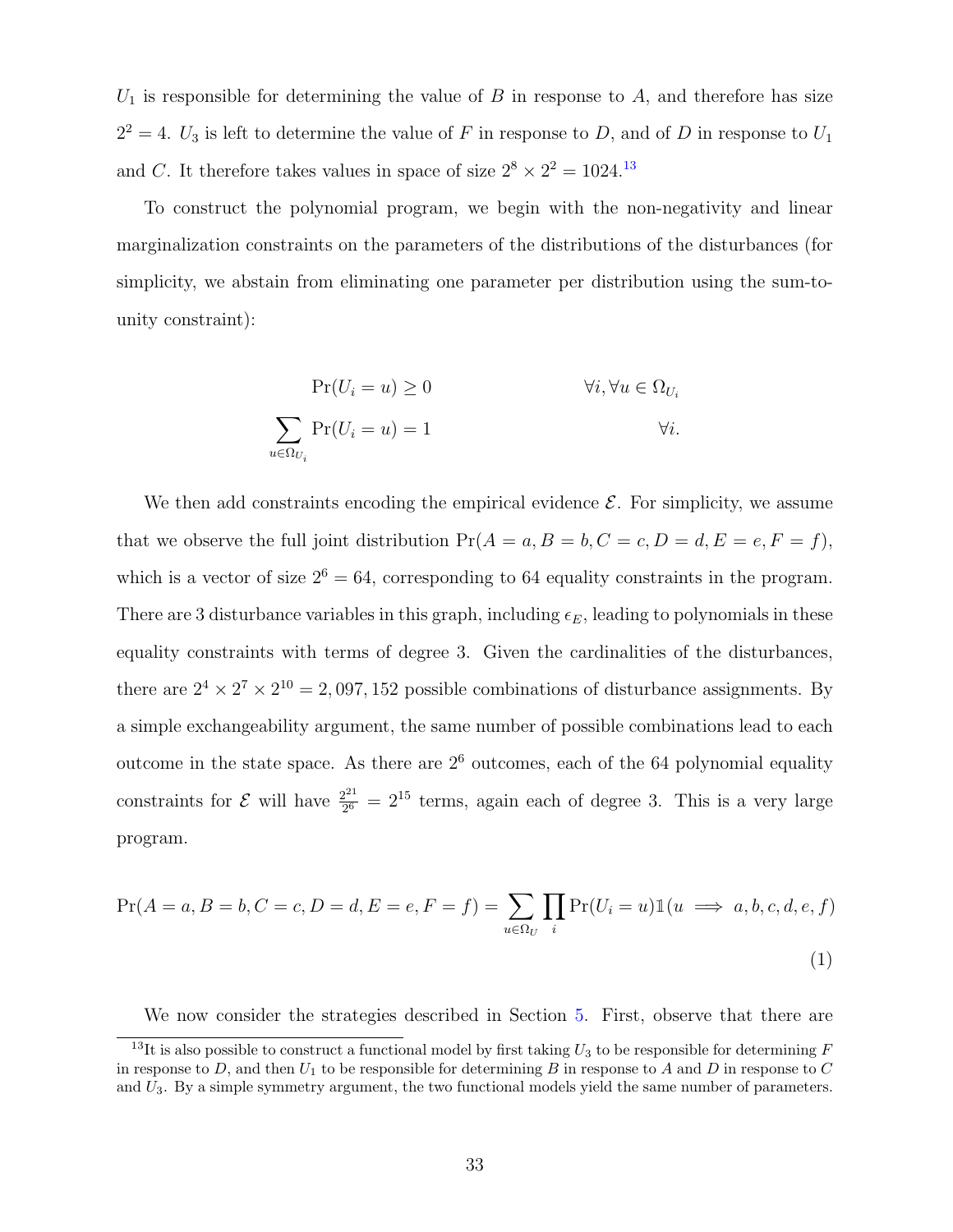only 31 nested Markov parameters for this graph, corresponding to 31 polynomial equality constraints encoding  $\mathcal{E}:$  a substantial savings over the 64 parameters of the naïve parameterization. This reduced parameterization is possible because it encodes standard conditional independences, such as  $F \perp A \mid D$ . In addition, it encodes Verma constraints, which emerge either (i) from independences in post-intervention distributions or (ii) from the irrelevance of an intervention to a particular distribution. In this case,  $A \perp \{D, F\} \mid do(C)$ . As discussed in the main text, each equality constraint can be used to reduce the number of parameters needed in a non-restrictive reduction that can express every possible distribution in the model.

Recall that each nested Markov parameter corresponds to the identified probability of a single world event, where the event is specified in terms of variables in a single district, and the intervention is on all parents of the district relevant to those variables. For example, in this case, one of the nested Markov parameters is  $Pr(b = 1, f = 1|d = 1, do(a = 1, f = 1|d = 1, do(a = 1, b = 1, b = 1)$  $(1, c = 1)$ . We can now make use of Proposition [3](#page-13-3) to reason that each of these polynomial constraints must involve only disturbances from a single district. Therefore in the equations corresponding to nested Markov parameters for the district corresponding to  $U_2$ , parameters of the distributions of  $U_1$  and  $U_3$  will all sum out, and we will be left with equations that are linear in the parameters of  $U_2$ . Likewise, in equations corresponding to nested Markov parameters for the district containing descendants of  $U_1$  and  $U_3$ , parameters for the distribution of  $U_2$  will factor out, and we will be left with a quadratic equation.

Finally, we can make use of Proposition [4](#page-15-1) to note that constraints involving nested Markov parameters corresponding to the  $\{U_1, U_3\}$  district can be dropped from the program. This is because they only involve parameters for the distributions of  $U_1$  and  $U_3$ , which do not appear in any constraint involving parameters for the distribution of  $U_2$ . The target, by contrast, involves only parameters for the distribution of  $U_2$ .

As a result of taking the three steps described in Section [5,](#page-13-0) we have taken this problem from a polynomial program involving 1156 parameters to a linear program involving only  $2^7 = 128$  parameters and fewer constraints. This example also motivates the following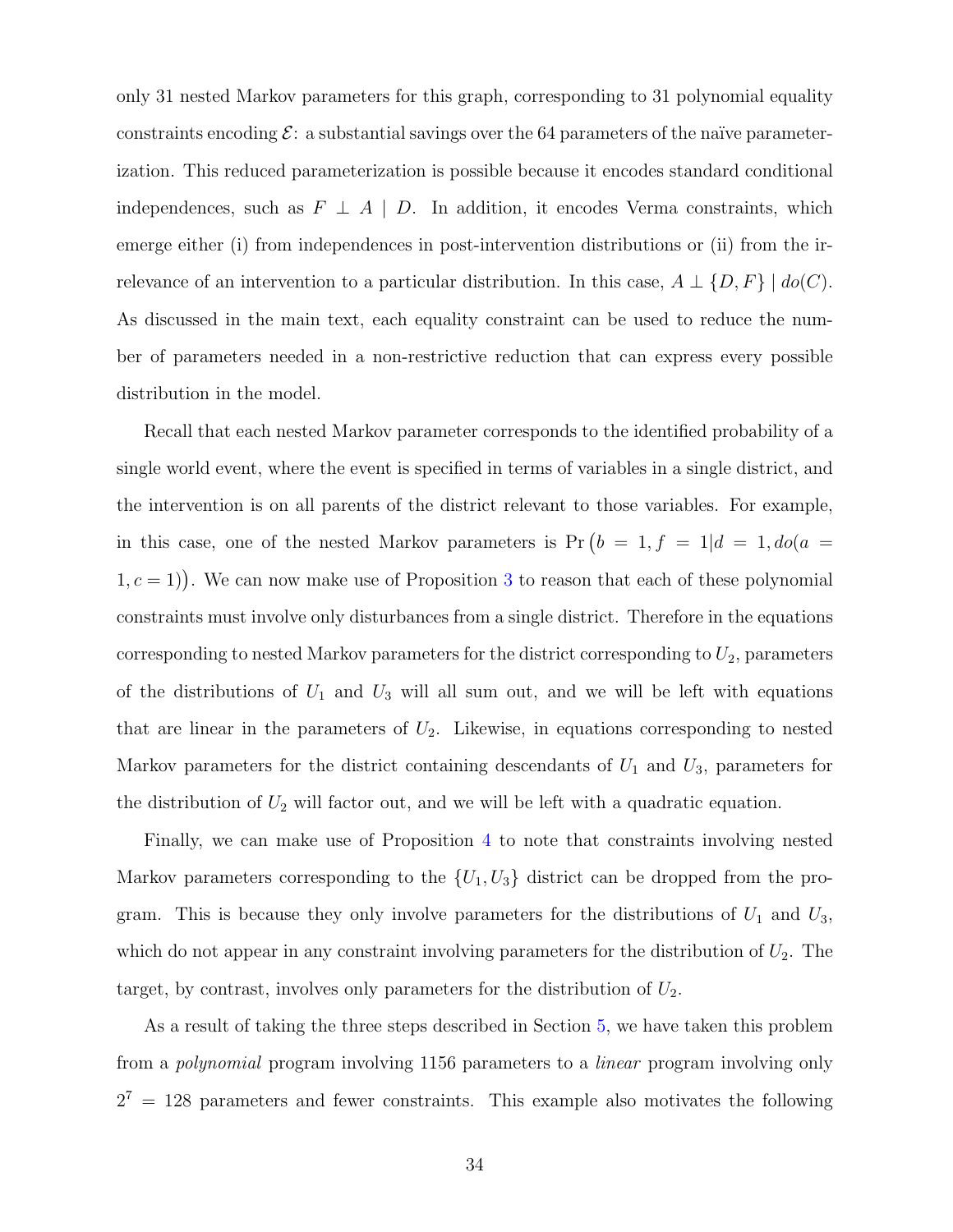corollary, which expands the class of partial identification problems that can be formulated as linear programs relative to known results [\(Balke and Pearl,](#page-27-2) [1997;](#page-27-2) [Finkelstein et al.,](#page-27-10) [2020;](#page-27-10) [Wolfe et al.,](#page-30-3) [2019\)](#page-30-3).

**Corollary 2.** Suppose G is a hidden variable DAG with observed variables  $V, C = \{V_\ell(\boldsymbol{a}_\ell) =$  $v_{\ell} \mid \ell \in \mathcal{L}$  is a set of counterfactual statements, and  $Pr(\mathcal{C})$  is the target of interest. Further suppose that the full joint distribution  $Pr(V = v)$  is observed. Then  $Pr(C)$  can be sharply bounded given the observed data by optimizing a linear program if all  $\{V_\ell | \ell \in \mathcal{L}\}$  are in the same single-latent-variable district.

*Proof.* Because the common district of C contains only a single latent variable, by Proposition [3](#page-13-3) the objective will be linear in the parameters of the distribution of that latent variable. By Proposition [4,](#page-15-1) the constraints will not involved parameters corresponding to other districts. By Algorithm [1,](#page-37-1) no single term in a constraint will involve multiple parameters for the same latent distribution, meaning that all constraints involving only parameters corresponding to a single-variable district will be linear. The non-negativity and sum-to-unity constraints on the parameters of the latent-variable distribution are also  $\Box$ linear. It follows that the objective and all constraints are linear.

### <span id="page-36-0"></span>A.5 Constructing the Polynomial Program

Algorithm [1](#page-37-1) constructs a polynomial program to sharply bound any factual or counterfactual target of inference,  $\mathcal{T}$ , that is a polynomial fraction or monotonic transformation thereof. In addition to  $\mathcal{T}$ , the algorithm takes as input a possibly non-canonical DAG  $\mathcal{G}$ ; empirical evidence  $\mathcal{E}$ , modeling assumptions  $\mathcal{A}$ , and sample space of possible outcomes for the main variables,  $\mathcal{S}(V)$ . It produces an optimization problem with a polynomial objective subject to polynomial constraints. This polynomial programming problem is equivalent to the original causal bounding problem.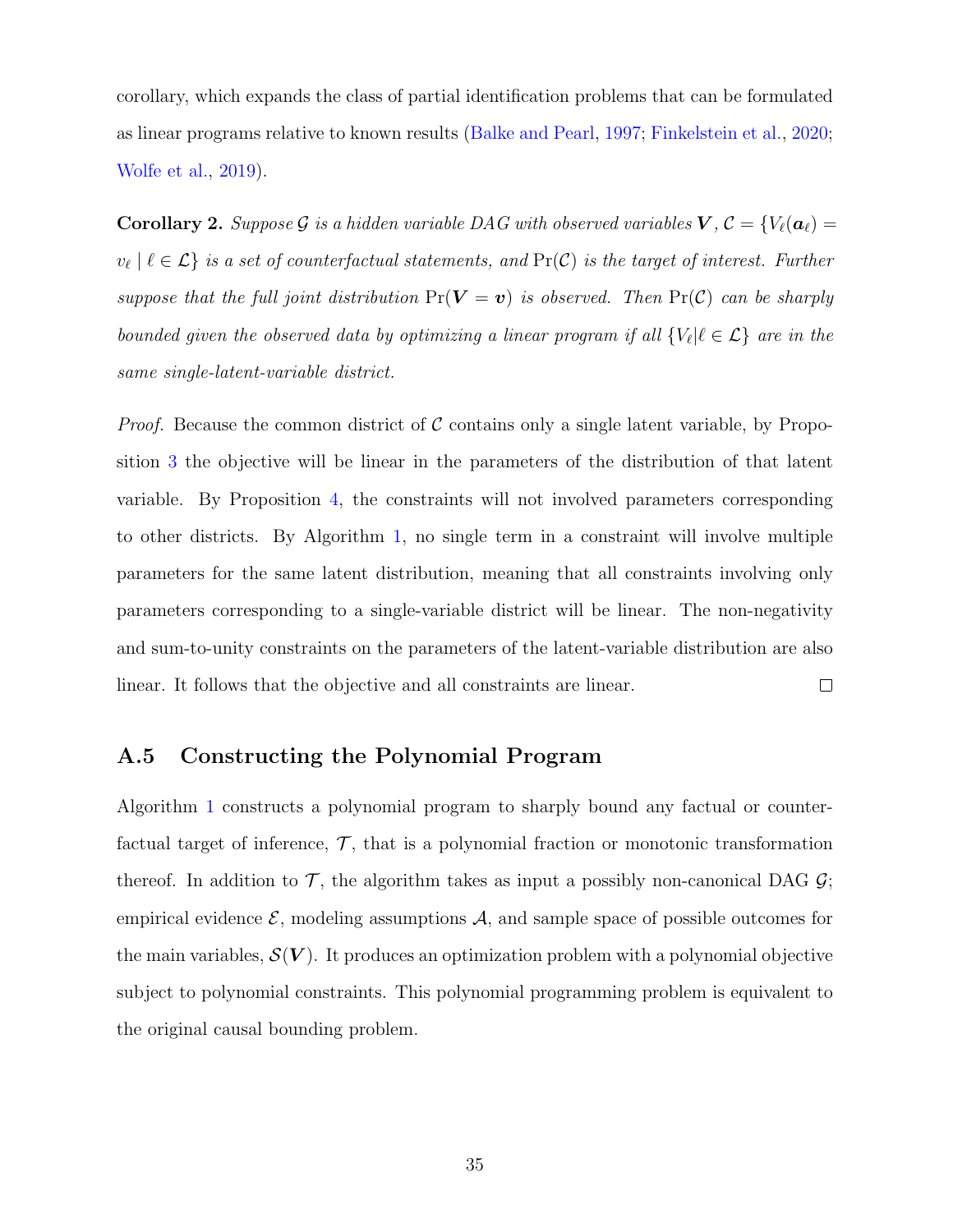#### <span id="page-37-1"></span>Algorithm 1 Constructing a Polynomial Program

**Input:** graph G, evidence  $\mathcal{E}$ , assumptions A, sample space  $\mathcal{S}(V)$ , target  $\mathcal{T}$ **Output:** polynomial program in parameters  $\mathcal{P}_U$  or  $\mathcal{P}_U \cup s$ Initialization 1: initialize empty constraint set  $\mathcal{C} \leftarrow \emptyset$ 2:  $\mathcal{G}$  ← canonicalize  $\mathcal{G}$ 3:  $\mathcal{P}_U \leftarrow$  parameters of functional model for  $\mathcal{G}$ Polynomialize objective function 4:  $\mathcal{T} \leftarrow$  polynomial-fractionalize( $\mathcal{T}$ ) 5: if  $T$  contains fractions then 6: polynomialize( $\mathcal{T} = s$ ) and append to  $\mathcal C$ 7:  $\mathcal{T} \leftarrow s$ 8: end if Polynomialize constraints 9: for  $\big(g(\mathcal{P}_{\boldsymbol{V}})\blacklozenge\alpha\big)\in\big(\mathcal{E}\cup\mathcal{A}\big)$  do 10: polynomialize $(g(\mathcal{P}_{\mathbf{V}}) \star \alpha)$  and append to C 11: end for 12: for  $U_{i,k} \in U_i$  do 13: append  $(\mathcal{P}_{U_k}$  is a distribution) to  $\mathcal{C}$ 14: end for **Optimize** 15: return optimize  $\mathcal T$  subject to  $\mathcal C$ 

### <span id="page-37-0"></span>A.6 Optimizing the Polynomial Program

Algorithm [2](#page-39-0) provides a step-by-step description of the  $\varepsilon$ -sharp bounding procedure. For ease of reference, we duplicate the Section [6](#page-16-0) discussion of the algorithm's various components here.

Algorithm [2](#page-39-0) takes as inputs the polynomialized objective function  $\mathcal{T}(p)$  and constraint set  $\mathcal{C}(\boldsymbol{p})$ , obtained from Algorithm [1.](#page-37-1) It then evaluates a range of models, or points  $\boldsymbol{p}$  in the model space P for which  $\mathcal{C}(p)$  is satisfied. It seeks to identify extreme values of  $\mathcal{T}(p)$ within this subspace. It also accepts two parameters:  $\epsilon^{\text{thresh}}$ , a stopping threshold for the looseness factor stopping, and  $\theta^{\text{thresh}}$ , a stopping threshold for width of the bounds. The algorithm returns two types of information: the upper and lower bounds for the causal program, and the worst-case looseness factor  $\varepsilon$ .

Primal bounds are denoted  $\underline{P}$  and  $\overline{P}$ , adopting the convention that underlines refer to objects used for minimization and overlines for maximization. These indicate the extreme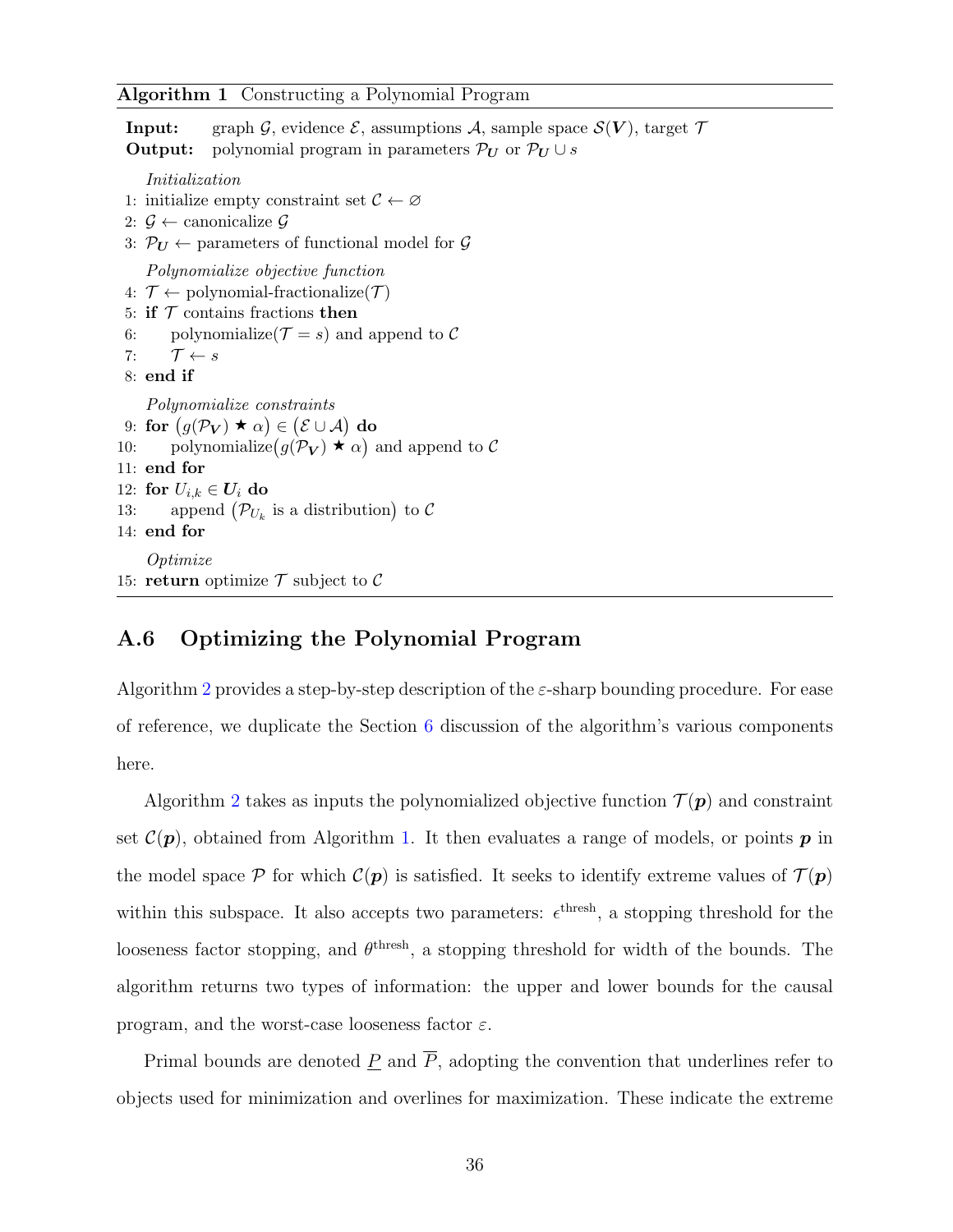values of the target estimand in any admissible model—that is, satisfying  $\mathcal{C}(\mathbf{p})$ —that has been located so far. These are initialized at  $+\infty$  and  $-\infty$ , respectively, indicating that no admissible models have been found yet. As optimization proceeds, the primal bounds improve as new, more extreme admissible models are found. We refer to  $[\underline{P}, \overline{P}]$  as the *inner* bounds: the unknown sharp bounds must at least contain these points, which correspond to models that are observationally indistinguishable from the true DGP.

Dual optimization begins by partitioning the parameter space into branches, proceeding separately for the lower and upper bound and respectively producing partitions  $\underline{\mathcal{B}}_b$  and  $\mathcal{B}_b$ . At initialization, these consist of a single branch spanning the entire parameter space; each branch is then recursively divided. The lower and upper parts of the dual envelope, or outer envelope, are denoted  $\underline{\mathcal{D}}$  and  $\overline{\mathcal{D}}$ . These are piecewise linear functions, with pieces corresponding to the branching partitions, that are relaxations of the true objective function,  $\mathcal{T}(\boldsymbol{p})$ , from below and above. These relaxations are made to ensure they will always contain the entire objective function at all points in the parameter space. Within branch b, the value  $\min\{\underline{D}_b(\bm{p}) : \bm{p} \in \overline{\mathcal{B}}_b\}$  indicates the lowest value attained by the lower envelope; thus,  $\mathcal{I} = \min_b \{ \min \{ \underline{D}_b(\boldsymbol{p}) : \boldsymbol{p} \in \overline{\mathcal{B}}_b \} \}$  represents the lowest value attained by the lower envelope anywhere in the parameter space. Conversely,  $\overline{\mathcal{T}} = \max_b \{ \max \{ \overline{D}_b(\mathbf{p}) : \mathbf{p} \in \overline{\mathcal{B}}_b \} \}$ represents the highest value of the upper envelope. These extreme points on the dual envelope,  $[\overline{\mathcal{I}}, \overline{\mathcal{I}}]$ , define the dual (outer) bounds. These are the reported causal bounds; whatever the true sharp bounds, they must lie inside the dual bounds, even if the algorithm has not run to completion. We let  $\theta$  equal the bound width, or the difference between the upper and lower dual bounds, and we define the worst-case looseness factor  $\varepsilon$  as the slack (the difference in dual and primal bound widths) divided by the primal bound width.

The algorithm heuristically selects branches in the model space that appear promising, and refines primal and dual bounds in turn. It first searches within the branch for an admissible model; if found, and if the associated causal estimand is more extreme than those previously encountered, it is stored as a new primal bound. Whatever the true nonparametric sharp bounds, they must lie outside the primal bounds because the true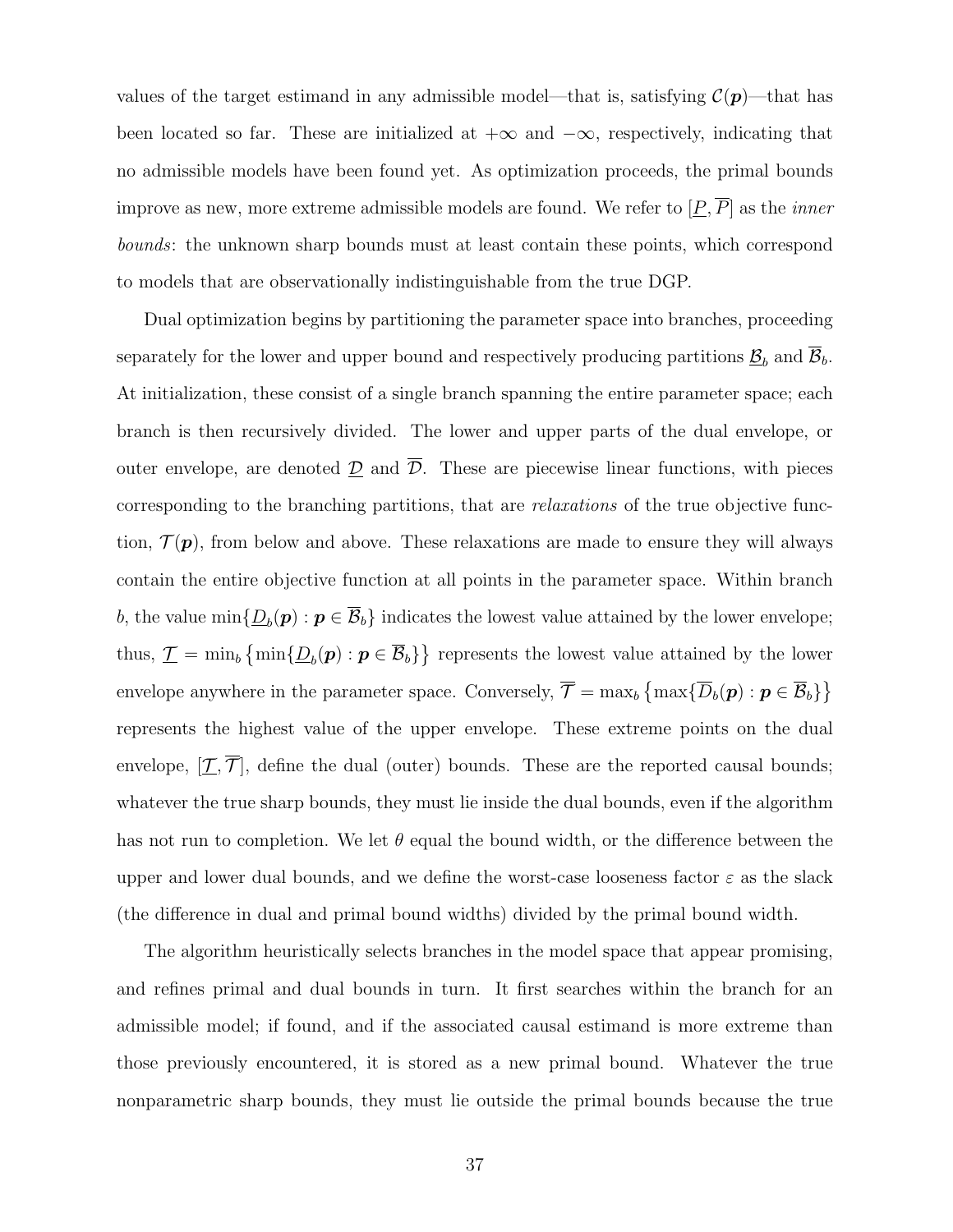bounds must contain the extreme models that define the primal bounds. Then, it divides the branch into sub-branches and refines the dual envelope by tightening the piecewise linear outer-approximation. The algorithm continuously prunes branches of  $\underline{\mathcal{B}}_b$  and  $\overline{\mathcal{B}}_b$ that are inconsistent with specified constraints; it also continuously branches and refines the bounds while  $\theta$  and  $\varepsilon$  exceed specified thresholds.

#### <span id="page-39-0"></span>**Algorithm 2** Computing  $\varepsilon$ -sharp Bounds

**Input:** target  $\mathcal{T}(\boldsymbol{p})$  and constraint relations  $\mathcal{C}(\boldsymbol{p})$  in parameters  $\boldsymbol{p}$ , stopping thresholds  $\varepsilon^{\text{thresh}}$  and  $\theta^{\text{thresh}}$ **Output:** lower bound  $\mathcal{T}$ , upper bound  $\overline{\mathcal{T}}$ , maximum looseness factor  $\varepsilon$ Initialization 1: branches of parameter space: indexed partitions  $\underline{\mathcal{B}} \leftarrow \{0,1]^{\#\{p\}}\}, \overline{\mathcal{B}} \leftarrow \{0,1]^{\#\{p\}}\}$ 2: dual (outer) bounds: indexed families of functions  $\mathcal{D} \leftarrow \{p \mapsto -\infty\}, \overline{\mathcal{D}} \leftarrow \{p \mapsto +\infty\}$ 3: primal (inner) bounds:  $P = +\infty$  and  $P = -\infty$ 4: bounds width:  $\theta = +\infty$ 5: bounds looseness factor  $\varepsilon = +\infty$ Spatial branch and bound 6: while  $\varepsilon > \varepsilon^{\text{thresh}}$  and  $\theta > \theta^{\text{thresh}}$  do 7: for extremum in min, max do Select direction 8: if extremum is min then 9:  $\text{set }^* \leftarrow \text{and } \star \leftarrow \leq$ 10: else if extremum is max then 11:  $\text{set }^* \leftarrow \text{and } \star \leftarrow \geq$ 12: end if Primal refinement 13: continue search for local extremum of  $\mathcal{T}(\boldsymbol{p})$  s.t.  $\mathcal{C}(\boldsymbol{p})$  is satisfied 14: **if** feasible point is found **and**  $\mathcal{T}(p) \star P^*$  then 15: update primal bound  $P^* \leftarrow \mathcal{T}(\mathbf{p})$ 16: end if Dual refinement 17: select outermost branch  $b = \arg \text{extremum}_{b'} \{ \text{extremum}_{b'}(p) : p \in \mathcal{B}_{b'}^* \}$ 18: pop  $\mathcal{B}_{b}^{*}$  from  $\mathcal{B}^{*}$  and subpartition it, pop  $\mathcal{D}_{b}^{*}(\boldsymbol{p})$  from  $\mathcal{D}^{*}$ 19: **for each** subpartition  $\mathcal{B}_{b'}^*$  in  $\mathcal{B}_{b}^*$  do 20: push new branch  $\mathcal{B}_{b'}^*$  into  $\mathcal{B}^*$ 21: find linear function  $\mathcal{D}_{b'}^*$  s.t.  $\mathcal{D}_{b'}^*(p) \star \mathcal{T}(p)$  for all  $p \in \mathcal{B}_{b'}^*$ 22: push linear programming relaxation  $\mathcal{D}_{b'}^*$  into  $\underline{\mathcal{D}}$ 23: end for Prune branches that cannot widen bounds 24: for each b in  $1, \ldots, |\mathcal{B}^*|$  do 25: if  $P^* \star \text{ extremum}\{D_b^*(p) : p \in \mathcal{B}_b^*\}$  or  $\mathcal{C}(p) = \text{False}$  for all  $p \in \mathcal{B}_b^*$  then 26: pop  $\mathcal{B}_b^*$  from  $\mathcal{B}^*$ , pop  $\mathcal{D}_b^*$  from  $\mathcal{D}^*$ 27: end if 28: end for 29: end for Check progress  $\mathfrak{D} \mathfrak{C} \qquad \mathcal{T} \leftarrow \min_b \left\{ \min \{ \underline{D}_b(\boldsymbol{p}) : \boldsymbol{p} \in \underline{\mathcal{B}}_b \} \right\}, \, \overline{\mathcal{T}} \leftarrow \max_b \left\{ \max \{ \overline{D}_b(\boldsymbol{p}) : \boldsymbol{p} \in \overline{\mathcal{B}}_b \} \right\}$ 31:  $\theta \leftarrow \overline{\mathcal{T}} - \mathcal{T}$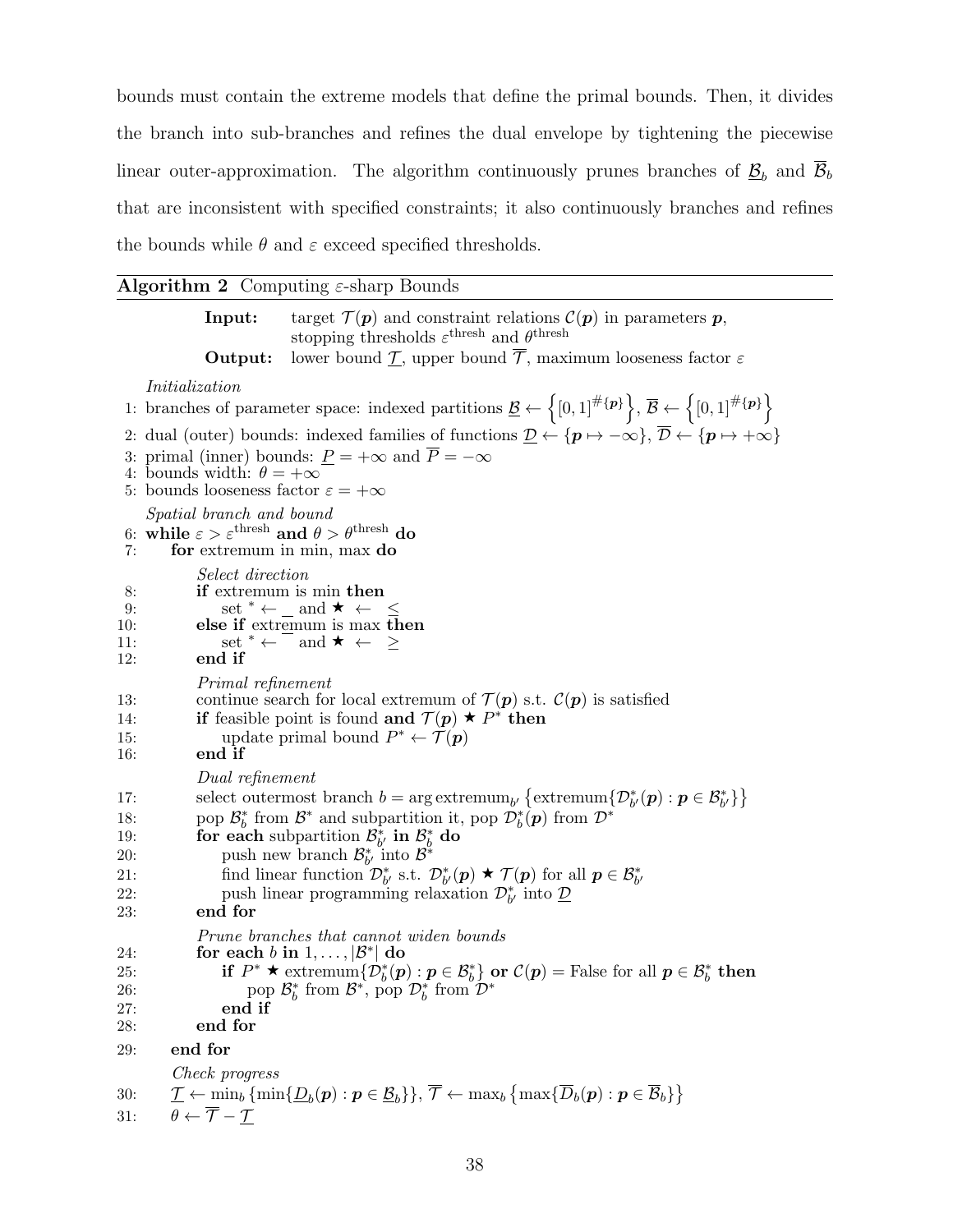# <span id="page-40-0"></span>B Proofs

### Proof of Proposition [1.](#page-8-0)

*Proof.* We adapt the proof of [Finkelstein et al.](#page-28-10) [\(2021\)](#page-28-10) to account for counterfactuals as follows. First, we define *one-step-ahead* counterfactuals,  $V_{i,j}(\textbf{pa}(V_{i,j}) = \textbf{a})$ , to be those where all main parents of a variable are subject to intervention  $\boldsymbol{pa}(V_{i,j}) = \boldsymbol{a}$ . Next, we note that all other counterfactuals and factuals in the full data law are deterministic functions of one-step-ahead variables, after fixing  $U_i$ . Therefore it is sufficient to reason about only one-step-ahead variables; intervention on other variables is irrelevant to the full data law.

Because the likelihoods of multi-district graphs factorize as the likelihoods of the districts after intervention on their parents [\(Richardson et al.,](#page-29-14) [2017\)](#page-29-14), we can consider singledistrict graphs without loss of generality. In multi-district graphs, the bound obtained below can be applied within each district.

Each main variable  $V_{i,j}$  has  $|\mathcal{S}(pa(V_{i,j}))|$  one-step-ahead counterfactuals, corresponding to possible manipulations of its parents. Each one-step-ahead counterfactual  $V_{i,j}(\boldsymbol{pa}(V_{i,j}) =$ a) has a cardinality equal to those of the corresponding main variable  $|\mathcal{S}(V_{i,j})|$ . Therefore, the collection of a single variable's one-step-ahead counterfactuals  $\{V_{i,j}(\boldsymbol{pa}(V_{i,j}) = \boldsymbol{a}), V_{i,j}(\boldsymbol{pa}(V_{i,j}) = \boldsymbol{a}')\}$ . can take on  $|\mathcal{S}(V_{i,j})|^{|S(\textit{pa}(V_{i,j}))|}$  possible values, and there are  $d \equiv \prod_{V_{i,j} \in V_i} |\mathcal{S}(V_{i,j})|^{|S(\textit{pa}(V_{i,j}))|}$ values that the full collection of all one-step-ahead variables can take. Any model over this full collection must be a subset of the  $d-1$  simplex. We let  $V(p a(V))$  denote the collection of one-step-ahead variables.

Suppose the disturbances  $U_i$  are enumerated as  $\{U_{i,1},\ldots,U_{i,K}\}$ . We will now show that each  $U_{i,k}$  can be assumed to be discrete without altering the model for  $V(\textbf{pa}(V))$ and therefore the full data law. First, for each value  $u_k$  in the domain of  $U_{i,k}$ , we define the distribution  $P_{u_k} (V(pa(V))) = \int_{\bm{u}_{\setminus k}} P(V(pa(V)) \mid \bm{u}_{\setminus k}, u_k) P(\bm{u}_{\setminus k})$ , where  $\bm{u}_{\setminus k}$  denotes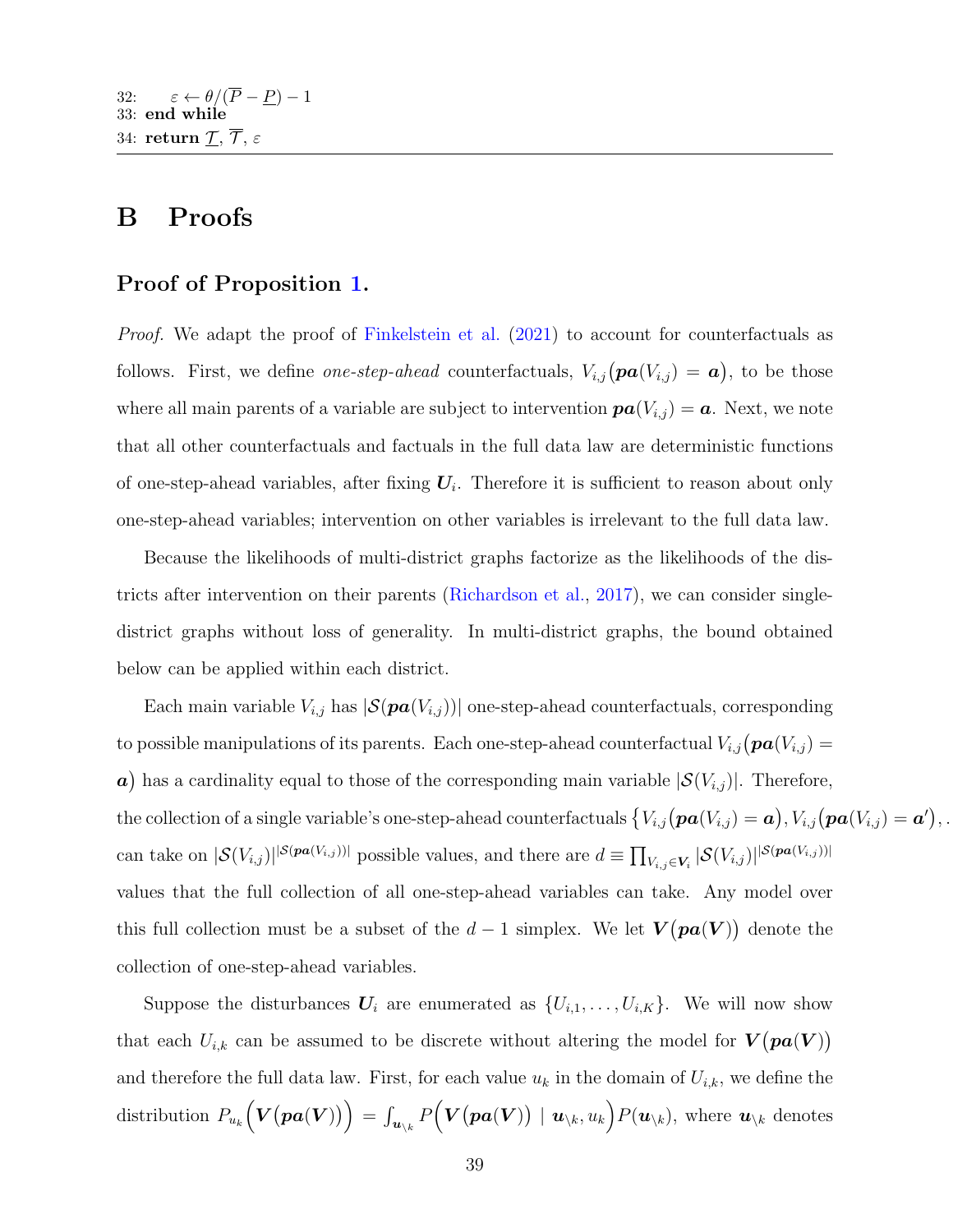all disturbances other than  $u_k$ . This fixes  $U_{i,k}$  at the value  $u_k$ , modifying the distribution over  $V(pa(V)$ .

We now make two observations. First, the model for  $V\bigl(\boldsymbol{pa}(\boldsymbol{V})\bigr)$  contains  $P_{u_k}$  for any  $u_k$ , because  $U_{i,k}$  is not restricted by the model and is therefore permitted to have a pointmass distribution at  $u_k$ . Second, the expected value of  $P_{u_k}$  with respect to  $U_{i,k}$  recovers the original marginal distribution  $P(V(\boldsymbol{pa}(V)))$ , which is therefore in the convex hull of the set of distributions  $\mathcal{S}(P_{u_k}) \equiv \{P_{u_k} \mid u_k \in \mathcal{S}(U_{i,k})\}.$ 

Carathéodory's Theorem [\(1907\)](#page-27-12) states that for any point P in the convex hull of a set  $S$ in a space of dimension  $d-1$ , there exists a set of  $d-1$  points  $\{P_{u_{k_1}}, \ldots, P_{u_{k_{d-1}}}\}$  and weights  $\{w_1, \ldots, w_{d-1}\}\$  such that  $P = \sum_{\ell=1}^{d-1} w_{\ell} P_{u_{i_{\ell}}}\$ . It then follows directly that any distribution in the marginal model over  $V(pa(V))$  when latent variables have unrestricted cardinality is also in the marginal model over  $V(pa(V))$  when latent variables have cardinality restricted to  $\prod_{V_{i,j}\in V_i} |\mathcal{S}(V_{i,j})|^{|\mathcal{S}(pa(V_{i,j}))|}-1$  or higher.  $\Box$ 

#### Proof of Proposition [2](#page-10-1)

Proof. Using the approach developed in [Evans](#page-27-6) [\(2018\)](#page-27-6) and generalized to arbitrary graphs in [Finkelstein et al.](#page-28-10) [\(2021\)](#page-28-10), we can obtain a functional model that is non-restrictive of the causal model of G over observed variables. In such a model, each  $V_{i,\ell}(\mathbf{a}_\ell)$  is determined by by values of the disturbances  $U_i$ . By assumption,  $\mathcal G$  is in canonical form, rendering all disturbances marginally independent. The proposition then follows from standard probability calculus.  $\Box$ 

### Proof of Proposition [3](#page-13-3)

*Proof.* Under the conditions specified, no element in C involves a function of  $U_{i,k}$ . It follows that whether the disturbances lead to C is not a function of the value of  $U_{i,k}$ . As a result, a sum over all parameters of the distribution of  $U_{i,k}$  can be factored out of the product in Equation [2.](#page-11-1) By the definition of probability distributions, this sum will be equal to 1, rendering the parameters irrelevant to the polynomial.  $\Box$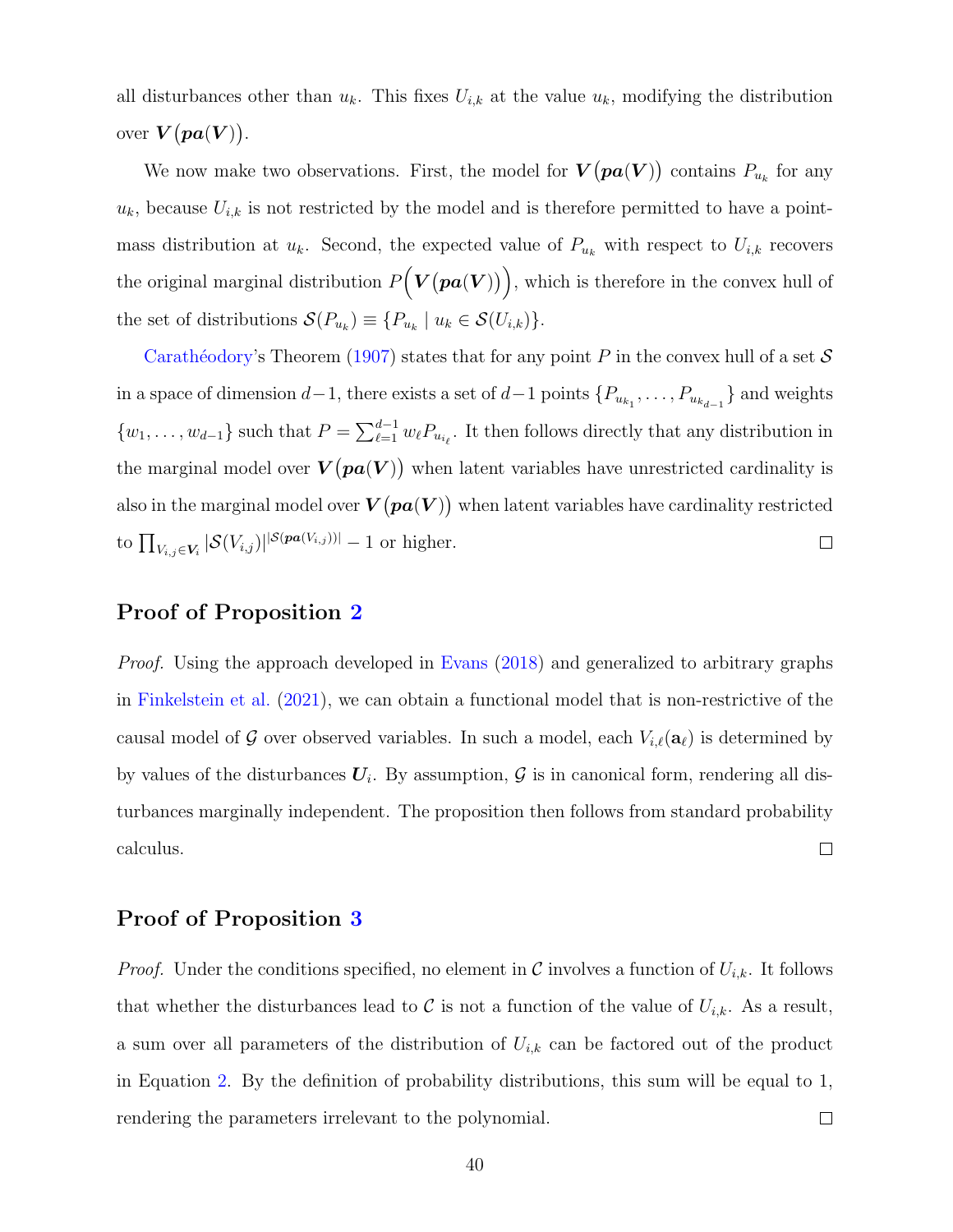#### Proof of Proposition [4](#page-15-1)

Proof. Each of the nested Markov parameters corresponds to the probability that random variables in a single district take certain values after an intervention on parents of the district. It follows from Proposition [3](#page-13-3) that no disturbances outside the district corresponding to the nested Markov parameter will appear in the polynomialization of that parameter. From this, it then follows that no disturbances in different districts will interact in constraints corresponding to nested Markov parameters. By Proposition [2,](#page-10-1) the degree of a polynomialization of the probability of the event is at most the number of relevant disturbances.  $\Box$ 

# <span id="page-42-0"></span>C Uncertainty

In this appendix, we provide details on our approach to quantifying the uncertainty of bounds based on estimated empirical inputs,  $\hat{E} = \left[\hat{E}_{\ell}\right]$ . Recall that the *estimated bounds* are obtained from a polynomial program using equality constraints of the form polynomialize $(g_\ell(\mathcal{P}_{\mathbf{V}}) = \hat{E}_\ell)$ , which is equivalent to polynomial-fractionalize $(g_\ell(\mathcal{P}_{\mathbf{V}}))$  =  $\hat{E}_\ell$ . Here,  $\hat{E}_\ell$  is the noisily estimated empirical quantity and polynomial-fractionalize  $(g_\ell(\mathcal{P}_{\bm{V}}))$ is the reexpression of that same quantity in terms of principal strata sizes. At a high level, we will proceed by constructing confidence regions  $\text{CR}_\alpha(\hat{\bm E})$  such that  $\text{Pr}\left(\bm E\in \text{CR}_\alpha(\hat{\bm E})\right)\geq 0$  $\alpha$ . To obtain *confidence bounds*, we then replace empirical equality constraints with a looser version that accounts for sampling variation, of the form polynomial-fractionalize  $(g_\ell(\mathcal{P}_{\mathbf{V}})) \in$  $\operatorname{CR}_{\alpha}(\tilde{\bm{E}}).$ 

Observe that because the main variables are discrete,  $\hat{E}$  is a realization of a multinomial proportion. In what follows, we will assume that empirical evidence arises from a single multinomial distribution, such as a single-world marginal distribution; if multiple independent sets of empirical evidence about differing quantities are available, the procedure generalizes straightforwardly by repeating the procedure within each set and combining the results appropriately.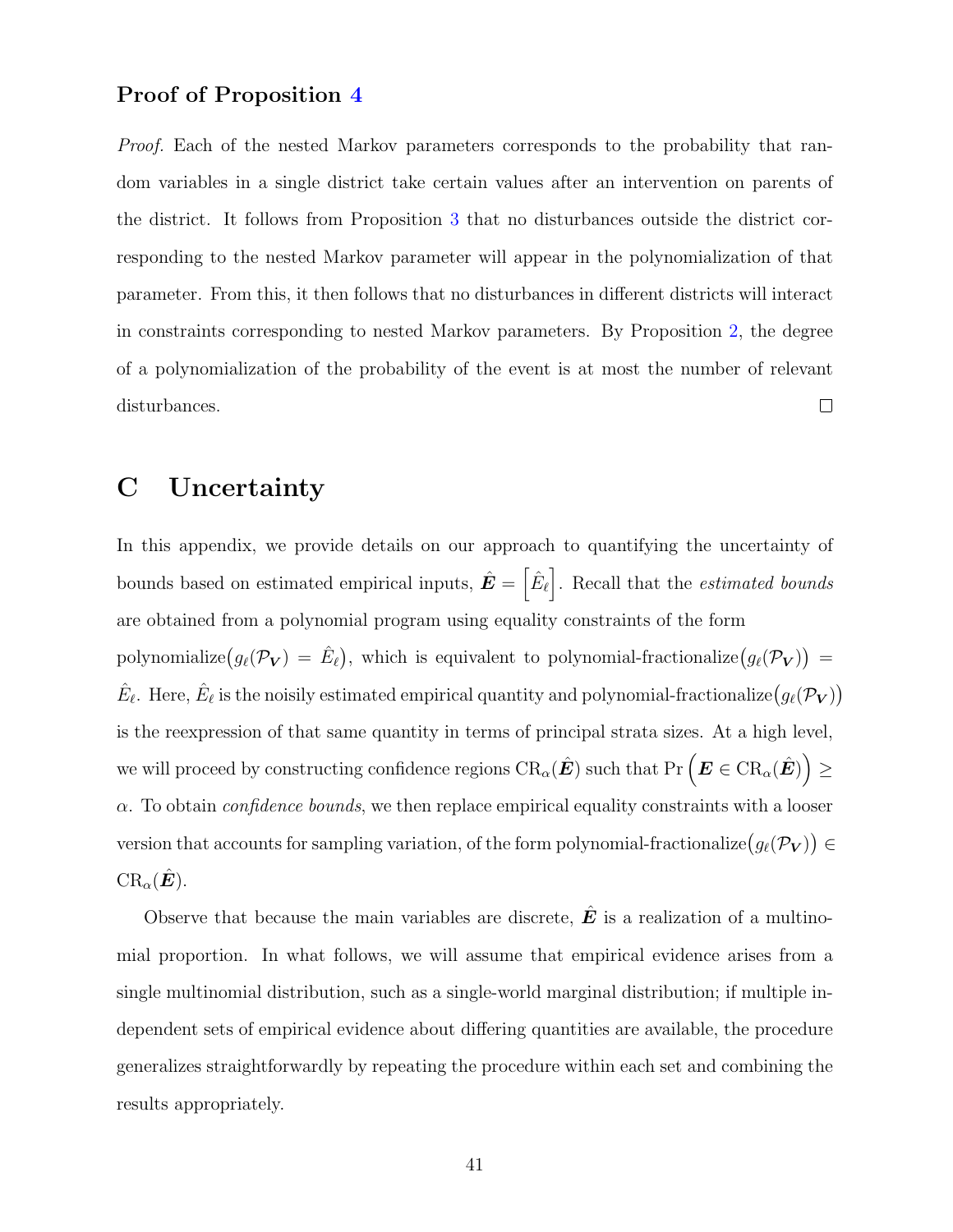Based on this idea, we examine two methods for constructing  $\text{CR}_\alpha(E)$ . Drawing on [Malloy et al.](#page-28-12) [\(2020\)](#page-28-12), we first consider a "Bernoulli-KL" approach that constructs separate confidence regions for each observable atomic event,  $Pr(V_i = v)$ , treating it as a "success" in a Bernoulli distribution. The approach rotates through all possible  $v$  and combines the event-specific regions using a result on the Kullback-Leibler divergence of sampling distributions to the underlying population distribution. The Bernoulli-KL method produces a confidence region for single-world distributions that is guaranteed to have conservative coverage for the multinomial proportion in finite samples.

Let  $k \in \{1, \ldots, K\}$  index possible atomic events, and denote the probability of the k-th event as  $p_k = Pr(V_i = v_k)$ . Empirical frequencies are denoted  $\hat{p}_k$ . For the Bernoulli-KL method, we will develop a confidence region of the form  $CR_\alpha(\hat{E}) = \bigcap_{k=1}^K \left[\underline{p}_k, \overline{p}_k\right]$ , noting that each  $p_k$  can be polynomialized. A visualization of the resulting region is given in Figure [2\(](#page-19-2)b).

We now describe how  $\underline{p}_k$  and  $\overline{p}_k$  can be calculated to ensure that  $\Pr(\boldsymbol{E} \in \operatorname{CR}_\alpha(\hat{\boldsymbol{E}})) \geq \alpha$ . At a high level, we will do so by analyzing each of the  $K$  observable events as a Bernoulli distribution. Taking each  $\hat{p}_k$  estimate as given, we identify regions of the unknown  $p_k$  from which the observed  $\hat{p}_k$  diverge substantially. Equation 11 of [Malloy et al.](#page-28-12) [\(2020\)](#page-28-12) provides bounds on the sampling probability of observing KL  $([1 - \hat{p}_k, \hat{p}_k], [1 - p_k, p_k])$  in excess of some threshold, where  $KL([1 - \hat{p}_k, \hat{p}_k], [1 - p_k, p_k]) = \hat{p}_k \log \frac{\hat{p}_k}{p_k} + (1 - \hat{p}_k) \log \frac{1 - \hat{p}_k}{1 - p_k}$ .

In turn, these bounds imply regions of  $p_k$  that can be conservatively rejected. Let  $\underline{p}_k$ be given by the solution to  $KL([1 - \hat{p}_k, \hat{p}_k], [1 - \underline{p}_k, \underline{p}_k]) = \frac{1}{N}$  $\frac{1}{N} \log \frac{2K}{1-\alpha}$  subject to  $\underline{p}_k \in [0, \hat{p}_k]$ . Similarly, let  $\bar{p}_k$  be given by KL $([1-\hat{p}_k, \hat{p}_k], [1-\overline{p}_k, \overline{p}_k]) = \frac{1}{N}$  $\frac{1}{N} \log \frac{2K}{1-\alpha}$  subject to  $\overline{p}_k \in [\hat{p}_k, 1].$ It can be seen from [Malloy et al.](#page-28-12) [\(2020\)](#page-28-12) that when constructing  $\underline{p}_k$  and  $\overline{p}_k$  in this way,  $Pr\left(\bigcap_{k=1}^K p_k \in [\underline{p}_k, \overline{p}_k]\right) \ge \alpha$  over repeated samples.

Our second approach uses an asymptotic confidence region based on the multivariate Gaussian limiting distribution of the multinomial proportion,  $\mathcal{N}(\bm{p}, \text{diag}(\bm{p}) - \bm{p}\bm{p}^{\top})$  [\(Bien-](#page-27-9)aymé, [1838\)](#page-27-9). Because the multinomial proportion must sum to unity, this distribution is degenerate, and it is often more convenient to work with its first  $K-1$  elements,  $p_{\setminus K}$ . We con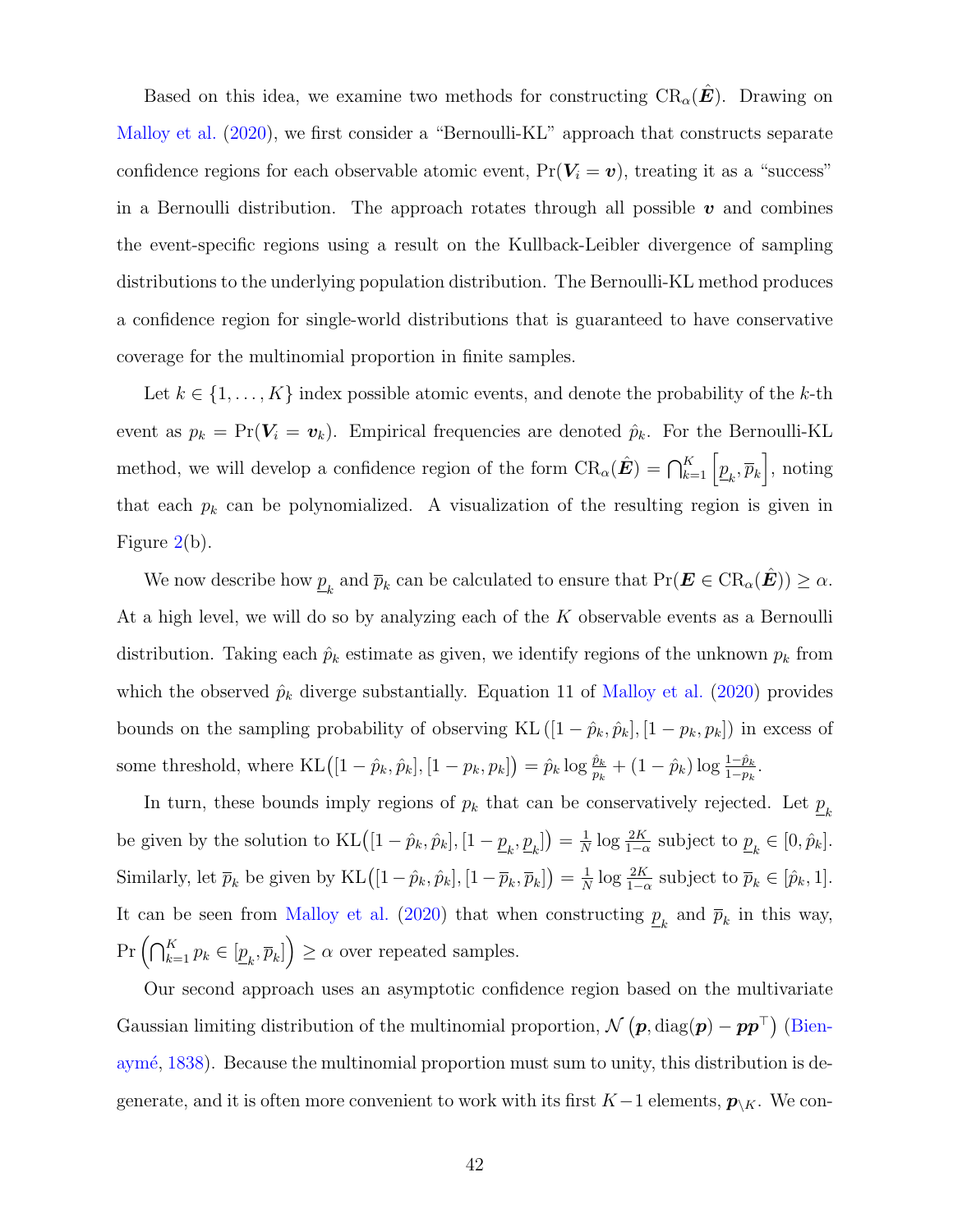<span id="page-44-0"></span>Figure 9: Polynomial confidence regions in a binary graph. Panel (a) presents a causal graph in which binary X causes binary Y , but both are confounded by an unobserved U.  $N = 1,000$  observations are drawn from this DGP, producing an empirical distribution with proportions  $\frac{1}{N} \sum_{i=1}^{N} \mathbb{1}(X_i = x, Y_i = y)$ . Panels (b-c) depict confidence regions for  $Pr(X_i = 0, Y_i = 0)$ ,  $Pr(X_i = 0, Y_i = 1)$ , and  $Pr(X_i = 1, Y_i = 0)$ ; the final category,  $Pr(X_i = 1, Y_i = 1)$  (not depicted), must sum to unity. Panel (b) shows the Bernoulli-KL confidence region, which is conservative in finite samples and can be polynomialized as a set of linear inequalities. Panel (c) shows the Gaussian confidence region, which is asymptotically valid and can be polynomialized as a single convex quadratic inequality.



struct the asymptotic confidence region as  $(\hat{\pmb{p}}_{\backslash K} - \pmb{p}_{\backslash K})^{\top} \left(\mathrm{diag}(\hat{\pmb{p}}_{\backslash K}) - \hat{\pmb{p}}_{\backslash K} \hat{\pmb{p}}_{\backslash K}^{\top}\right)^{-1} (\hat{\pmb{p}}_{\backslash K}$  $p_{\setminus K}$   $\leq$  z, where z is an appropriate critical value of the  $\chi^2$  distribution. A visualization of the resulting region is given in Figure [2\(](#page-19-2)c). As before, each element in  $p$  is polynomializable, leading to a single confidence constraint that can be straightforwardly incorporated into the optimization routine.

For ease of reference, we duplicate Figure [2](#page-19-2) in Figure [9,](#page-44-0) below. This figure depicts these regions visually for a simple two-node graph, shown in Figure  $9(a)$  $9(a)$ . The resulting Bernoulli-KL and Gaussian confidence regions are depicted in Figure [9\(](#page-44-0)b–c).

Finally, we describe how arbitrary confidence regions, such as the optimal level-set regions of [Malloy et al.](#page-28-12) [\(2020\)](#page-28-12) or the exact finite-sample regions of [Kuchibhotla et al.](#page-28-14) [\(2021\)](#page-28-14), can be polynomialized. At a high level, the proposed method uses a circumscribing polytope, adding faces along the region's principal axes until the desired tightness is achieved.

One possible approach to doing so is to enumerate candidate  $p$  along a fine grid, assess each candidate for membership in the confidence region, and compute the convex hull of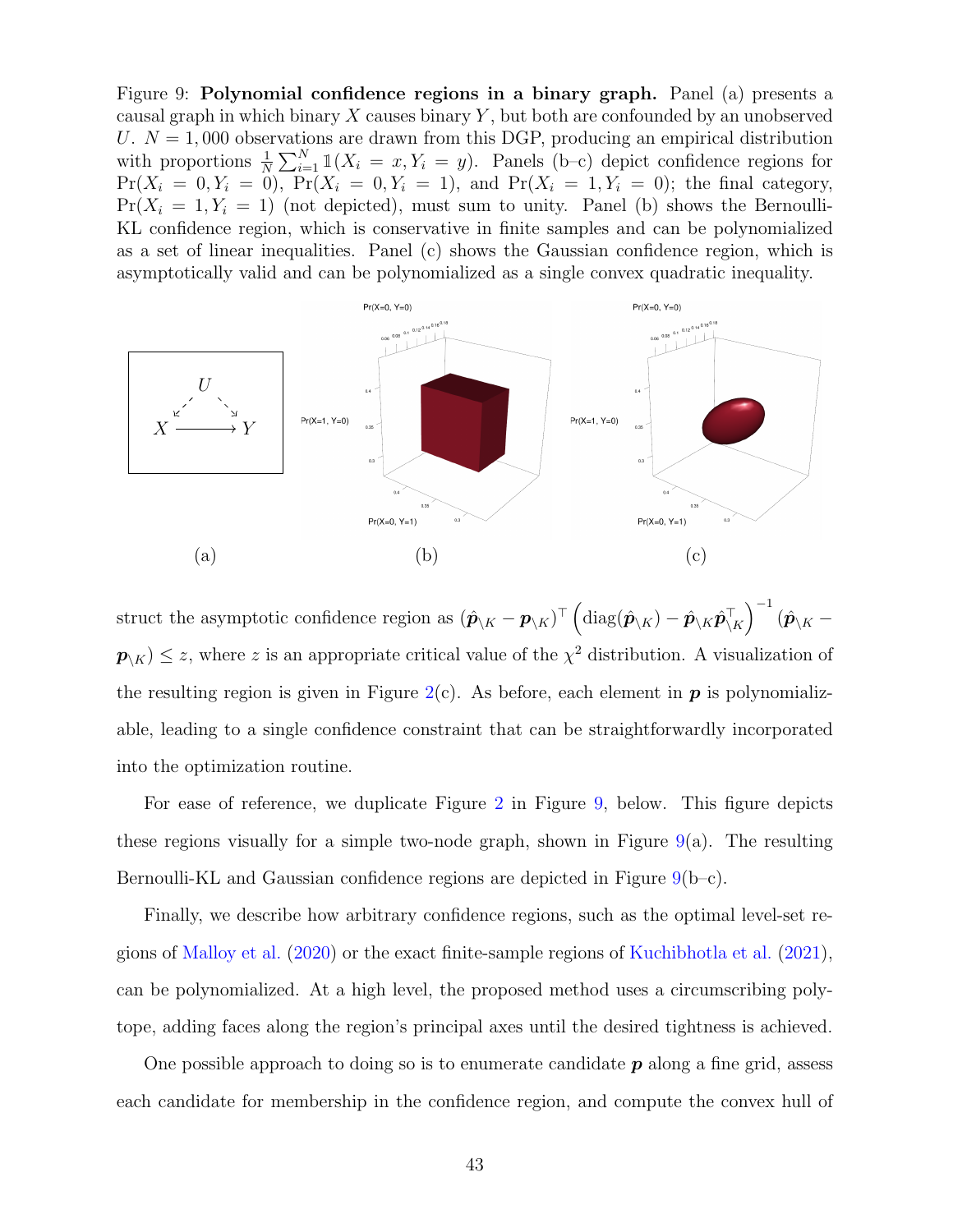the non-rejected points. This procedure produces a system of linear inequalities describing the hull facets. However, it is infeasible for even moderately sized problems, as the time complexity of hull construction can grow exponentially in the dimension of the space,  $K$ [\(Ottmann et al.,](#page-29-15) [1995\)](#page-29-15). Our approach builds on this basic intuition of circumscribing a complex confidence region with a larger, more tractable polytope. We compute the principal components of the non-rejected points, then identify the two extreme non-rejected points along each axis. Each principal axis is the normal vector for two boundary planes, and each extreme point along that axis defines an boundary plane offset. By repeating this procedure along each principal axis, we obtain a circumscribing confidence region, a parallelepiped that contains the KL confidence region. The gap between the two confidence regions can be rapidly approximated by using number of grid points that lie in the inscribing region but not the original confidence region. By slicing the simplex along additional directions, such as convex combinations of principal axes, this gap can be tightened to arbitrary precision. The resulting polytope defines a system of linear inequalities that can then be incorporated into the polynomial program.

# <span id="page-45-0"></span>D Details of Simulated Models

In this section, we detail all models presented in Section [8.](#page-19-0) For simplicity, all main variables in these models are binary. Simulation parameters are described in terms of principal strata. Principal strata can take one of three forms, depending on the number of parents of the relevant variable. Below, we provide compact notation for referring to these principal strata. Subsequent sections report strata probabilities for each simulation, including joint distributions over strata for multiple variables where confounding exists.

- 1. Variables with no parents, which have two strata. Consider a hypothetical variable  $X_i$  with no parents, as in Figure [5\(](#page-24-0)a). We use  $x_0$  to denote units with  $X_i(\emptyset) = 0$  and  $x_1$  to denote  $X_i(\emptyset) = 1$ .
- 2. Variables with a single parent, which have four strata. Consider a hypotheti-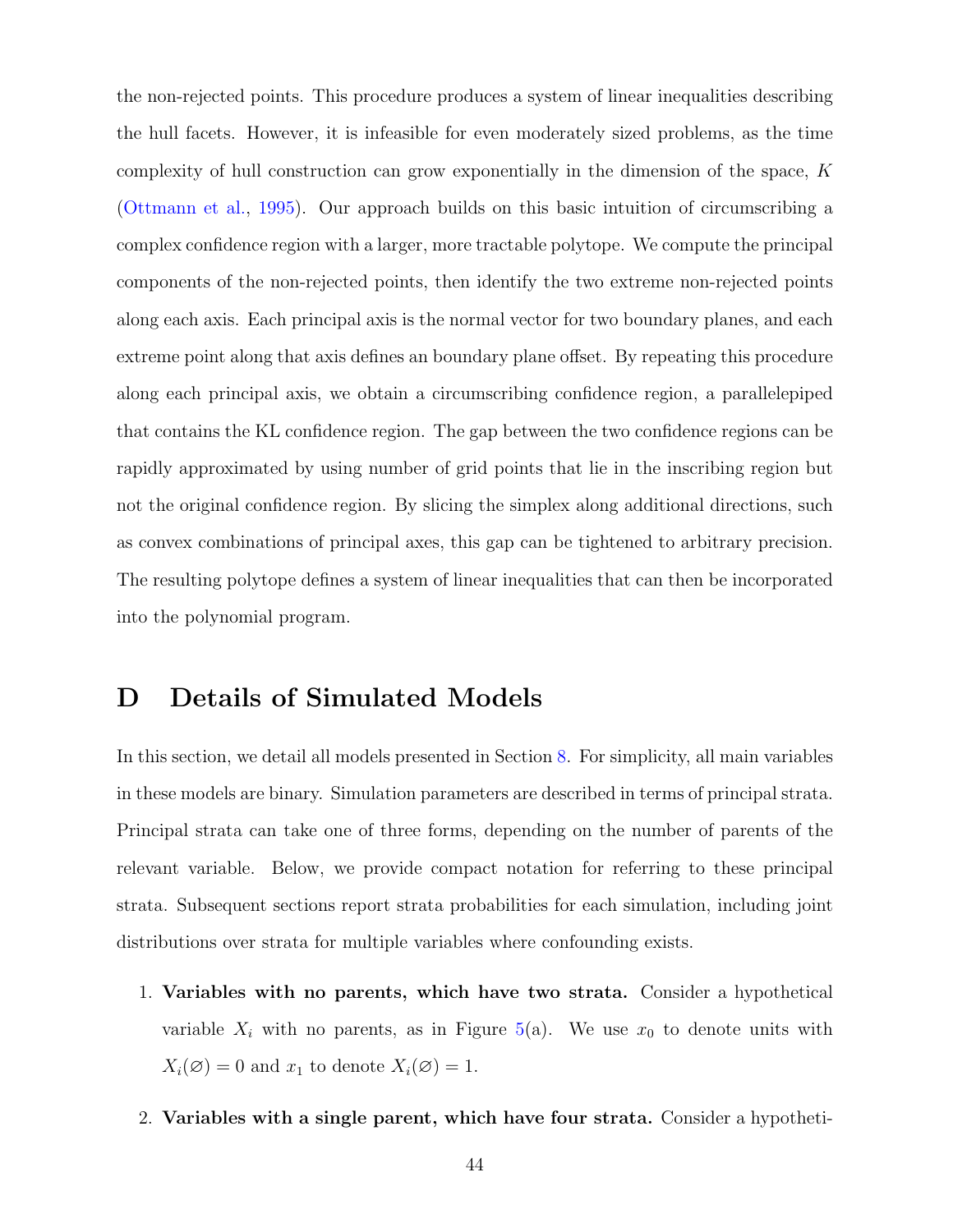cal variable  $Y_i$  influenced by parent  $X_i$ , also depicted in Figure [5\(](#page-24-0)a). For compactness, we adopt the convention that counterfactual manipulations of parent variables are presented in the form  $y_{Y_i(X_i=0),Y_i(X_i=1)}$ . For example, (i) we use  $y_{00}$  to denote "never takers" with example,  $Y_i(X_i = 0) = 0$  and  $Y_i(X_i = 1) = 0$ . Similarly, (ii)  $y_{01}$  denotes "compliers" with  $Y_i(X_i = 0) = 0$  and  $Y_i(X_i = 1) = 1$ , (iii)  $y_{10}$  denotes "defiers" with  $Y_i(X_i = 0) = 1$  and  $Y_i(X_i = 1) = 0$ , and  $y_{11}$  denotes "always takers" with  $Y_i(X_i = 0) = 1$  and  $Y_i(X_i = 1) = 1$ .

3. Variables with two parents, which have sixteen strata. Consider a hypothetical variable  $Y_i$  influenced by parents  $Z_i$  and  $X_i$ , as in Figure [3\(](#page-20-0)a). Extending the convention described above, we denote these in compact forms ranging from  $y_{0000}$  to  $y_{1111}$ . Specific definitions are provided in Table [2.](#page-47-0)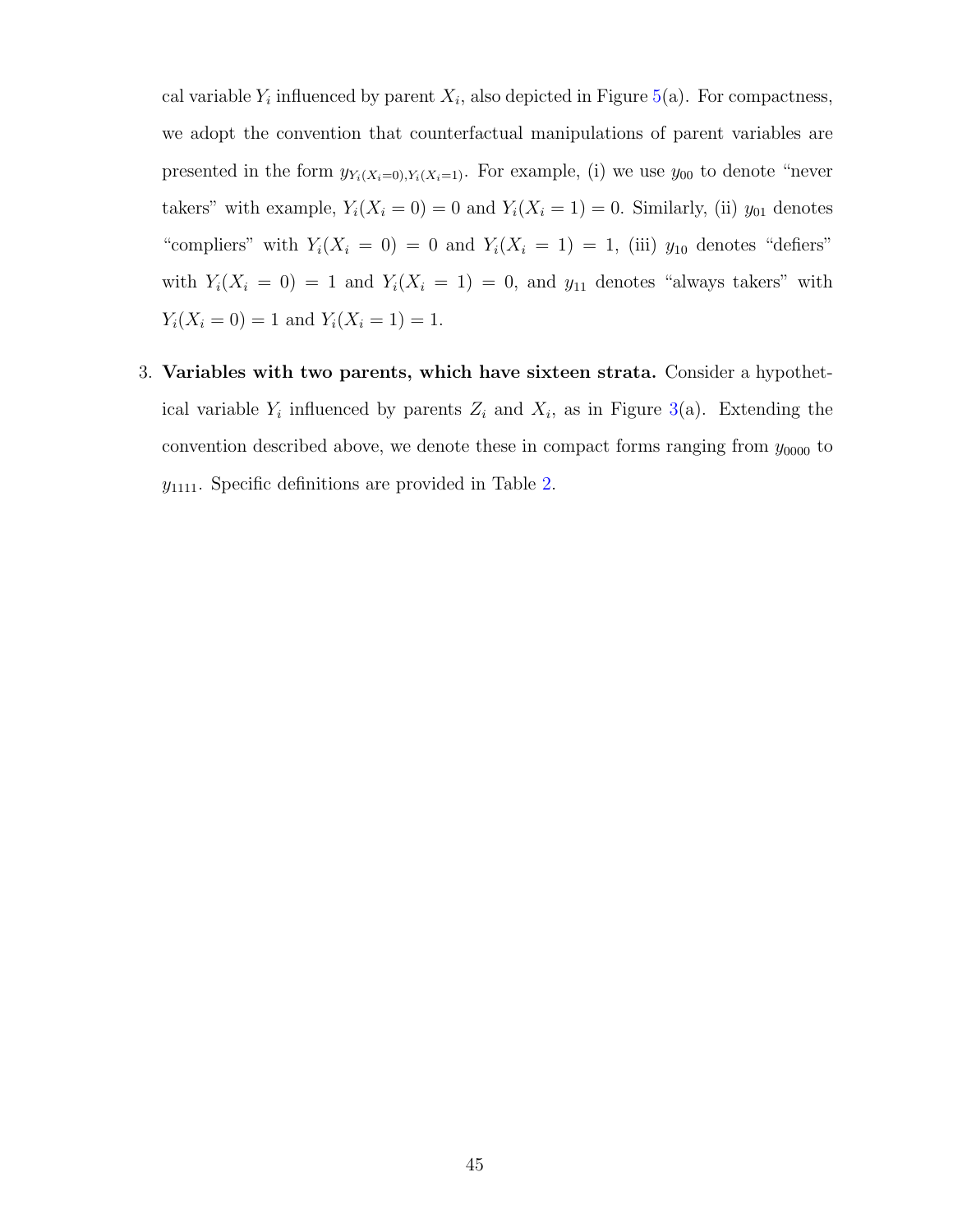<span id="page-47-0"></span>Table 2: Principal strata for a variable  $Y_i$  with two parents,  $Z_i$  and  $X_i$ . Each row corresponds to a strata, with compact names given in the first column. For each strata, counterfactual values of  $Y_i$  are given in subsequent columns.

|                |  | $Y_i(Z_i = 0, X_i = 0)$ $Y_i(Z_i = 0, X_i = 1)$ $Y_i(Z_i = 1, X_i = 0)$ $Y_i(Z_i = 1, X_i = 1))$ |
|----------------|--|--------------------------------------------------------------------------------------------------|
| $y_{0000}$     |  |                                                                                                  |
| $y_{\rm 1000}$ |  |                                                                                                  |
| $y_{0100}$     |  |                                                                                                  |
| $y_{1100}$     |  |                                                                                                  |
| $y_{0010}$     |  |                                                                                                  |
| $y_{1010}$     |  |                                                                                                  |
| $y_{0110}$     |  |                                                                                                  |
| $y_{1110}$     |  |                                                                                                  |
| $y_{0001}$     |  |                                                                                                  |
| $y_{\rm 1001}$ |  |                                                                                                  |
| $y_{0101}$     |  |                                                                                                  |
| $y_{1101}$     |  |                                                                                                  |
| $y_{0011}$     |  |                                                                                                  |
| $y_{\rm 1011}$ |  |                                                                                                  |
| $y_{0111}$     |  |                                                                                                  |
| $y_{1111}$     |  |                                                                                                  |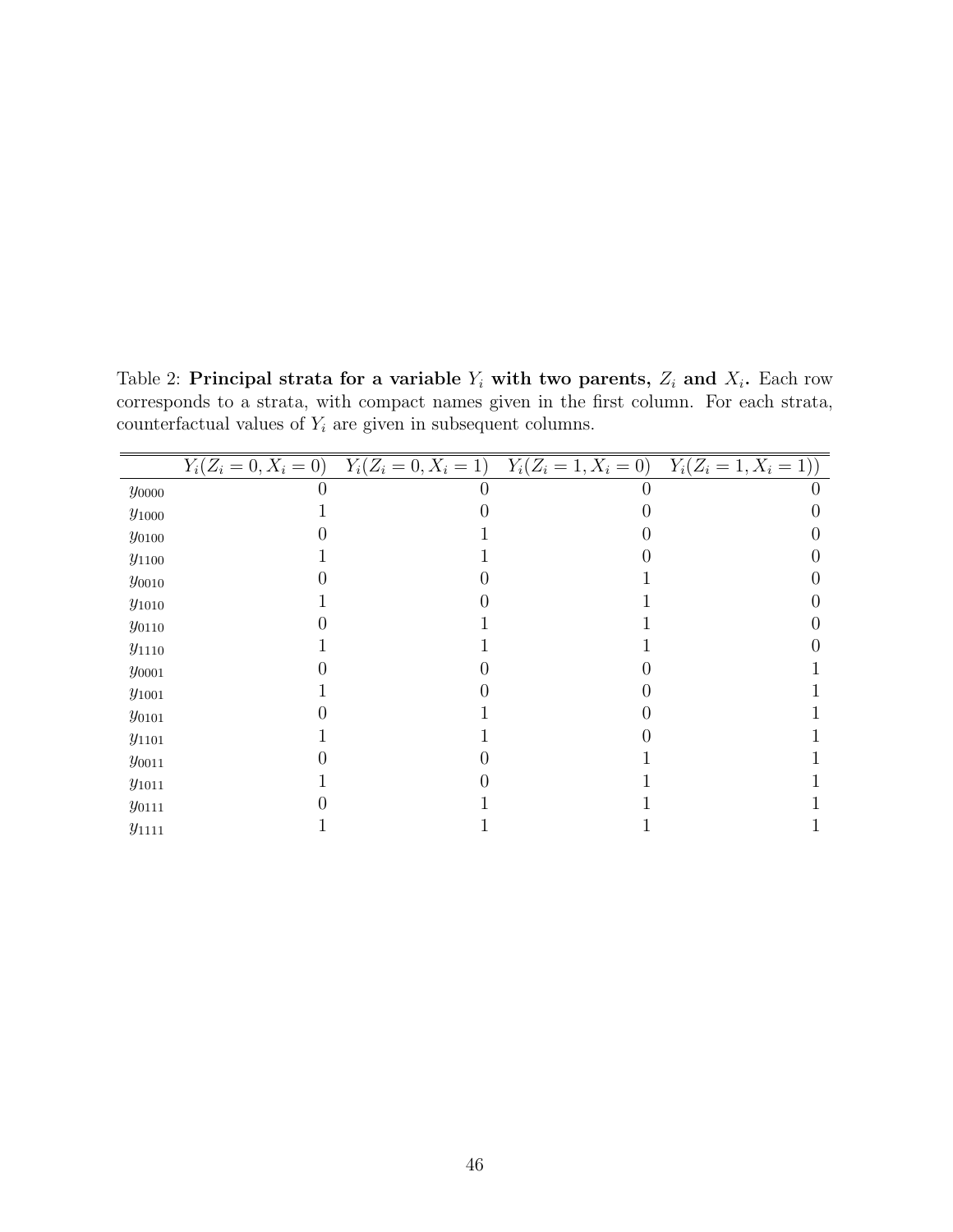### <span id="page-48-0"></span>D.1 Noncompliance Simulation

In this section, we describe the DGP for our noncompliance simulation analyzed in Section [8.1.](#page-19-1) The DGP follows the model of Figure [3\(](#page-20-0)b), reproduced below for ease of reference. Simulation parameters are reported in terms of the joint distribution over principal strata.

Figure 10: DGP with noncompliance.





Strata for  $X$  and  $Y$ :

|          | $y_{00}$ | $y_{10}$ | $y_{01}$ | $y_{11}$ |
|----------|----------|----------|----------|----------|
| $x_{00}$ | 0.000757 | 0.013034 | 0.006125 | 0.002606 |
| $x_{10}$ | 0.004541 | 0.074105 | 0.034526 | 0.014387 |
| $x_{01}$ | 0.026040 | 0.418847 | 0.195419 | 0.082264 |
| $x_{11}$ | 0.004534 | 0.073950 | 0.034123 | 0.014742 |

### <span id="page-48-1"></span>D.2 Outcome-Based Selection Simulation

In this section, we describe the DGP for our outcome-based selection simulation, analyzed in Section [8.3](#page-22-0) and Figure  $6(a)$  $6(a)$ . The DGP follows the model of Figure  $5(a)$  $5(a)$ , reproduced below for ease of reference. Simulation parameters are reported in terms of the joint distribution over principal strata.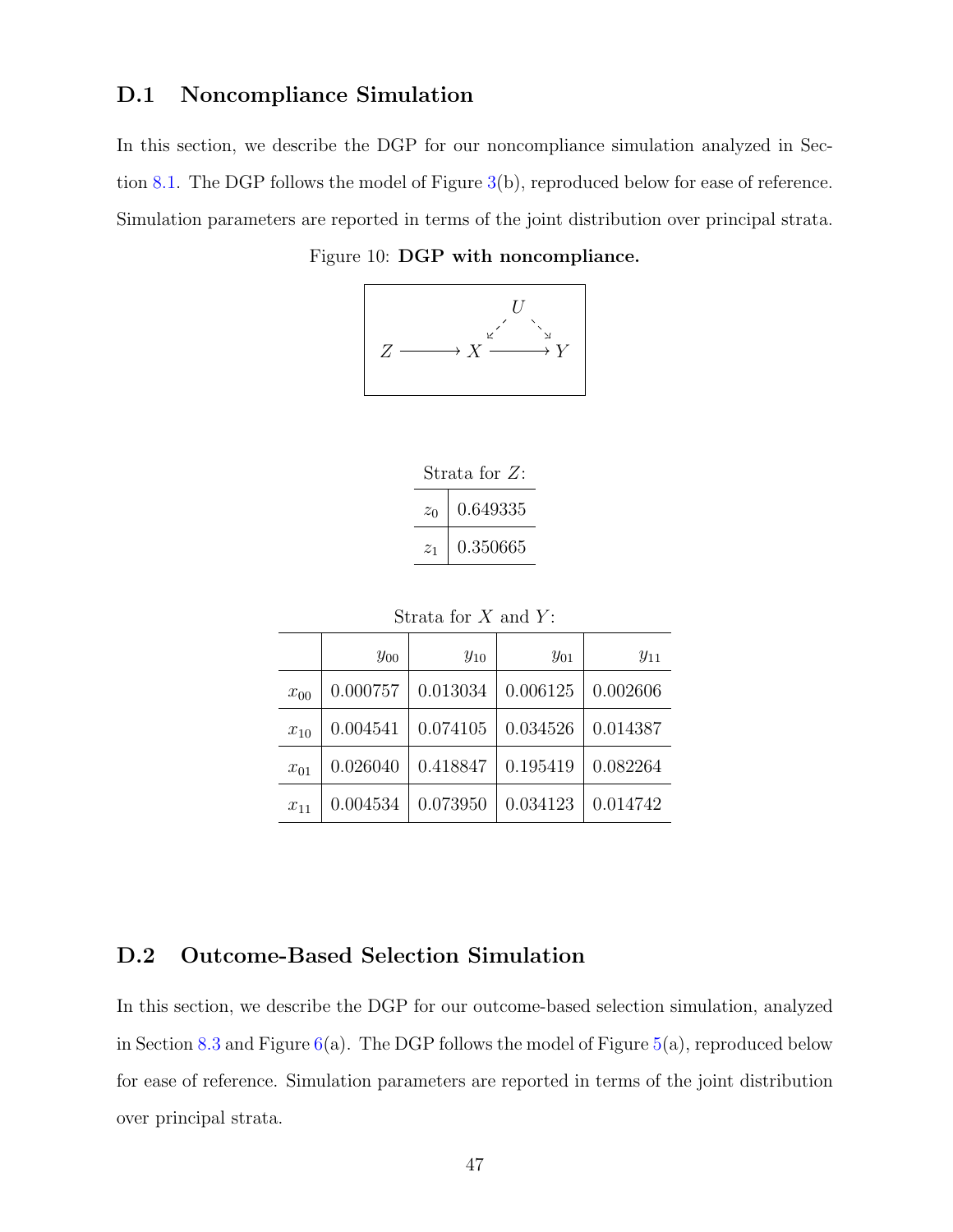

Strata for  $X$  and  $Y$  $y_{00} \mid y_{10} \mid$   $y_{01} \mid$   $y_{11}$  $x_0$  0.124855 0 0.249647 0.124847  $x_1$  | 0.125375 | 0 | 0.249851 | 0.125425

| Strata for S |         |
|--------------|---------|
| $S_{10}$     | 0.50052 |
| $S_{01}$     | 0.49948 |

# <span id="page-49-0"></span>D.3 Measurement Error Simulation

In this section, we describe the DGP for our measurement error simulation, analyzed in Section [8.3](#page-22-0) and Figure  $6(b)$  $6(b)$ . The DGP follows the model of Figure  $5(b)$  $5(b)$ , reproduced below for ease of reference. Simulation parameters are reported in terms of the joint distribution over principal strata.



| Strata for $X$ |          |  |
|----------------|----------|--|
| $x_0$          | 0.499442 |  |
| $x_1$          | 0.500558 |  |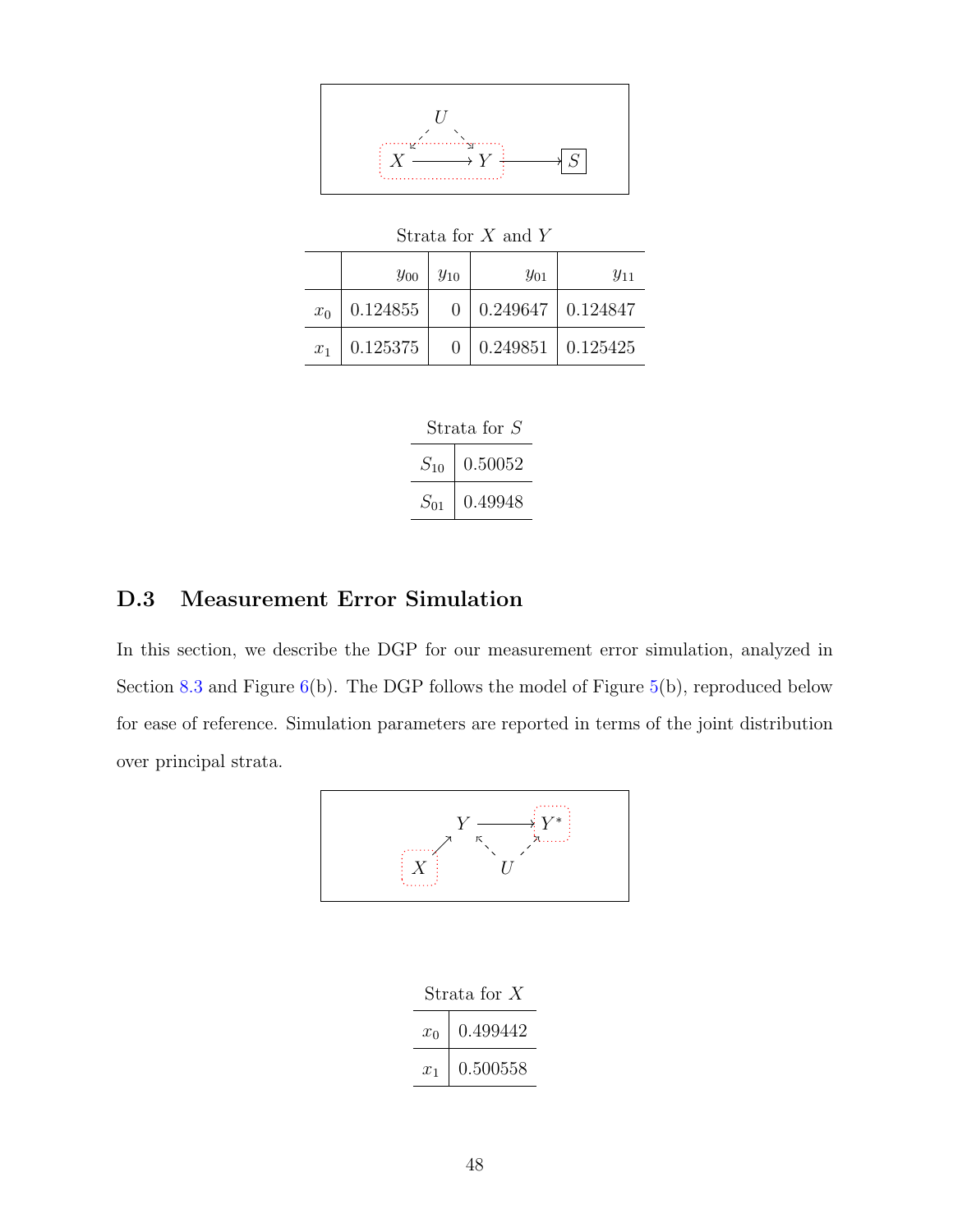| puata ivi 1 anu 1 |                  |            |            |            |
|-------------------|------------------|------------|------------|------------|
|                   | $Y_{00}^*$       | $Y_{10}^*$ | $Y_{01}^*$ | $Y_{11}^*$ |
| $y_{00}$          | 0                | 0.167269   |            |            |
| $y_{10}$          | $\left( \right)$ | 0          |            |            |
| $y_{01}$          | 0                | 0.165838   | 0.500388   |            |
| $y_{11}$          | 0                | 0.166505   |            |            |

Strata for  $Y$  and  $Y^*$ 

### <span id="page-50-0"></span>D.4 Outcome Missingness Simulation

In this section, we describe the DGP for our outcome missingness simulation, analyzed in Section [8.3](#page-22-0) and Figure  $6(c)$  $6(c)$ . The DGP follows the model of Figure  $5(c)$  $5(c)$ , reproduced below for ease of reference. Simulation parameters are reported in terms of the joint distribution over principal strata.



| Strata for $X$ |          |  |
|----------------|----------|--|
| $x_0$          | 0.499159 |  |
| $x_1$          | 0.500841 |  |

| Strata for Y |          |  |
|--------------|----------|--|
| $y_{00}$     | 0.166371 |  |
| $y_{10}$     |          |  |
| $y_{01}$     | 0.666851 |  |
| $y_{11}$     | 0.166778 |  |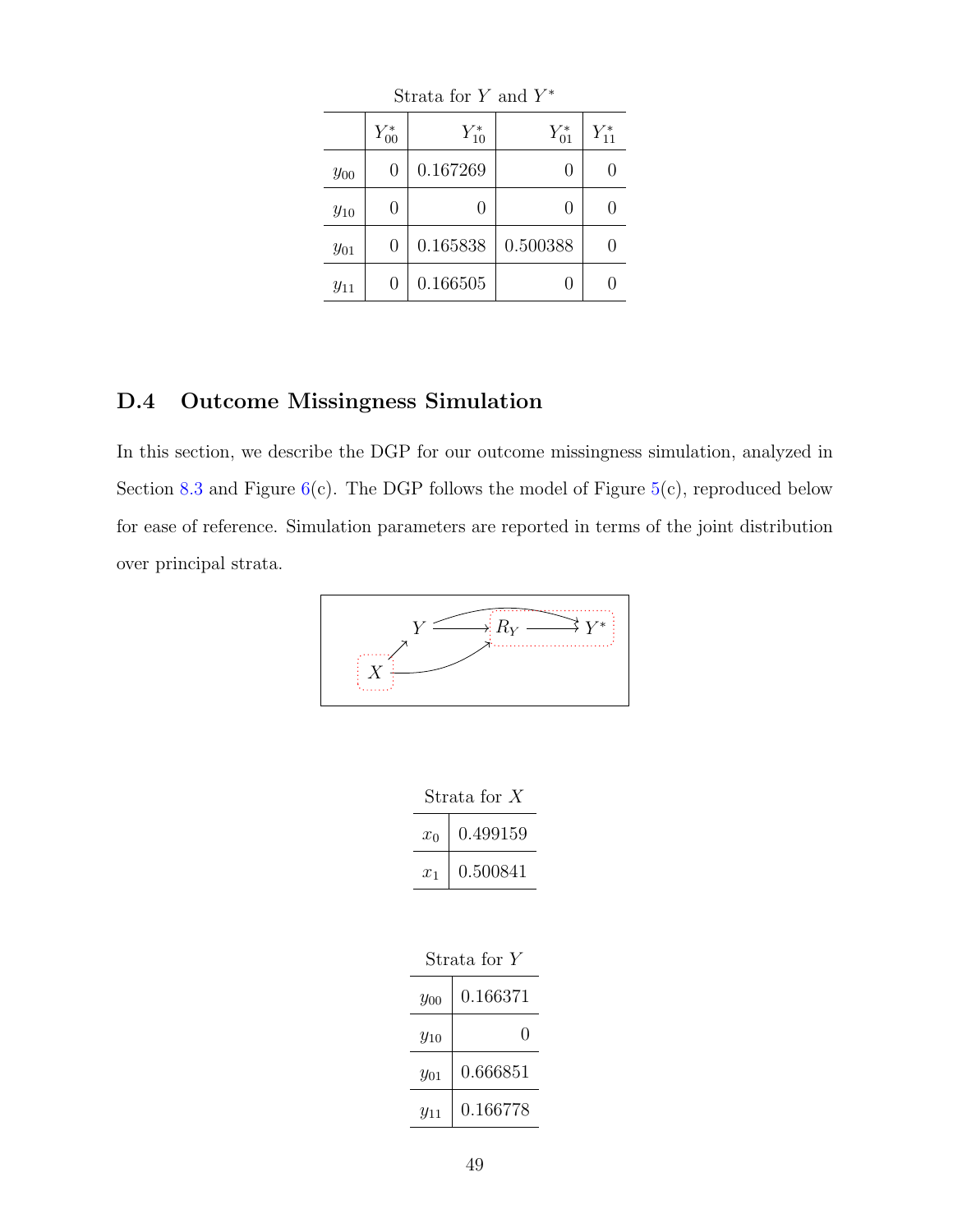| puata ioi<br>Îι |                  |  |
|-----------------|------------------|--|
| $r_{0000}$      | $\overline{0}$   |  |
| $r_{1000}$      | 0                |  |
| $r_{0100}$      | 0.250368         |  |
| $r_{1100}$      | 0.249910         |  |
| $r_{0010}$      | $\overline{0}$   |  |
| $r_{1010}$      | 0                |  |
| $r_{0110}$      | 0                |  |
| $r_{1110}$      | 0                |  |
| $r_{0001}$      | 0                |  |
| $r_{1001}$      | $\overline{0}$   |  |
| $r_{0101}$      | $\; 0.250154 \;$ |  |
| $r_{1101}$      | 0                |  |
| $r_{0011}$      | $\overline{0}$   |  |
| $r_{1011}$      | $\overline{0}$   |  |
| $r_{0111}$      | 0                |  |
| $r_{1111}$      | 0.249568         |  |

Strata for R

### <span id="page-51-0"></span>D.5 Joint Missingness Simulation

In this section, we describe the DGP for our joint missingness simulation, analyzed in Section [8.3](#page-22-0) and Figure  $6(d)$  $6(d)$ . The DGP follows the model of Figure  $5(d)$  $5(d)$ , reproduced below for ease of reference. Simulation parameters are reported in terms of the joint distribution over principal strata.